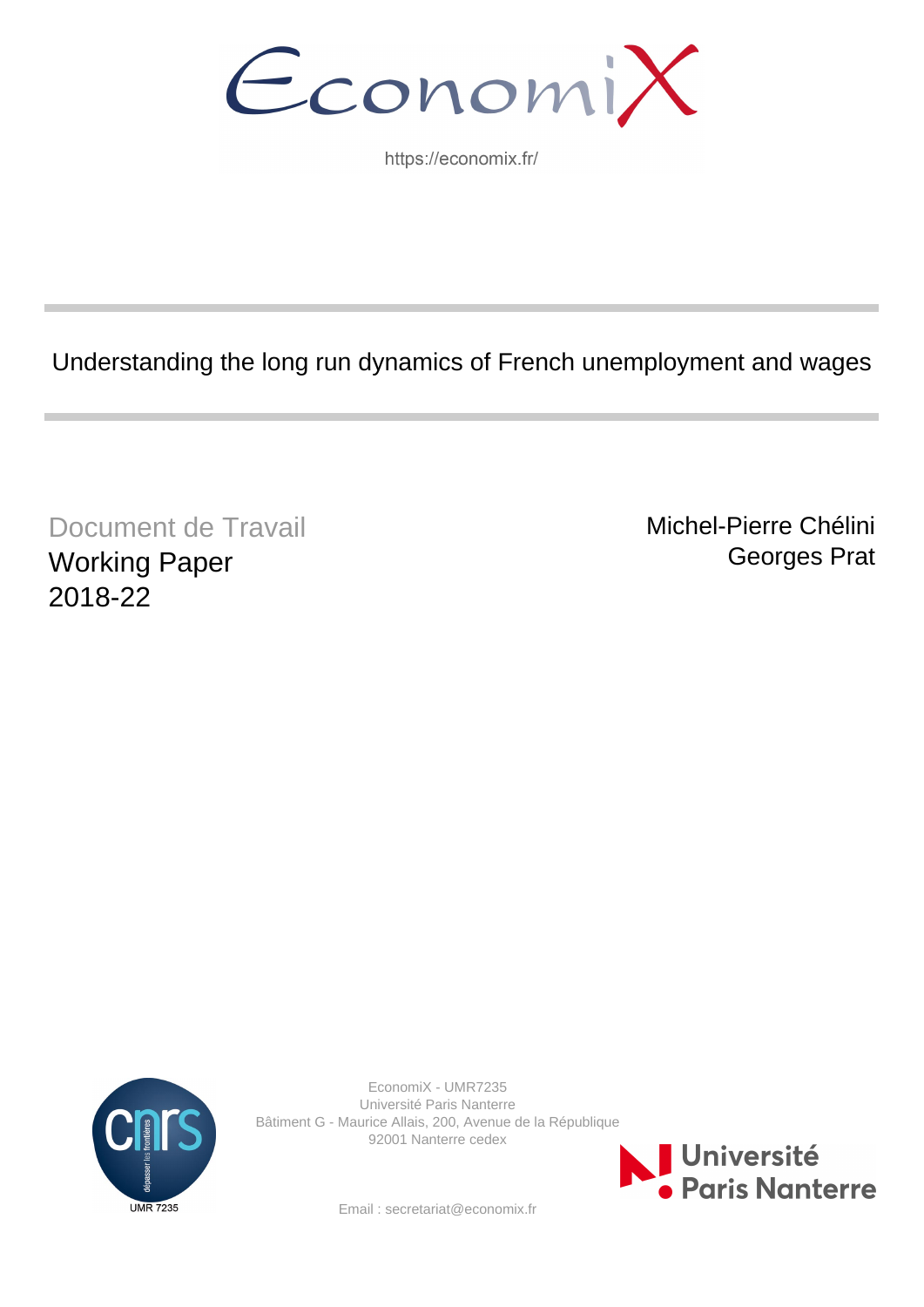# **Understanding the long run dynamics of French unemployment and wages**

**Michel-Pierre Chelini,** University of Artois, France Email : [mpchelini@gmail.com](mailto:mpchelini@gmail.com)

**Georges Prat,** EconomiX (CNRS and University of Paris Nanterre), France Email : [georges.prat@parisnanterre.fr](mailto:georges.prat@parisnanterre.fr)

### May 2018

**Abstract** - A standard specification of the WS-PS model based on wage bargaining between unions and firms makes it possible to understand the main features of long-term dynamics of unemployment and wages in France at the macroeconomic level. This result is conditional on auxiliary hypotheses made on the representations of the degree of rigidity in the labour market (depicted by a stochastic state variable), of the reservation wage (depending on the legal minimum wage), and on the nature of "other factors" of wages and prices that are not a priori specified in the WS-PS theoretical framework (summarized by the output gap). We find that the observed unemployment adjusts gradually to its equilibrium value, which is composed of three components: a "chronic" component due to the repartition in the added-value (real reservation wage, social contributions, productivity, profit margins of companies), a "cyclical" component depending on the output gap, and a "frictional" component due to the imperfect mobility of labour factor and technical progress. The observed wage also adjusts gradually to its negotiated value, the latter depending on the reservation wage, the social contributions, the price level, the labor productivity, the profit margins of companies, the unionization rate and on the unemployment rate whose influence is time-varying. Our results suggest that, in the average, the power of firms dominates that of unions during the negotiations, while, as predicted by the theory, change in employment intervenes effectively in the adjustment between wage desired by employees and wage offered by employers to achieve equilibrium.

**Classification J.E.L.: E24, J2, J30 Keywords:** equilibrium unemployment, wages, France

# **1 Introduction**

This article aims to portray the macroeconomic evolution in the unemployment rate and wage rate in the long run in France, in accordance both with economic theory and historical and institutional facts.<sup>1</sup> Our study is based on the thought that unemployment and wages must be modelled simultaneously. Indeed, from the point of view of the employee for whom the wage is an income, the requested wages are weakened by unemployment. In contrast, from the point of view of the employer for which the wage constitutes a cost of production, the wage determines the amount of labour input it wishes to use, and thus the extent of underemployment.

 Our work does not propose a breakthrough in pure theory, but its objective imposes of course the choice of a general theoretical framework. As will be explained later, our framework refers to a simple specification of the WS-PS model (*Wage Setting - Price Setting*), which seems relevant to describe the behaviour of actors in the French labour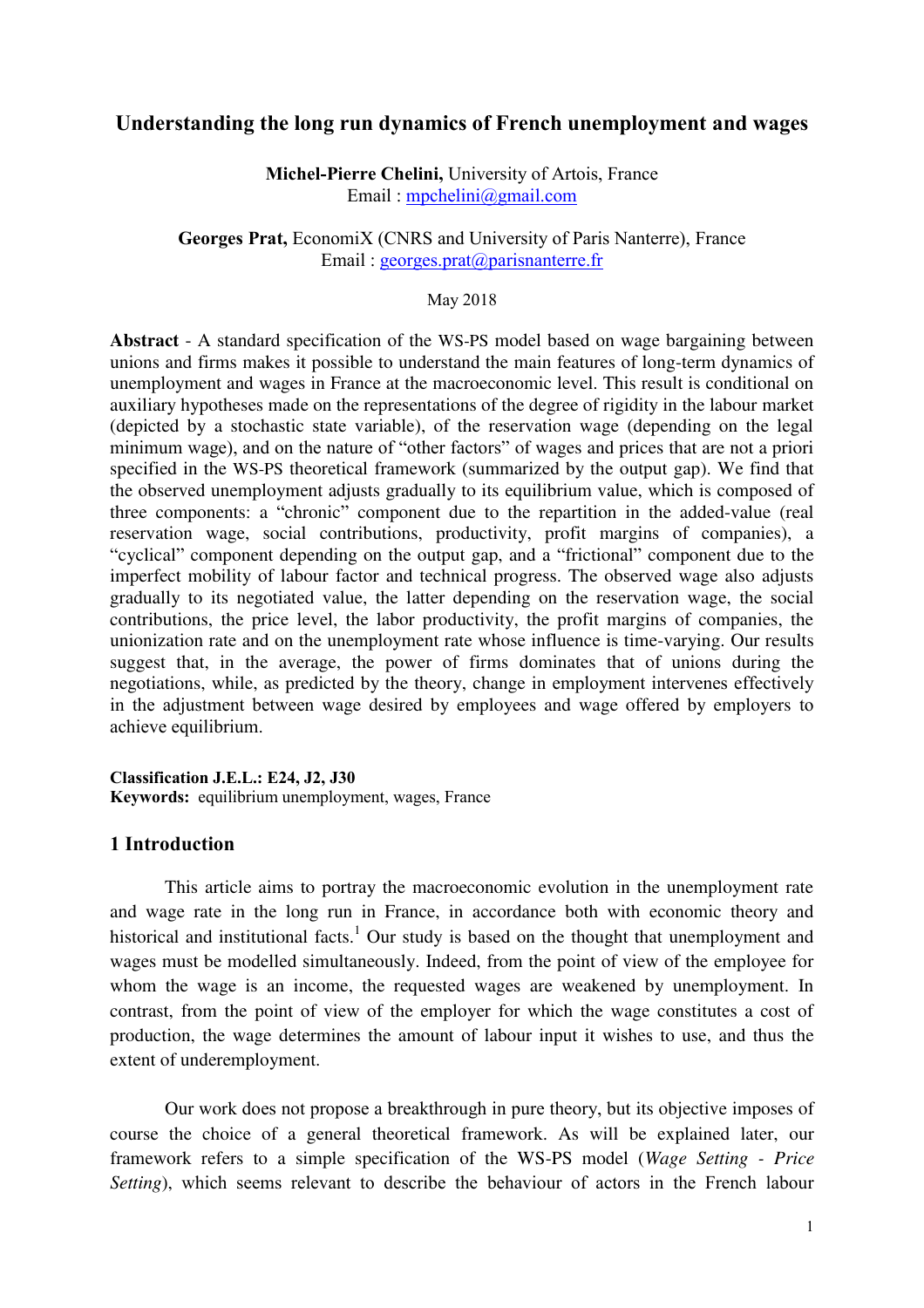market. In this model, the behaviours of employees and employers are supposed to be rational, but the labor market is characterized by an imperfection of the competitive mechanisms since companies fix their workforces according to wage agreements concluded with the trade unions. This theoretical framework makes it possible to estimate simultaneously at any time the value of the equilibrium unemployment rate and the value of the corresponding wage agreement bargained by the two social partners. To this end, our modelling introduces auxiliary hypotheses, covering the representation of the reservation wage, the other factors likely to influence wages and prices but not directly specified by theory, and the gradual adjustment of unemployment and wages to their equilibrium values. Moreover, we propose an econometric state-space modelling of unemployment and wages using the Kalman filter methodology, which allows a joint representation of the evolutions over time of the degree of labour market rigidity and of the sensibilities to unemployment of wages claimed by unions and those offered by companies. Our results show that the proposed specification of the WS-PS model reproduces the main features of the dynamics of the unemployment rate and the wage rate in France over the period 1955-2008.

 The remainder of this article is organized as follows. **Part 2** gives an overview of the literature, especially that devoted to the applications of the WS-PS model in France, and justifies the choice of this model compared to other approaches in the literature. **Part 3** discusses the auxiliary assumptions made to achieve the econometric specification. **Part 4** presents the data, the estimation method and empirical results. The conclusion draws the main lessons from this study.

# **2 The literature and the choice of the WS-PS model**

The economic literature on the relationship between wage rates and unemployment rates has developed along three lines<sup>2</sup>: the Phillips curve with its many extensions, the WS-PS negotiation model, and finally, the matching model pertaining to job supply and demand. Following the seminal article by Phillips [1958], which highlighted a negative relationship between the nominal wage rate of change and the unemployment rate for the United Kingdom, the theoretical and empirical developments since then have led to the concept of "*Non-accelerating inflation rate of unemployment*" (NAIRU) proposed by Tobin, reflecting the theoretical value of the unemployment rate when real wages grow at the same rate as productivity. The debates in the literature highlight that this approach is characterized by theoretical and empirical limitations. At the theoretical level, the NAIRU was considered as representing more a reference value reflecting an economic equilibrium condition in the labour market than an approach describing the actual behaviour of the agents, even if, under certain restrictive conditions, the Phillips curve may join the WS-PS model or can be combined with it (Blanchard and Katz [1999], Heyer et al., [2005, 2007]). On the empirical side, studies have ascertained that, while these approaches explain wage changes rather well (see, for example, Heyer et al. [2000]), the NAIRU often does not adequately represent the trend in the unemployment rate (L'Horty and Thibault, 1997; Richardson et al., 2000), except by admitting *a priori* exogenous hypotheses, including the hysteresis hypothesis suggested by Blanchard and Summers (1986) (Mc Morrow and Roeger [2000]).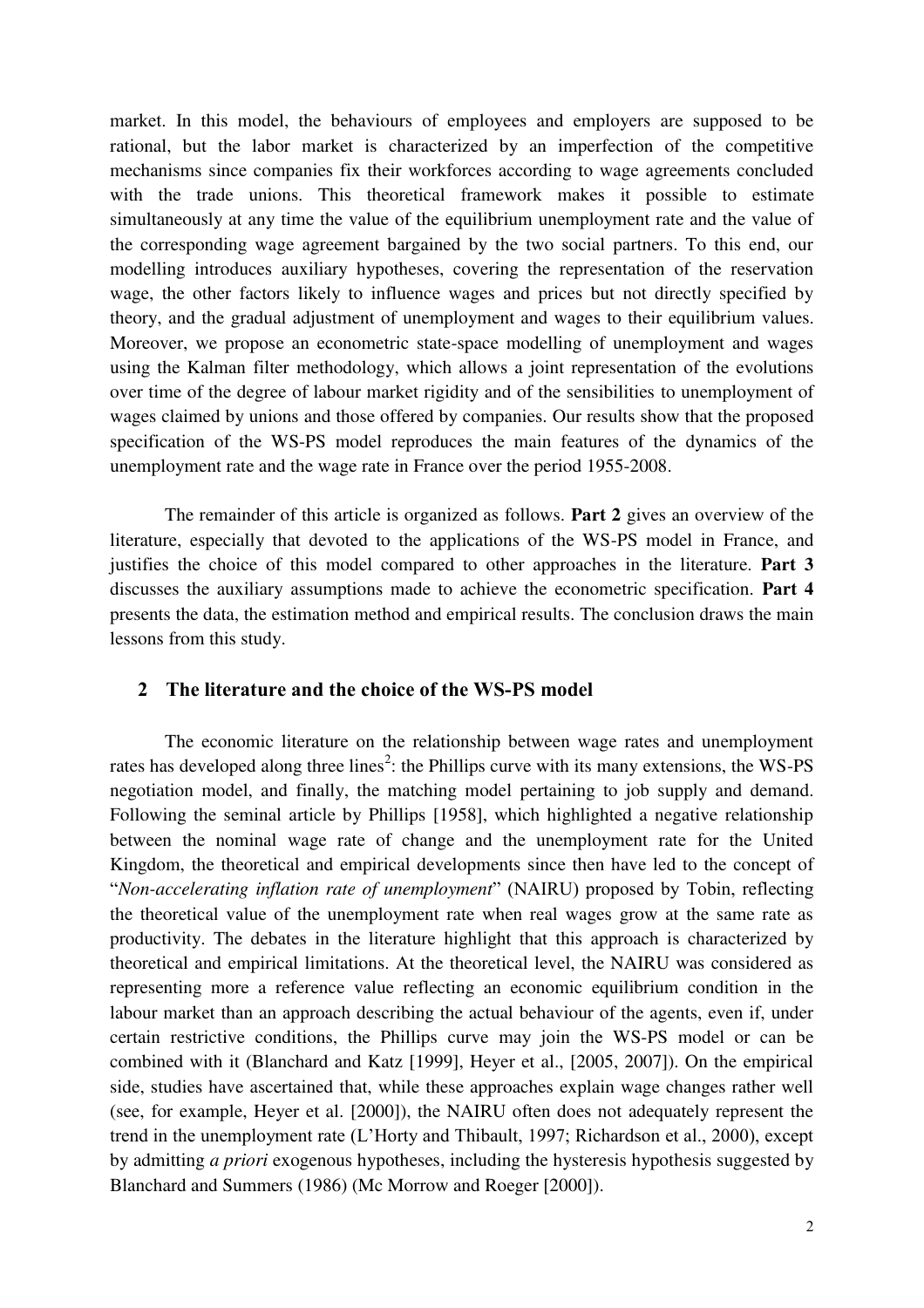The WS-PS model (Layard-Nickel [1985, 1986], Layard-Nickel-Jackman [1991]) explicitly outlines the behaviours of employees and firms in an imperfect competition framework and leads to the definition of an *equilibrium rate of unemployment* (ERU) that characterizes a situation wherein both employees and employers have arrived at a wage agreement; the ERU may be both higher and more fluctuating than the so-called "*natural rate of unemployment*". In fact, the specifications of this model in the literature are as numerous as the number of contributions, not to mention the variety of quantitative methods used to confront this model with observation data. In this regard, it is worth noting that two modes of empirical verification have been followed in the literature. The first is to estimate the structural wage (WS) and price (PS) equations in order to deduce the equilibrium value of the unemployment rate, which requires the introduction of constraints to identify the parameters of the model. The second mode consists of directly estimating a reduced-form of the equilibrium rate of unemployment equation, which is deduced from the equality between the desired and offered values of the real wages given by the two structural equations; this approach assumes that the spread between the observed unemployment and the ERU is a white noise, or that unemployment progressively adjusts to its equilibrium value according to a process to be specified. By adopting this second approach and assuming an adaptive adjustment of observed unemployment to its equilibrium value, Layard et al. [1991, p. 435] show that the WS-PS model fairly describes changes in the unemployment rate in 19 OECD countries including France; the specification used by the authors explains on average 86% of the variance of unemployment rates over the period 1956-88. These results were confirmed for France with the first kind of approach (Bonnet and Mahfouz [1996], L'Horty and Sobczak [1997], Cotis and al. [1998], L'Horty and Thibault [1998], Cahuc and Zylberberg [1996, 1999], l'Horty and Rault [2003], Gérard-Prenveille [2003]).<sup>3</sup> However, empirical analyses have shown that the introduction of numerous institutional variables capable of reflecting the rigidity of the labour market does not lead to very conclusive results (Chagny and al., 2002), Heyer and al [2007]). Interestingly, in order to capture the evolution in the institutional environment of the labour market, Heyer and al. [2007] employed the Kalman filter method to analyse the time variability of the structural parameters of the WS and PS equations over the period 1970-2002 in United States and France. The results show that if parameters stability can be accepted for the United States, some parameters vary significantly for France due to the increasing flexibility of the labour market subsequent to 1982, in particular regarding the deindexation of wages on the price level.

 At about the same time as WS-PS, a *matching model* was proposed to capture the frictions between the flows of job supply and job demand (Pissarides [1985, 2000]). This approach then led to many developments that have been rewarded by the 2010 Nobel Prize in economy assigned to Diamond, Mortensen and Pissarides. This "DMP model" is indeed notable because it helps to determine not only an equilibrium level of unemployment and wage (as WS-PS), but also the job creation and job destruction flows at a disaggregated level. However, Diamond [1982] has shown that these frictions can give rise to several possible equilibria, so that agents must be able to coordinate in order to achieve a "good" equilibrium. Moreover, the DMP model ability to describe the dynamics of the labour market was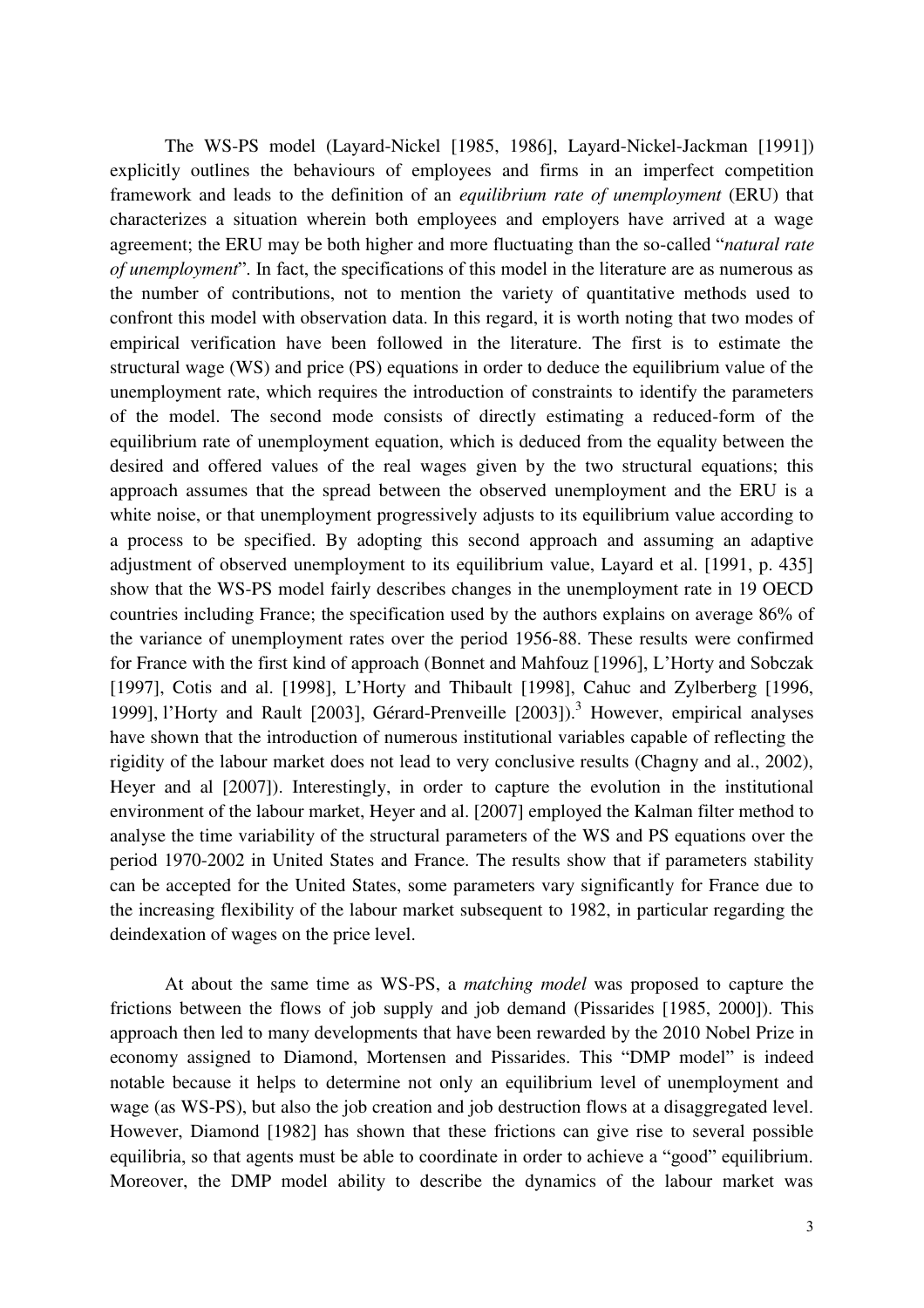subsequently challenged by Shimer [2005] who showed that this model generates excessive volatility in real wages (and thus a too-low volatility for employment). Moreover, unlike the WS-PS model in which corporations face a reversed demand curve in the goods market (decreasing as a function of price), the DMP model does not incorporate a Keynesian mechanism involving the level of aggregate demand.

 Consistent with the objective of this article, we have chosen to carry out our work within the framework of the WS-PS model. In contrast to the Phillips curve approaches, the agents' behaviours are explicitly outlined and seem rather well adapted to the French context. While the desired values of wages and prices are respectively the results of rational behaviours on the part of employees and firms, the two parties negotiate between themselves to arrive at a wage agreement, ultimately leading the employers to set the level of employment. As for the DMP model, it is inherently more complex than WS-PS because it must describe the frictional forces associated with the inadequacy of job offers with job demand and draw all the consequences concerning the flows of supply and demand of employment. The WS-PS model provides a simple tool well-suited to the limited objective of our study, which deals with the historical dynamics in unemployment and wages in France at the macroeconomic level. Nevertheless, as will be explained below, the choice of this model should not hide the fact that the many specifications encountered in the literature raises difficulties, most of them being related to measurement problems of the variables.

## **3 The proposed model**

## **3.1 The WS and PS theoretical equations**

We consider a static specification of the WS-PS model where agents are representative and the capital exogenous, the aim being to deduce at each date the equilibrium values of the unemployment rate and the corresponding wage rate (one thus determines a time series of short-term equilibria of the labour market). As usual in the literature, the PS and WS equations are presented in a linear form by considering the logarithms of the variables, except for those expressed as a rate. $4$  By relaxing the assumption of constant sensibilities of prices and wages to unemployment (i.e. according to the date, unemployment plays *more or less* the role of an adjustment variable between prices and wages), the general equations WS and PS can be expressed as follows<sup>5</sup>:

$$
PS: \t s_t^{ps} - p_t^c = (p_t - p_t^c) - ce_t + \pi_t + k_t^p u_t - m_t - f_t^p \t k_t^p \ge 0 \forall t \t (1)
$$

with 
$$
(p_t - p_t^c) = \tau_t \theta_t
$$
;  $\tau_t$  : trade openness rate;  $\theta_t$  : terms of trade

WS: 
$$
S_t^{ws} - p_t^c = (s_t^R - p_t^c) + cs_t - k_t^s u_t + f_t^s \qquad k_t^s > 0 \ \forall t
$$
 (2)

*ps*  $s_t^{ps}$ : Gross hourly wage rate offered by companies

 $s_t^{ws}$ : Gross hourly wage rate desired by employees (before tax)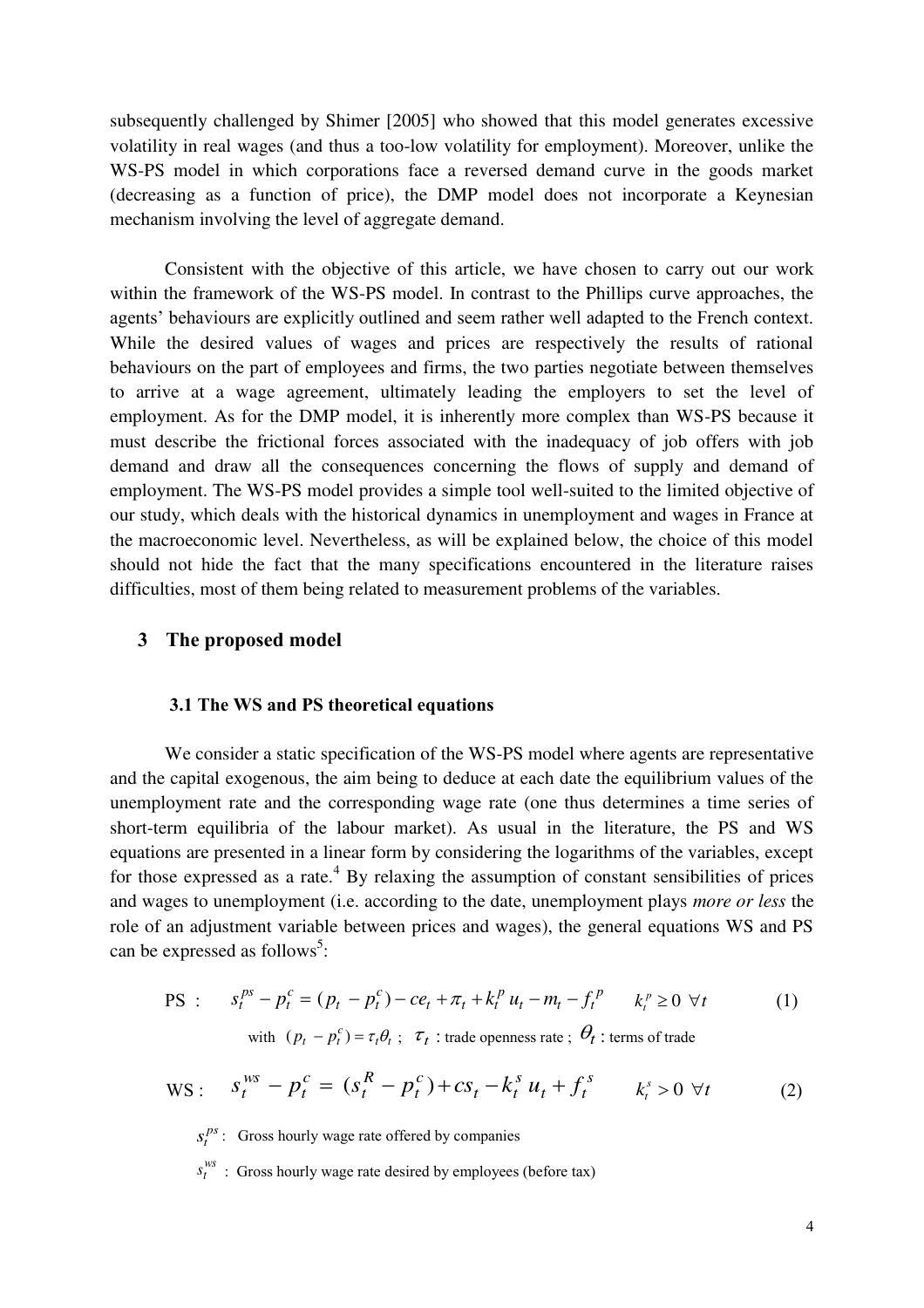- $s_t^R$ : Net reservation hourly wage rate (minimum net remuneration required by employees)
- $p_t^c$ : Level of consumer prices considered by employees
- $p_t$ : General level of prices set by companies
- $ce<sub>t</sub>$ : Rate of social levy borne by companies (compared to gross wage)
- $c s_t$ : Rate of social levy borne by employees (compared to net wage)
- $m_t$ : Rate of gross margin set by companies
- $\pi_t$ : Hourly productivity of labour
- $u_t$  : Unemployment rate (ILO definition)
- $k_t^p$  : Sensibility to the unemployment rate of the price level set by companies
- *s*  $k_t^s$ : Sensibility to the unemployment rate of the real wage desired by the employees
- $f_t^p$ : Other factors affecting the fixing of prices
- $f_t^s$ : Other factors affecting wage requirements

 In a monopolistic competition situation where the marginal productivity of labour is decreasing, the PS equation is obtained under the assumption that firms set their prices in a way that maximizes their profits. The variable  $s_t^{ps}$  thus corresponds to the wage offered by

the representative firm in view of the value of the price level  $p_t$  which it considers optimal to set. In this framework of analysis, the "right to manage" principle leads companies to set their workforce according to the wage agreements reached with the unions. It follows that the unemployment rate can act as a variable of adjustment between the aspirations of both parties. The positive influence of the unemployment rate reflects the fact that, in the general case, the marginal productivity of labour increases when the number of workers decreases, thus encouraging the firm to offer a higher real wage, all other things being equal. As a direct result of the model, it can be seen that firms integrate in their selling prices the differential between the general price level and the consumer prices, which captures the influence of the terms of trade (price of exports / import prices). As is usual, Eq.(1) is obtained by considering at the outset that firms integrate in the prices they should set the margin rate  $m<sub>t</sub>$ <sup>6</sup> and the rate

of compulsory social contributions  $ce_t$ . Regarding the WS equation, it determines the wage rate desired by employees under the assumption that trade unions aim to maximize the utility function of employees; doing so, trade unions take into account the likelihood that wage earners could be unemployed, receiving in this case an "equivalent income" equal to the monetary values of leisure benefits augmented by the disutility of labour and domestic labour. In Eq.(2), the fact that unemployment weakens the level of wage required by of employees is a very intuitive result. As for the PS equation, it can be seen that the rate of social contributions  $c s_t$  paid by employees belongs at the outset to the vector of variables conditioning the gross wage before taxes required by employees. The "other factors"  $f_t^p$  and

 $f_t^s$  in the PS and WS equations represent variables that are a priori unspecified by the theory but that may also influence prices and wages.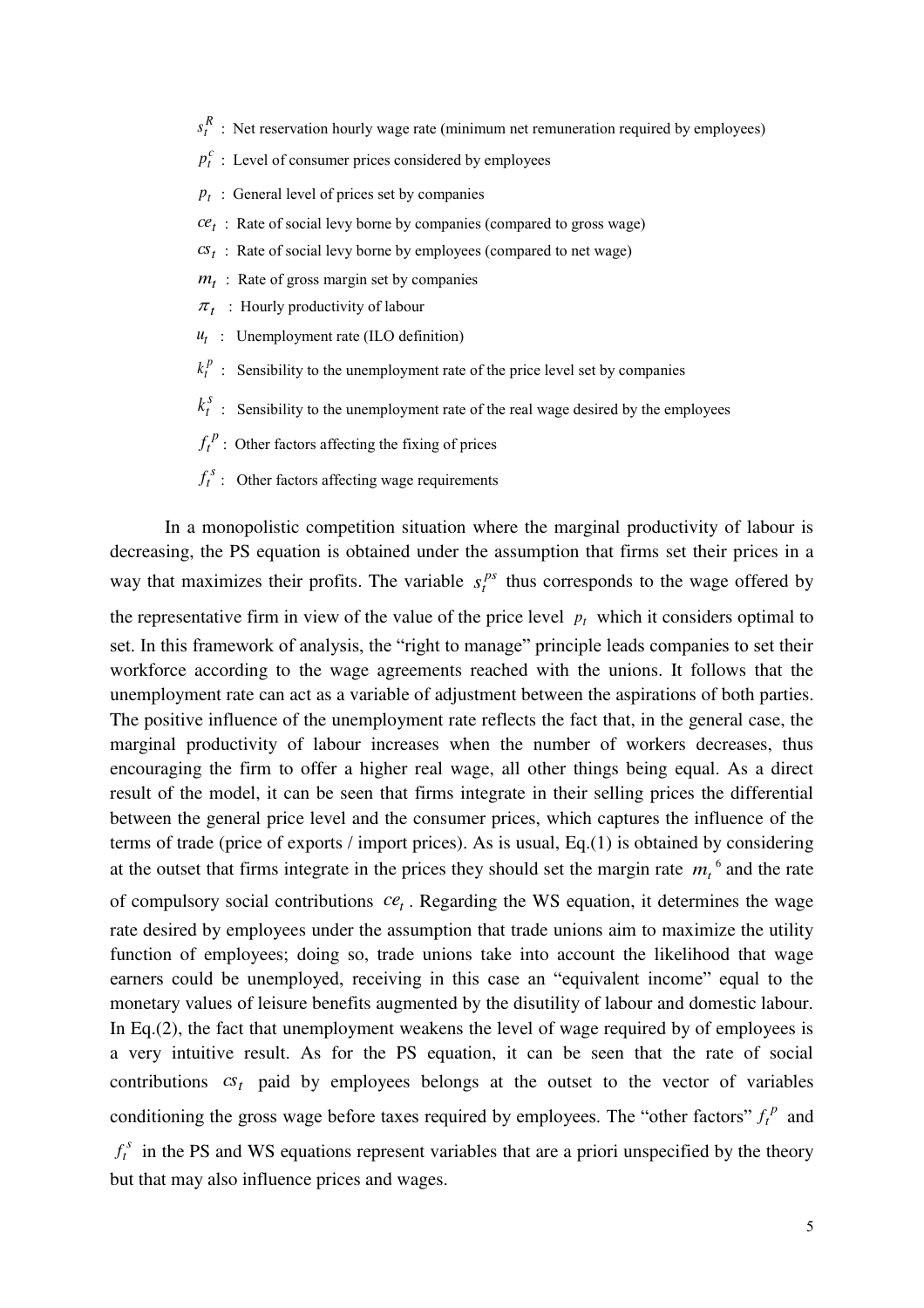### **3.2 The equilibrium unemployment rate**

Equalizing the right-hand sides of equations (1) and (2), that is  $s_t^{ps} = s_t^{ws}$  $s_t^{ws} = s_t^*$  $s_t^*$  where  $s_t^*$ represents the negotiated value of the wage rate, we can express the value of the ERU which makes compatible the aspirations of both agents :

$$
u_t^* = \alpha_t [s_t^R + cs_t + ce_t - p_t - \pi_t + m_t + f_t]
$$
  
\nwith  $\alpha_t = 1/(k_t^s + k_t^p)$  and  $f_t = f_t^s + f_t^p$  (3)

The relationship (3) shows that the empirical estimate of  $u_t^*$  requires auxiliary assumptions to represent the reservation wage  $s_t^R$ , the coefficient  $\alpha_t$  and the "other factors"  $f_t$  of prices and wages. Concerning the representation of the reservation wage  $s_t^R$ , the theoretical content of the latter is complex and there is no compelling empirical indicator in the literature. Studies show that using unemployment indemnities as an indicator do not lead to very convincing results (Manning [1993], Cotis et al. [1998]). One explanation could be that the share of the unemployed at the end of entitlement is often both large (up to 50%) and fluctuating. This is the reason why some contributions assume that the real reservation wage follows a linear trend (L'Horty and Sobczak [1996], Cotis et al [1996], L'Horty and Sobczak [1997] 2001), or that it can be represented by the wage of the previous period (Manning [1993], Blanchard and Katz [1999]). Even if these choices are understandable because of the unobservable nature of the reservation wage, they remain arbitrary. Another hypothesis is to index the reservation wage on labour productivity (Blanchard and Katz [1997], Cotis et al., 1998). In fact, if we introduce this hypothesis back into Eq.(3), the equilibrium unemployment no longer depends on the reservation wage and on productivity, which is of course not intuitive.

To circumvent these difficulties, we have followed an alternative direction, that of using the existence in France since 1950 of a legal minimum wage.<sup>7</sup> Indeed, Rioux  $(2001)$ analysed the results of four surveys carried out by the French National Statistic Office (INSEE) between 1994 and 1998, by interviewing the unemployed persons on the minimum hourly wage that they required to accept a job, that is to say the value of their reservation wage. It is important to emphasize here that the questions posed did not mention any reference to the SMIC: they are not therefore a priori incited to respond towards the value of the legal minimum. The author finds that two-thirds of the unemployed benefiting from the Minimum Income of (Social) Insertion (RMI, program supported by the French government between 1988 and 2009) and therefore not benefiting from unemployment allowances, ask *at most* the national minimum wage (SMIC) in order to accept an offer of employment. Conversely, two-thirds of the unemployed benefiting from allowances require *at least* this minimum wage (SMIC). Moreover, for this latter group, it appears that the reservation wage increases with the wage level of their last job, while it reduces as the unemployment experience continues. In spite of the heterogeneity of the reservation wage according to individuals<sup>8</sup>, these results suggest that the average reservation wage can be linked to the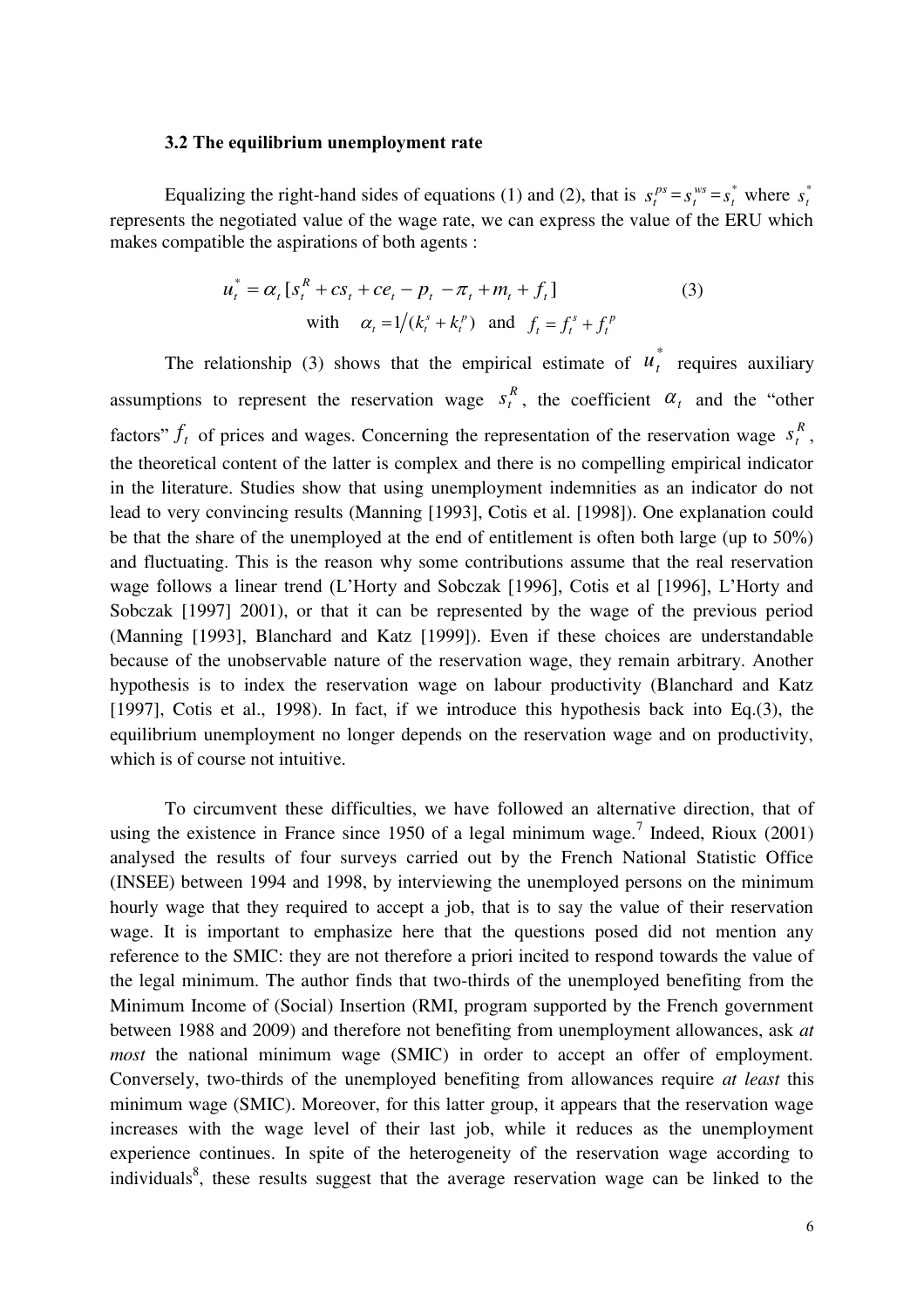national minimum wage (SMIC), the latter being seen as a social reference value of the labour price, over which minimum wage requirements will be positioned by default or by excess. This leads us to represent the average hourly reservation wage  $s_t^R$  as a function of the trend of the (official) net hourly minimum wage. Consideration of the trend is justified by the fact that we try to represent at each date the average in individual reservation wages, so that we can expect a smoother evolution than that of the SMIC whose revisions are discontinuous. The econometric results obtained support this choice insofar as they have been improved by considering the trend in place of the observed values of the SMIC. We have thus<sup>9</sup>:

$$
s_t^R = \sigma_o \log(\overline{SMIC_t} + s_o) \qquad \qquad \sigma_o > 0 \qquad \overline{SMIC_t} + s_o > 0 \tag{4}
$$

 $\overline{S\overline{MIC}}_t$ : trend *HP* (*Hodrick-Prescott*) of the net hourly SMIC

As for the coefficient  $\alpha_t = 1/(k_t^s + k_t^p)$ *t*  $\alpha_t = 1/(k_t^s + k_t^p)$ , its value is all the smaller because the sum  $k_t^s + k_t^p$  of sensibilities to unemployment of the real wages desired and offered is high, which means that  $\alpha_t$  is all the smaller because unemployment plays an important role as an adjustment variable between wages (WS equation) and prices (PS equation), that is between  $s_t^{PS}$  and  $s_t^{WS}$ . In other words,  $\alpha_t$  will be all the greater because rigidity in prices (e.g. price control policy), in wages<sup>10</sup> (including social contributions) or in employment (e.g. presence of severance compensation) are strong during the period of negotiation. On the whole, the socalled "rigidity of the labor market" results from these three kinds of rigidities. In this regard, it should be noted that the contributions of the literature show that the introduction of numerous institutional variables capable of translating these rigidities does not lead to very conclusive results. Therefore, the multidimensional, latent and not directly quantifiable character of the degree of rigidity in the labour market has led us to represent the dynamics in the coefficient  $\alpha_t$  by a recursive stochastic process estimated using the Kalman filter methodology, which allows the estimation of unobservable variables $^{11}$ :

$$
\alpha_{t} = \gamma_{0}^{u} + \gamma_{1}^{u} \alpha_{t-1} + \eta_{t}^{u} \qquad 0 \le \gamma_{1}^{u} \le 1 \qquad \eta_{t}^{u} = N(0, \sigma^{2}(\eta_{t}^{u})) \tag{5}
$$

Finally, it is necessary to formulate a hypothesis to represent the "other factors"  $f_t$ involved in Eq.(3) of equilibrium unemployment. As we have already noted, the empirical contributions of the literature often introduce many explanatory variables of unemployment as "proxies" of institutional or cyclical phenomena that can be more or less suggested by theory<sup>12</sup>, to the point where it is sometimes difficult to know if it is the theory that is validated or if there occurs simply correlations between unemployment and other macroeconomic variables. Such approaches also involve a multiplication of arbitrary parameters to be estimated. Since we wanted to avoid these drawbacks, and because factors related to the *repartition of added value* are represented by the variables specified by the WS-PS model, we assumed that *<sup>t</sup> f* reflects the influence of the underlying factors of the *level of real added*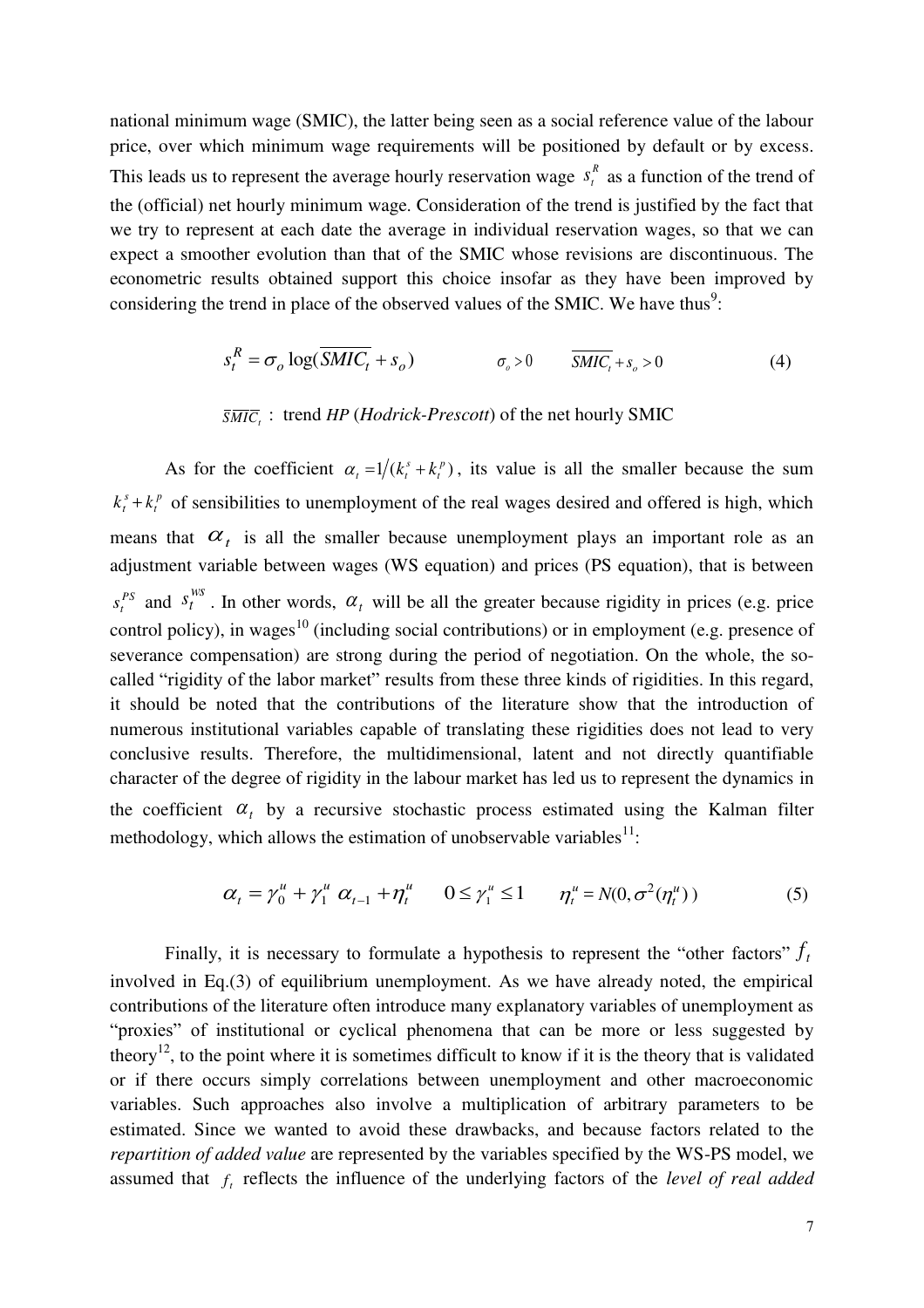*value*. Accordingly, the factors that determine  $f_t$  are summarized by the sum of a cyclical element proportional to the output gap  $\Delta q_t$  and of a constant  $f_o$  representing structural factors that may generate some uncompressible unemployment :

$$
f_t = b\Delta q_t + f_o \qquad b > 0 \qquad f_o > 0 \qquad \Delta q_t = \overline{q}_t - q_t \tag{6}
$$

 $\Delta q_t$ : output gap, measured by the deviation (%) between the log of potential GDP  $\bar{q}_t$ and the log of real observed GDP *q<sup>t</sup>*

 $\overline{q}_t$ : *HP* trend (  $q_t^{hp}$  ) of  $q_t$  plus a constant of 4.46% ensuring a positive or zero value of the output gap  $\Delta q$ , over the whole period (this constant corresponds to the minimum negative value of  $q_t - q_t^{hp}$  observed in 1973)<sup>13</sup>

At the theoretical level, the output gap  $\Delta q_t$  - which of course depends on variables  $X_{it}$  - can be seen as conditioning  $f_t$  through the *expected growth rate*. Indeed, because of decreasing returns, the bargaining agents will anticipate in principle a rate of growth of production increasingly smaller as the production nears its maximum (i.e. as  $\Delta q_t$  is close to zero). In these circumstances, an increase in  $\Delta q$ <sub>*t*</sub> will reflect the *expectation* of higher output growth, leading the unions to higher wage demands and better acceptance of these demands by employers, who may compensate by setting higher prices to maintain their profit margins. These behaviours will thus lead to simultaneous increases in  $f_t^s$  and  $f_t^p$ , hence to their sum  $f_t$ , and *in fine* to an increase of equilibrium unemployment (Eq.(3)). Eq.(6) offers the advantage of being very simple<sup>14</sup> and parsimonious about the number of parameters to be estimated. However, it is important to question the identity of the factors  $X_i$  underlying  $\Delta q_i$ and therefore  $f_t$ <sup>15</sup> On this question, Chélini and Prat [2016, Annex 2] show that a linear combination of variables such as the real interest rate, international competitiveness, corporate profit margins, money supply growth, inflation and unionization rates, provide a fairly good representation of  $\Delta q_t$ .

### **3.3 The negotiated wage rate**

The wage rates  $s_t^{ps}$  and  $s_t^{ws}$  (equations (1) and (2)) being the solutions of maximization programs of firms and unions before negotiation, these notional rates are interpreted respectively as offered and desired values. Because the negotiated value  $s_t^*$  of wage associated to the ERU cannot a priori exceed max  $(s_t^{ps}, s_t^{ws})$ *t ps*  $s_t^{ps}$ ,  $s_t^{ws}$ ) and be less than  $\min(s_t^{ps}, s_t^{ws})$ *t ps*  $s_t^{ps}$ ,  $s_t^{ws}$ ), it can be expressed at each date by a weighted average of  $s_t^{ps}$  and  $s_t^{ws}$ <sup>16</sup>.

$$
s_t^* = \kappa s_t^{ws} + (1 - \kappa) s_t^{ps} \qquad 0 \le \kappa \le 1 \tag{7}
$$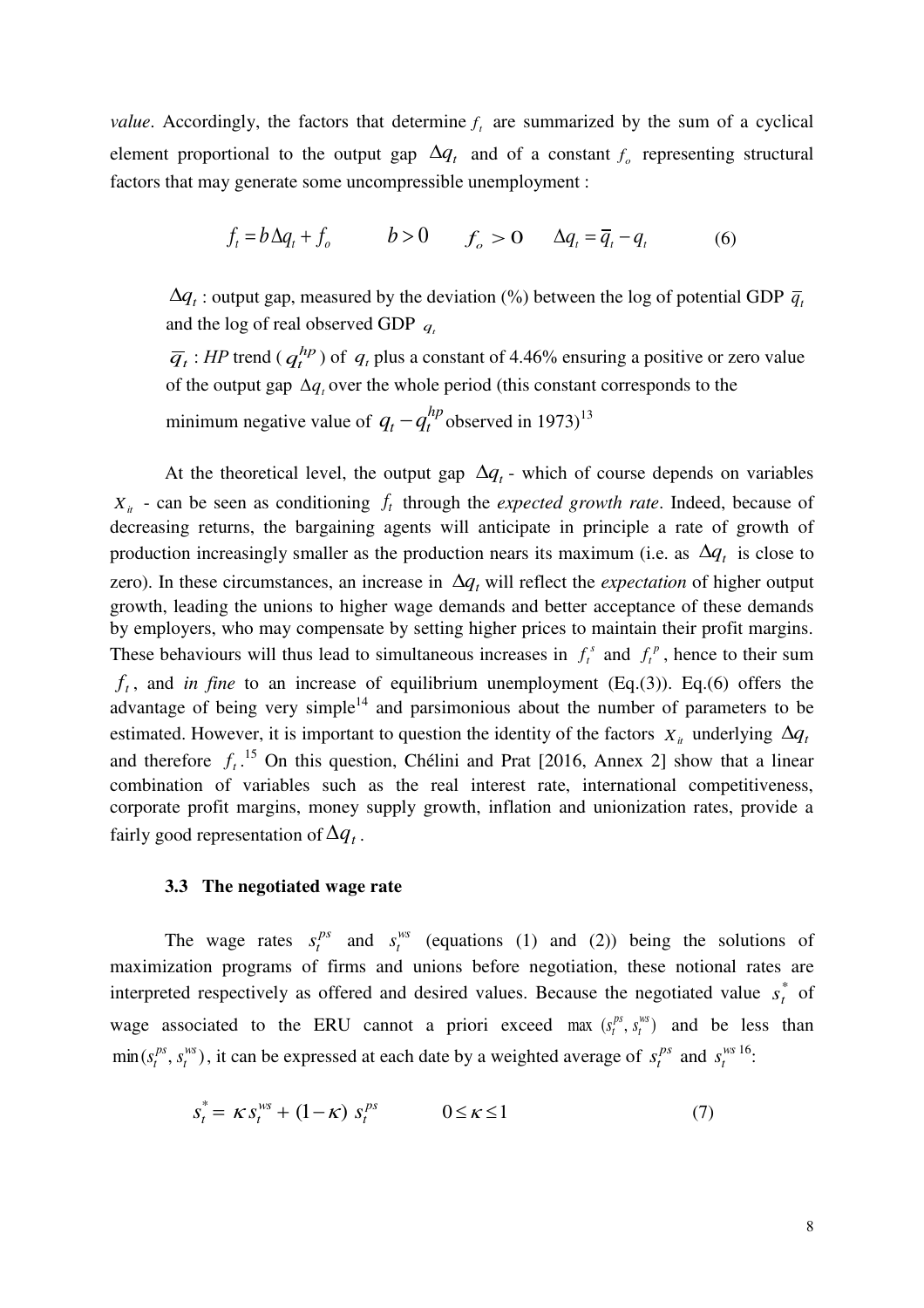The mechanism leading to the value  $s_t^*$  can be described as follows. If, *at the beginning of the negotiation*, the wage desired by employees  $s_t^{\text{ws}}$  exceeds that offered by firms  $s_t^{ps}$  by x%, these latter will be induced to reduce the labour factor in the production process (using the principle of "right to manage"), thus leading to an increase  $du$ , % (in points) of the unemployment rate. According to the WS equation (2), this increase in unemployment leads to a decrease of  $k_i^s du_i$  $k_t^3 du_t$ % of the wage desired by employees and, according to the PS equation (1), to an increase of  $k_t^p du_t$  $k_t^p du_t$ % of the wage offered by the firm. The rise in unemployment towards its equilibrium level thus allows both parties to reach an agreement on an intermediate value  $s_t^*$  of wages, thanks to a reduction in the claims of the employees and an acceptance by the firm of an upward revision of wages offered; as a result, unemployment appears as the key mechanism reducing the gap between  $s_t^{ws}$  and  $s_t^{ps}$  (see in particular Layard and Nickell (1986)). At the *end of the bargaining process*, the wage agreement leads to the equilibrium condition  $S_t^{ps} = S_t^{ws}$  $S_t^{WS} = S_t^*$  $s_t^*$ . As in any situation of bilateral monopoly, the value of  $s_t^*$  depends on the power and the cleverness of both parties. These qualities are a priori unknown, but Nash's bargaining theory - a situation in which no player has an interest in deviating individually from his strategy - makes it possible to circumvent this indeterminacy by considering that negotiation maximizes the weighted average of additional utility obtained by the two parties in comparison to a fall-back situation. The overall optimal solution thus corresponds to a negotiated value of the wage  $s_t^*$  which necessarily lies between the desired values  $s_t^{ws}$  and  $s_t^{ps}$  prevailing at the beginning of the negotiation. The parameter  $\kappa$  of Eq. (7) then reflects the balance of the bargaining power between the union and the firm. A value  $\kappa = 0$  means that the company is all powerful and can therefore impose employment and wage levels, whereas the value  $\kappa = 1$  means on the contrary that the union has complete power in the negotiation. The values of  $\kappa$  ranging from 0 to 1 thus allow to describe the curve of the possible values of the employment contract (d'Autume [2001], p.6). By including equations (1) and (2) in (7), we obtain the theoretical expression of the negotiated wage:

$$
s_t^* = \kappa (p_t^c + sr_t^R + cs_t) + (1 - \kappa)(p_t + \pi_t - ce_t - m_t) + \omega_t u_t + \kappa f_t^s - (1 - \kappa) f_t^P
$$
 (8)  
with  $\omega_t = [(1 - \kappa)k_t^P - \kappa k_t^s]$ 

In the relationship (8), the time-varying coefficient  $\omega_t = [(1 - \kappa) k_t^p - \kappa k_t^s]$ *t*  $\omega_t = [(1 - \kappa) k_t^p - \kappa k_t^s]$  represents the sensibility of the wage rate to unemployment rate. This sensibility is *negative* when the weight attributed to unemployment by the employees during the negotiations is greater than the weight attributed to this variable by the employers (i.e.  $(1 - \kappa)k_t^p < \kappa k_t^s$ *p*  $(1 - \kappa)k_t^p < \kappa k_t^s$ , and *positive* in the opposite case. The condition  $\omega_t = 0$  expresses a situation where the two weights are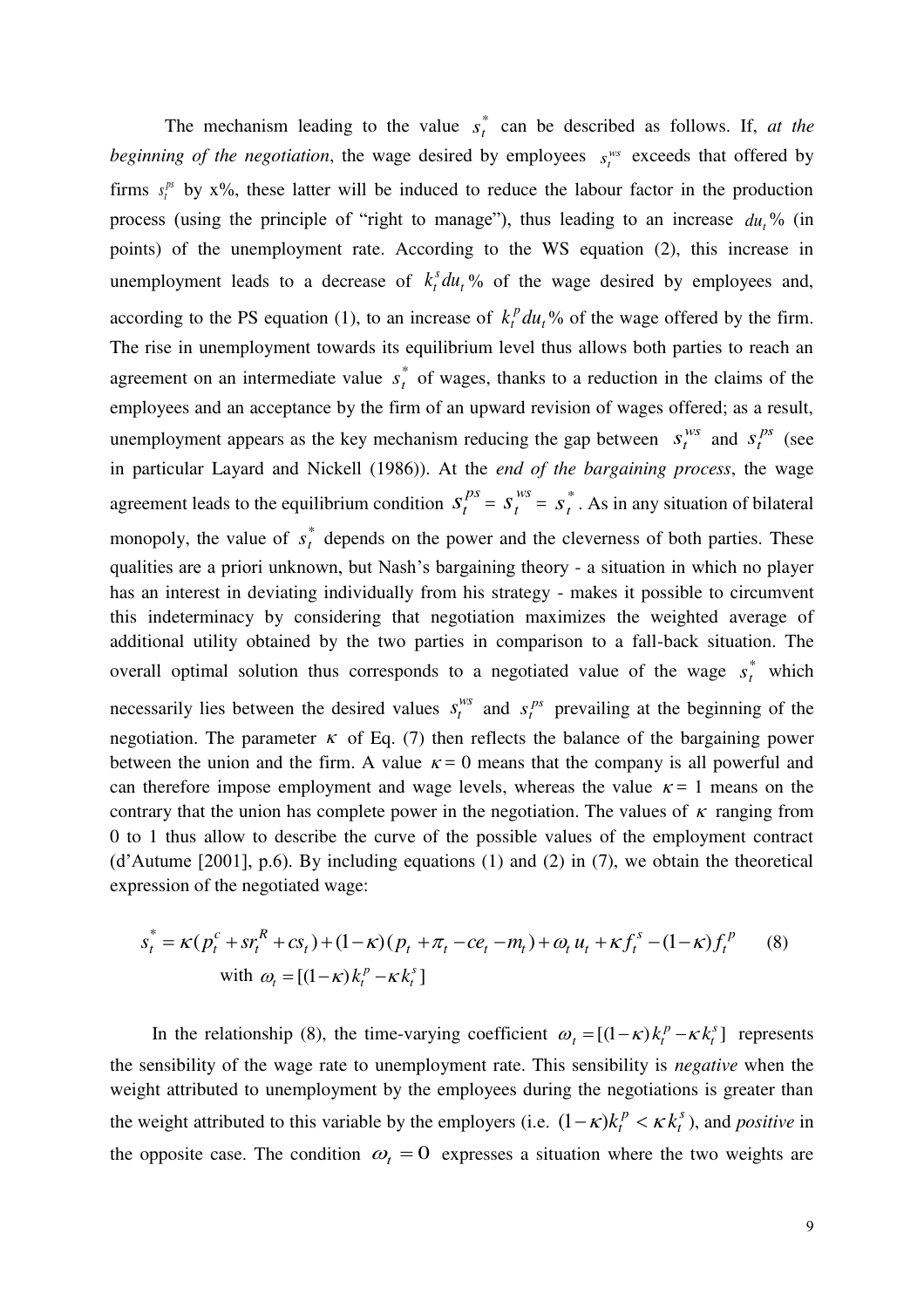balanced. Eq.(8) shows that the estimation of  $s_t^*$  requires auxiliary assumptions about the representation of the real reservation wage  $sr_t^R$ , on that of the coefficient  $\omega_t$ , and finally on the "other factors" of prices and wages that are captured by the pseudo-difference *p t*  $\kappa f_t^s - (1 - \kappa) f_t^p$ .

The real reservation wage in Eq.(8) is defined as :

$$
sr_t^R = s_t^R - \log \overline{P}_t^c \tag{9}
$$

where the nominal reservation wage  $s_t^R$  is given by Eq.(4), while, in line with determination of the latter,  $\overline{P}_t^c$  is the HP trend of the consumer price index. As with  $\alpha_t$ , the coefficient  $\omega_t$ is determined by a stochastic recursive process estimated using the Kalman filter methodology:

$$
\omega_t = \gamma_0^s + \gamma_1^s \ \omega_{t-1} + \eta_t^s \qquad 0 \le \gamma_1^s \le 1 \qquad \eta_t^s = N(0, \sigma^2(\eta_t^s)) \tag{10}
$$

Finally, since  $f_t^s$  and  $f_t^p$  are assumed to depend linearly on variables  $X_i$ , we can deduce that the influence of the "other factors" results in a linear combination of the  $X_i$ , where the influence of each variable on wage can a priori be positive, negative or null<sup>17</sup> (in the latter case, the effects of  $X_i$  compensate each other):

$$
\kappa f_t^s - (1 - \kappa) f_t^p = \sum_i \upsilon_i X_i + c_o \tag{11}
$$

One can notice that equations (9), (10) and (11) associated with the determination of the negotiated wage rate are directly coherent with the auxiliary equations (4), (5) and (6) associated with the equilibrium unemployment rate, so that they do not really add any arbitrariness to the whole model.

#### **3.4 The gradual adjustments toward the equilibrium values**

The empirical contributions of the literature suggest that the assumption of a gradual adjustment of observed unemployment to equilibrium unemployment  $u_t^*$  may be relevant.<sup>18</sup> Many causes are put forth by the authors to explain such an adjustment occurring after a macroeconomic shock, known as "partial" or "gradual" hysteresis: the costs of collecting information concerning vacancies and mobility costs, the social costs associated with unemployment that include redundancy payments, the duration of unemployment (implying a degradation of human capital), a shortage of physical capital that follows a durable shortfall of demand in the goods market, … This type of adjustment between two successive periods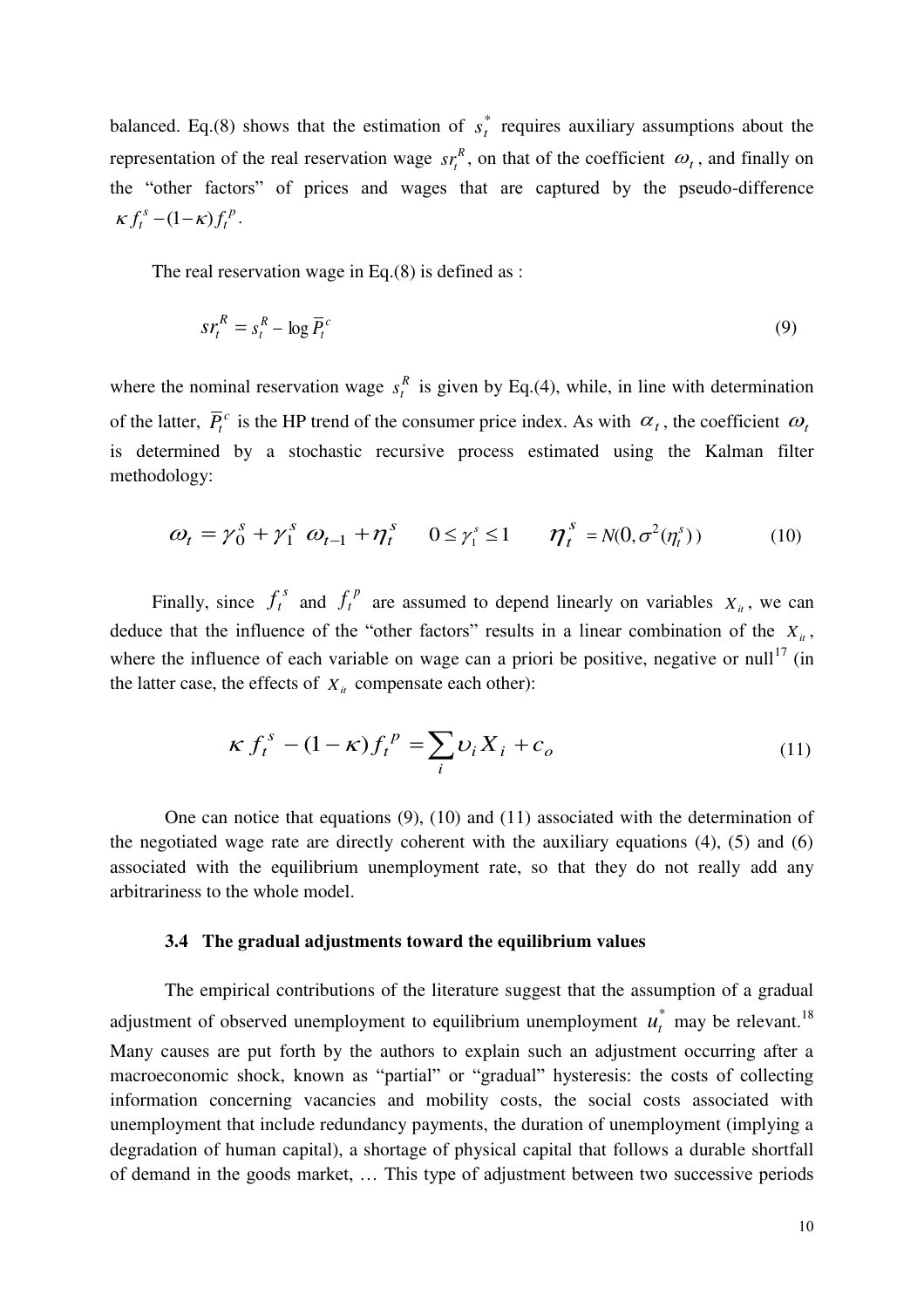adds a form of rigidity different from that represented by the alpha coefficient which reflects the degree of rigidity during the negotiation period. This persistence is characterized by an adaptive process<sup>19</sup>:

$$
u_t = \lambda_u u_{t-1} + (1 - \lambda_u) u_t^* \qquad \qquad 0 \le \lambda_u \le 1 \qquad (12)
$$

Concerning wages, because of the cost and duration of negotiations (Layard-Nickel-Jackman [1991], p. 425) and the delays due to the establishment employment contracts and to the first payment after negotiations (Avouyi-Dovi et al., 2009), the average wage observed in the statistics only adjusts progressively over its negotiated value, which is also represented by an adaptive process:

$$
s_t = \lambda_s s_{t-1} + (1 - \lambda_s) s_t^* \qquad 0 \le \lambda_s \le 1 \qquad (13)
$$

# **4 The joint estimate of unemployment and wage rates : data, method and empirical results**

### **4.1 Data**

The statistical time series chosen are annual data because wages are governed by collective agreements giving rise to specific agreements (branches or companies) spread over the full year (Avouyi-Dovi et al., [2009]). These latter are negotiated every year or every two years, not every quarter. This choice obviously reduces the number of observations, but the length of the analysis period, which exceeds half a century partially compensates for this limit. The time series cover the period 1950-2008, the sources being INSEE, the Ministry of Labour and the Banque de France.<sup>20</sup> The objective being to identify long-term structural relationships, we preferred to exclude years of turbulence corresponding to the global financial crisis that began in mid-2007. Although there was a second phase of bank failures in the autumn of 2008, it can be assumed that macroeconomic effects only became significant in France in 2009 (we observe a continuous decline in the unemployment rate between 2006 and 2008, with unemployment rising appreciably only in 2009). For similar reasons, the years 1950-54, which are characterized by very high wage changes (reconstruction, inflation of the Korean War, post-inflationary catch-up after 1952), were excluded from the estimation period, which will therefore cover the years 1955 through 2008 included.

### **4.2 The state-space system to be estimated**

By reporting Eq.(6) specifying the influence of "other factors"  $f_t$  in the ERU's Eq.(3), and then including the resulting equation in the adjustment process (12), we get the observed unemployment rate equation (Eq. (14) below). Similarly, by reporting Eq.(11) specifying the influence of the "other factors"  $\kappa f_t^s - (1 - \kappa) f_t^p$  $\kappa f_t^s - (1 - \kappa) f_t^p$  in the negotiated wage Eq. (8), and then including the resulting equation in the adjustment process (13), we arrive at the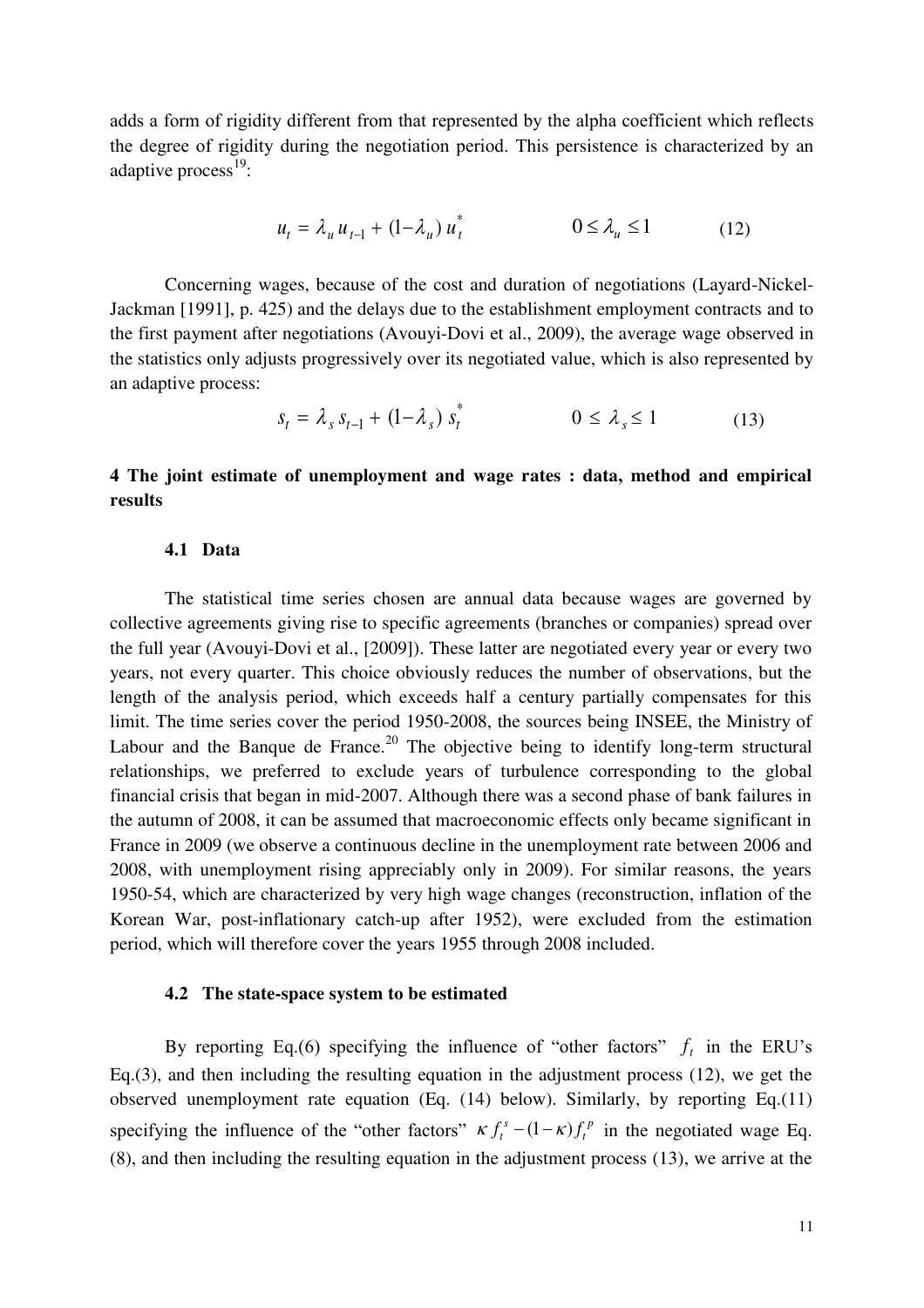observed wage rate equation (Eq. (15) below). The stochastic coefficients  $\alpha_t$  and  $\omega_t$  being described by Eq.(5) and Eq.(10), the set of hypotheses described above leads to the spacestate system composed of the four following equations  $21$ :

*The two measurement equations :* 

$$
u_{t} = \lambda_{u} u_{t-1} + (1 - \lambda_{u}) \alpha_{t} \left(\text{spread}_{t} + m_{t} + b \Delta q_{t} + f_{o}\right) + \varepsilon_{t}^{u}
$$
\n
$$
0 \leq \lambda_{u} \leq 1 \qquad \text{spread}_{t} = s_{t}^{R} - p_{t} + cs_{t} + ce_{t} - \pi_{t}
$$
\n
$$
s_{t} = \lambda_{s} s_{t-1} + (1 - \lambda_{s}) \left\{ \kappa (p_{t}^{c} + sr_{t}^{R} + cs_{t}) + (1 - \kappa)(p_{t} + \pi_{t} - ce_{t} - m_{t}) + \omega_{t} u_{t} + \sum_{i} v_{i} X_{i} + c_{o} \right\} + \varepsilon_{t}^{s} \tag{15}
$$
\n
$$
0 \leq \lambda_{s} \leq 1 \qquad \omega_{t} = [(1 - \kappa) k_{t}^{p} - \kappa k_{t}^{s}] \quad 0 \leq \kappa \leq 1
$$

*The two stochastic state equations :* 

$$
\alpha_{t} = \gamma_{0}^{u} + \gamma_{1}^{u} \alpha_{t-1} + \eta_{t}^{u} \qquad \qquad \mathbf{O} \leq \gamma_{1}^{u} \leq 1 \qquad (5)
$$

$$
\omega_t = \gamma_0^s + \gamma_1^s \ \omega_{t-1} + \eta_t^s \qquad \qquad 0 \le \gamma_1^s \le 1 \tag{10}
$$

Given equations (4) and (9) of the reservation wage  $s_t^R$  and its real value  $sr_t^R$ , equations (14) and (15) depends on the trend of the national minimum wage SMIC and involves parameters  $\sigma$ <sub>o</sub> and  $s$ <sub>o</sub> which are of course estimated simultaneously with other parameters of the system. The error terms  $\varepsilon_t^u$  and  $\varepsilon_t^s$  (called "innovations") of the measurement equations are assumed to be  $N(0, \sigma^2(\varepsilon^n))$  and  $N(0, \sigma^2(\varepsilon^n))$ , as well as the errors terms (called "noises")  $\eta_t^u$  and  $\eta_t^s$  of the two state variables are assumed to be  $N(0, \sigma^2(\eta_t^u))$  and  $N(0, \sigma^2(\eta_t^s))$ .

### **4.3 Estimation method and empirical results**

The above four-equation system does not pose problems of identification and was estimated over the period 1955-2008 (54 years) using the maximum likelihood method (Harvey [1992], Hamilton [1994]).<sup>22</sup> The initial values of the state variables  $\alpha_t$  and  $\omega_t$  were determined by a grid search to minimize the information criteria (Akaike (AIC), Schwarz (SC) and Hannan-Quinn (HQ)).<sup>23</sup> It should be noted that the Kalman filter method can give rise to difficulties in estimating the variances of the residuals ("innovations") of the measurement equations (also called "signals") and the variances of the residuals ("noises") of the state equations, but it is possible to minimize this risk by initializing these variances with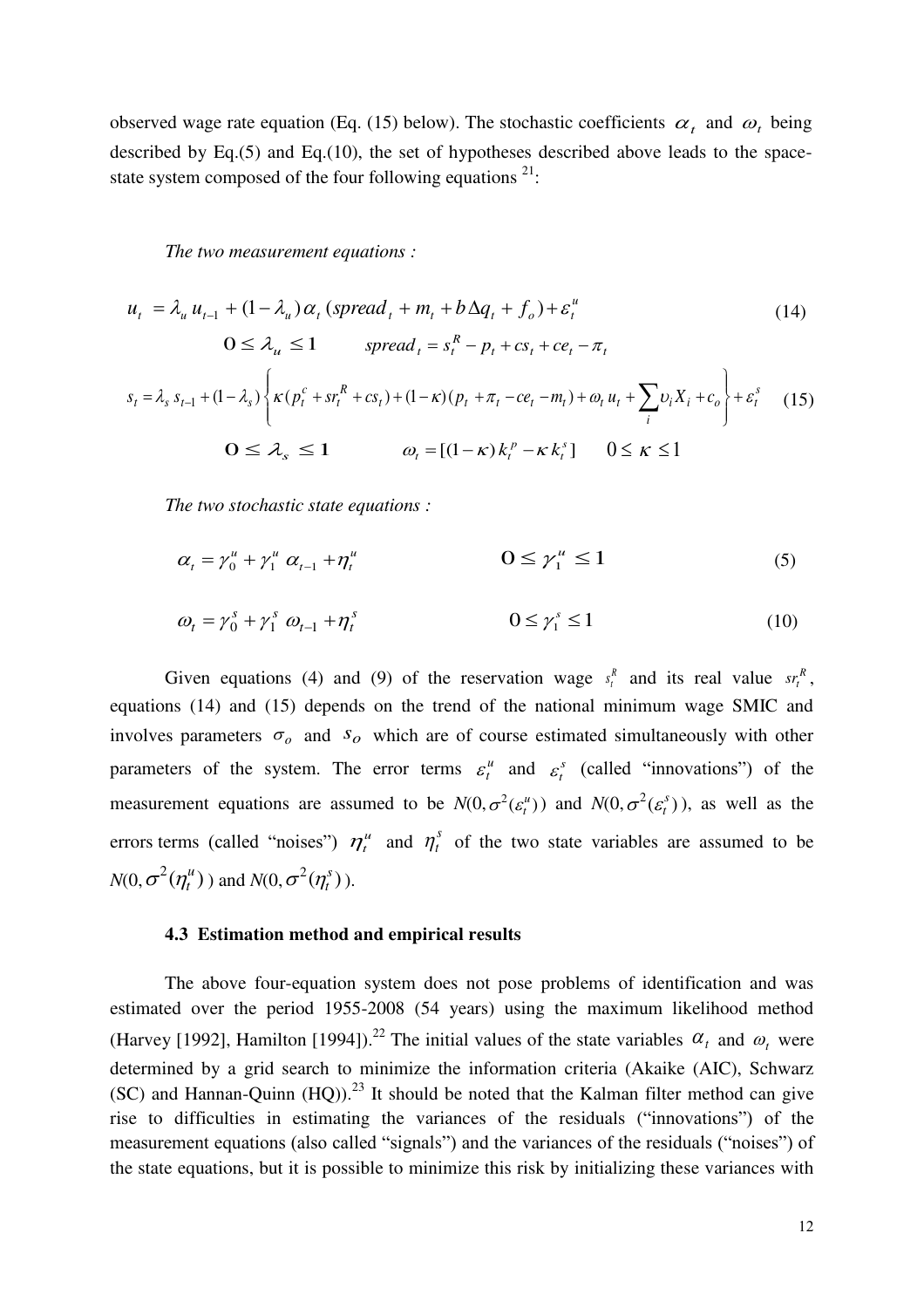sufficiently high values (Stock and Watson, 1998; Durbin and Koopman, 2001), as we done. In case of persistent difficulty, it is the practice of econometricians to impose constraints on the variances, in particular by arbitrarily fixing the value of the ratio between the variance of innovations and the variance of noises ("Signal-to-Noise Ratio"). This constraint was not necessary in our estimates, the variances being estimated by imposing a positivity constraint (see note of Table 1).

According to the Kalman filter, the successive values of the state variables  $\alpha_t$  and  $\omega_t$ are revised each year on the basis of new information assumed to reflect a positive, negative or null variation in the degree of the labour market rigidity. This new information takes the form of additive normally distributed white noises, whose variances belong to the vector of the hyperparameters to be estimated. Since the effects of these informational shocks are supposed to spread gradually over the labour market, the dynamics of these two state variables are characterized by AR(1) processes with drift. An AR(2) process or the introduction of observable variables in the state equations have not proved to be empirically relevant. Note that this nonlinear method does not impose stationarity conditions on the observable variables of the system. However, it imposes other conditions which may appear more severe on the error terms  $\varepsilon_t^u$  and  $\varepsilon_t^s$  of the measurement equations (14) and (15): absence of autocorrelation, homoscedasticity and normality (see in particular Durbin and Koopman [2001, pp. 33-34]). Therefore, diagnostic tests on standardized residuals were carried out using respectively the tests Q, hH and HK, which were developed by Harvey (1992) specifically for the Kalman filter.

**Table 1** gives the estimated values of the parameters<sup>24</sup> as well as the statistics associated with the various diagnostic tests carried out on the standardized values of residuals  $\hat{\epsilon}_t^u$  and  $\hat{\epsilon}_t^s$ . For these two residuals, results lead to the conclusion of an absence of autocorrelation (Q statistic) and of heteroscedasticity (hH statistic) at the threshold of 5%, while the normality hypothesis can be accepted at the 1% level of significance (HK statistic), hence indicating that there is no abnormal frequency of extreme points. These properties of residuals thus show that the conditions of application of the Kalman filter are realized and that the specification of the model is statistically globally acceptable.

| Table 1 – Estimating of the unemployment rate and the wage rate |
|-----------------------------------------------------------------|
| using the Kalman filter method                                  |

|              | unemployment rate $u_t$    | gross hourly wage rate $s_t$ |
|--------------|----------------------------|------------------------------|
|              | state equation (5) $(i=u)$ | state equation (10) $(i=s)$  |
| $\chi_1^i$   | 0.88(16.2)                 | 0.94(21.0)                   |
| $\gamma^i_o$ | 0.07(1.8)                  | (*)                          |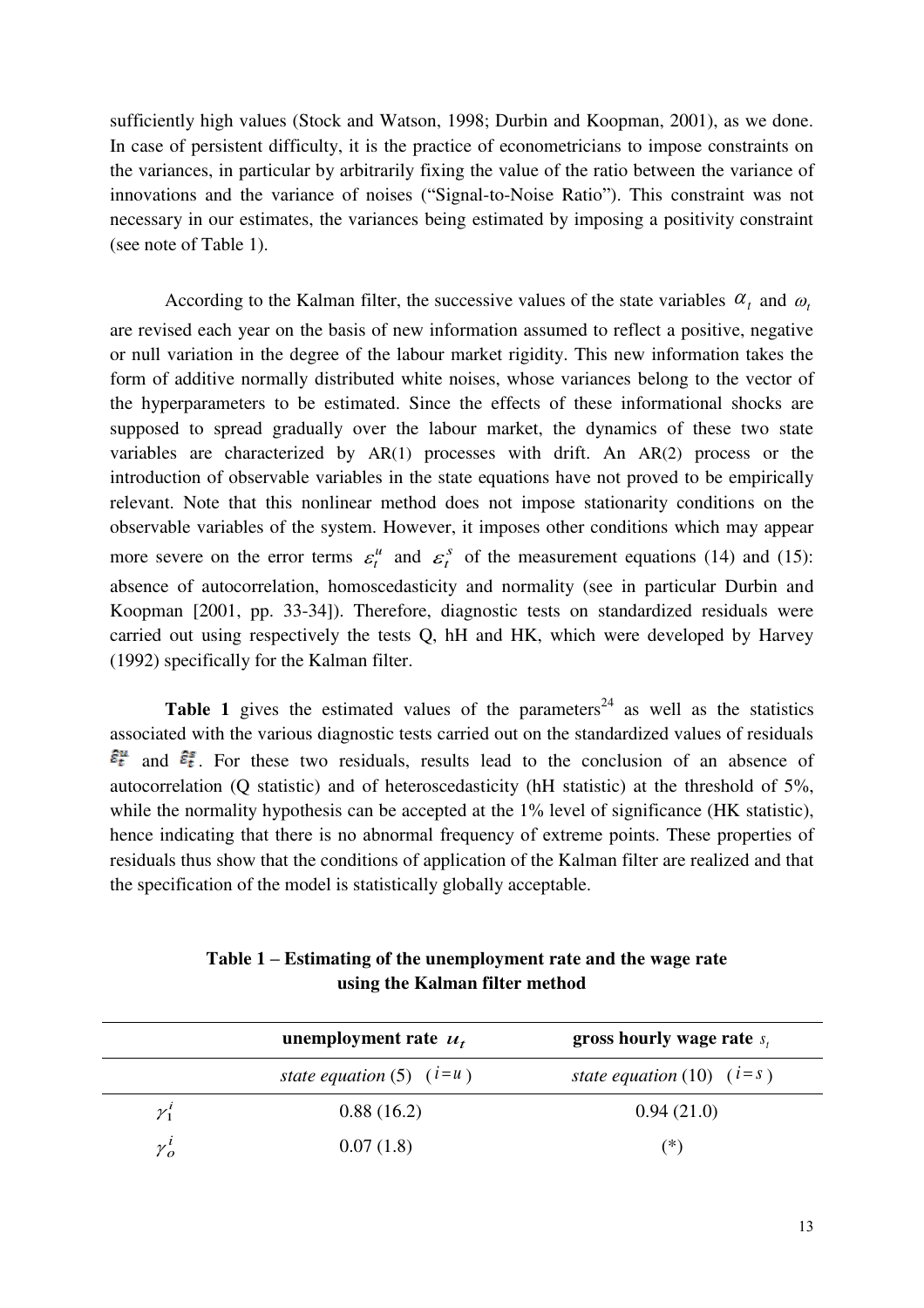| $c_2^i$                               | $-9.58(-10.8)$              | $-5.80(-4.8)$               |
|---------------------------------------|-----------------------------|-----------------------------|
|                                       | $measurement$ equation (14) | $measurement$ equation (15) |
| $\lambda_i$                           | 0.49(3.0)                   | 0.40(8.8)                   |
| $\boldsymbol{b}$                      | 7.71(3.3)                   |                             |
| $S_{O}$                               | $-0.51(-6.1)$               |                             |
| $\sigma_{\scriptscriptstyle{\theta}}$ | 1.15(20.4)                  |                             |
| $f_o$                                 | 35.97(2.2)                  |                             |
| $\pmb{\mathcal{K}}$                   |                             | 0.21(5.8)                   |
| $v_1$ (txs <sub>t</sub> )             |                             | 0.68(10.0)                  |
| c <sub>o</sub>                        |                             | 0.45(22.6)                  |
| $c_1^{\hskip.75pt i}$                 | $-4.88(-4.4)$               | $-9.43(-30.8)$              |
| $R^2$ $(R_D^2)$                       | 0.98(0.67)                  | 0.99(0.94)                  |
| $Q (**)$                              | 9.1 (11.1)                  | $7.1$ $(7.8)$               |
| hH $(**)$                             | 10.7(28.9)                  | 18.8 (28.9)                 |
| $HK$ (**)                             | 0.01                        | 0.43                        |
| $AIC(AICS)(**)$                       |                             | $-4.82$ $(-3.93)$           |
| SC $(SCs)(**)$                        | $-4.26$                     | $(-3.56)$                   |
| $HQ (HQs)(**)$                        | $(-3.79)$<br>$-4.61$        |                             |
| $LR$ <sup>***</sup> )                 | 58.2                        | (9.49)                      |

Note - The space-state system represented by Eqs. (14), (15), (5) and (10) is estimated over the period 1955-2008 (54 years) using the maximum likelihood method. Numbers in brackets at the right of estimates give the statistic *z*, which is interpreted as a *t-value* ratio. To ensure positivity, the variances of  $\hat{\epsilon}_t^i$  and  $\hat{\eta}_t^i$  ( $i = u$ , *s*) are estimated as  $\exp(c_i)$  and  $\exp(c_i)$ . The initial values of  $\alpha_t$  and  $\omega_t$  are those minimizing the information criteria (we obtain 0.053 and -0.795, respectively).  $R_D^2$  is the Harvey [1992] modified coefficient of determination: the positive values obtained indicate that the structural model is more performing than a random walk with drift. (\*) The intercept was found to be insignificant and then dropped from the final estimation. (\*\*) Q and hH are the statistics of the Ljung-Box autocorrelation test (number of lags:  $p = T^{1/2} \approx 7$ ) and of the

heteroscedasticity test that are applied to the standardised values of residuals  $\hat{\epsilon}_t^i$ , as proposed by Harvey [1992] for the Kalman filter. At the 5% level of significance, the values obtained for Q being less than the critical tabulated values  $\chi^2_{5\%}(5)$  (unemployment) and  $\chi^2_{5\%}(3)$  (wage) (indicated in brackets, in *italics* after the statistics), one accepts the null (no autocorrelation) ; values of the statistic hH being less than the tabulated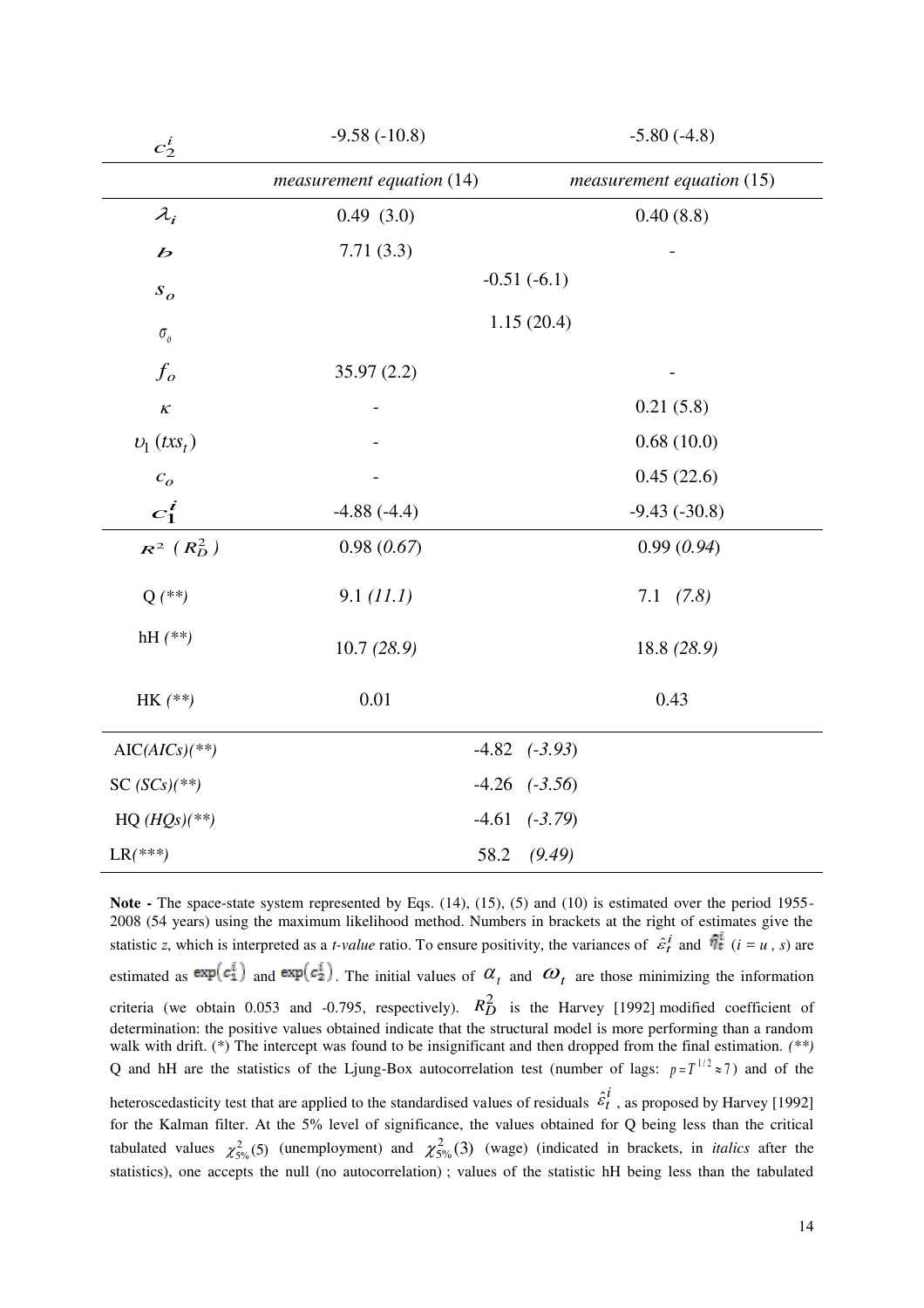values for these two equations ( $\chi^2_{5\%}(18)$ , with  $18 = T/3$ ), one accept the null (no heteroscedasticity). HK is the *pvalues* of the normality test proposed by Harvey-Koopman specified for the Kalman filter: the values obtained allow to accept the normality hypothesis at the 1% level for unemployment and at the 5% level for wages. AIC, SC and HQ stand for Akaike, Schwarz and Hannan-Quinn information criteria for the system; *AICs*, *SCs* et *HQs* give the values of the same statistics under the constancy hypothesis for  $\alpha_t$  and  $\omega_t$  (estimation using the *Seemingly Unrelated Regression method*). (\*\*\*) LR is the log-likelihood ratio (distributed as a  $\chi^2_{\delta\%}(4)$ , where  $\delta$  is the level of significance), allowing to test the null Ho ( $\alpha_t = \alpha_o$ ,  $\omega_t = \omega_o$ ) in the system; for  $\delta = 5\%$ , the calculated value LR=58.2 being higher than the critical value 9.49, Ho is rejected.

#### *The unemployment rate estimated equation*

Examination of the estimated unemployment equation (14) highlights the following points. The values of the parameters  $\hat{s}_0 = 1.15$  and  $\hat{\sigma}_0 = -0.51$  in the reservation wage equation - which are common to the unemployment and wage measurement equations - are very significant (see Eq. (4)). These outcomes position the reservation wage at around 15% above the national minimum wage SMIC on average over the entire period, with values between the latter and the median wage, approaching the median wage at the end of the period. Given that the national minimum wage SMIC is about 60% of the median wage, our results mean that the reserve wage would be on the order of 70% of the median wage on average, which seems plausible. On the other hand, the constant  $\hat{f}_o = 36\%$  in the unemployment equation is significantly positive, which confirms the structural existence of frictional unemployment. Similarly, the value of the coefficient  $\hat{b}$  linking the ERU to the output gap is positive, which confirms the expected cyclical effect on unemployment. Finally, the coefficient  $\hat{\lambda}_u = 0.49$  indicates an average period of adjustment of unemployment to its equilibrium value close to one year.

As for the state equation (5) that determines the degree of rigidity  $\alpha_t$  of the labour market, the estimated slope  $\hat{\gamma}_1^u = 0.88$  is within the theoretical range [0,1], thus reflecting an *inertia of the rigidity shocks*, as illustrated in **Figure 1** representing the estimated values of  $\alpha_t$  over the entire period. It should be emphasized here that, according to the theoretical expected sign, all the values obtained for  $\alpha_t$  are positive and significant (i.e. the lower values are always above the horizontal of the zero point). This means that the observable variables which determine the ERU constitute *at any time* explanatory factors that are globally very significant for unemployment. The 95% confidence interval indicated by the upper and lower bounds shows that the coefficient  $\alpha_t$  is significantly time-varying; the estimated values oscillate between a minimum of 0.026 and a maximum of 0.093, indicating substantial changes in the degree of rigidity of the labour market, evolving in a ratio of 1 to 3.5.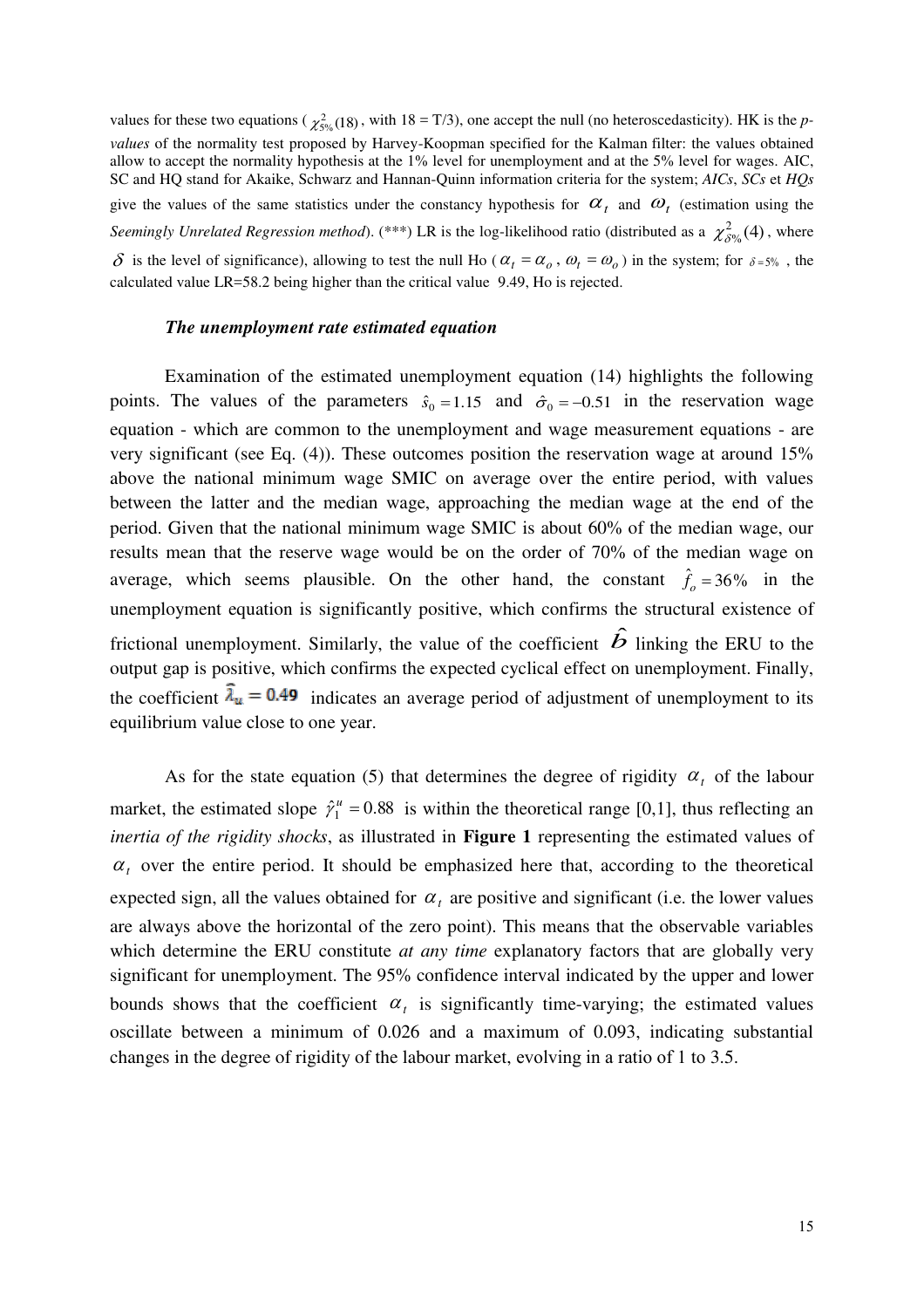

The general upward trend of  $\alpha_t$  until the mid-1980s appears to be in line with the strengthening of institutional constraints during this period : creation of unemployment insurance scheme in 1958 with UNEDIC and ASSEDIC (partnership system employersunions-public authorities for the management of unemployment insurance), Grenelle' agreements in May 1968 leading to a sharp increase in the national minimum wage (SMIC) and the creation of a union branch inside companies, indexation of the SMIC reinforced in 1970, social provisions on unemployment compensation from 1974 onwards. However, this general trend is marked by significant "rigidity shocks". In particular, in 1963-64, the sharp increase in  $\alpha_t$  could be linked with the Giscard d'Estaing stabilization plan aimed at fighting inflation by restricting loans, price freezes and exchange controls. Similarly, the very sharp increase in  $\alpha_t$  in 1981-82 corresponds to the election of the socialist François Mitterrand as President of the French Republic in May 1981. Apart from the fact that the political left is in principle less supportive of flexibility than the political right, this historical alternation has been marked by concrete measures which constitute factors of rigidity: blocking wages and prices (from June to November 1982), reduction of the statutory weekly working time (39 hours instead of 40) with the same pay, the addition of a fifth week of paid leave, an increase in the number of civil servants, numerous nationalizations, retirement at 60, etc.

The downturn in  $\alpha_t$  from 1983-1985 indicates the beginning of a general movement towards greater flexibility in the French labour market, which again seems to correspond to a historical reality widely recognized in the literature.<sup>25</sup> Indeed, the Auroux laws of 1982 introduced the annual obligation to negotiate wages in companies while reducing the indexation of said wages. The "turning point of rigor" taken by J. Delors between June 1982 and March 1983 also contributed to this movement: a policy of progressive price liberalization and competitive disinflation, progressive deindexation of wages on inflation, a decrease in social benefits. Numerous facts were subsequently linked to maintain this movement of flexibility: lower unemployment benefits and the introduction of a new system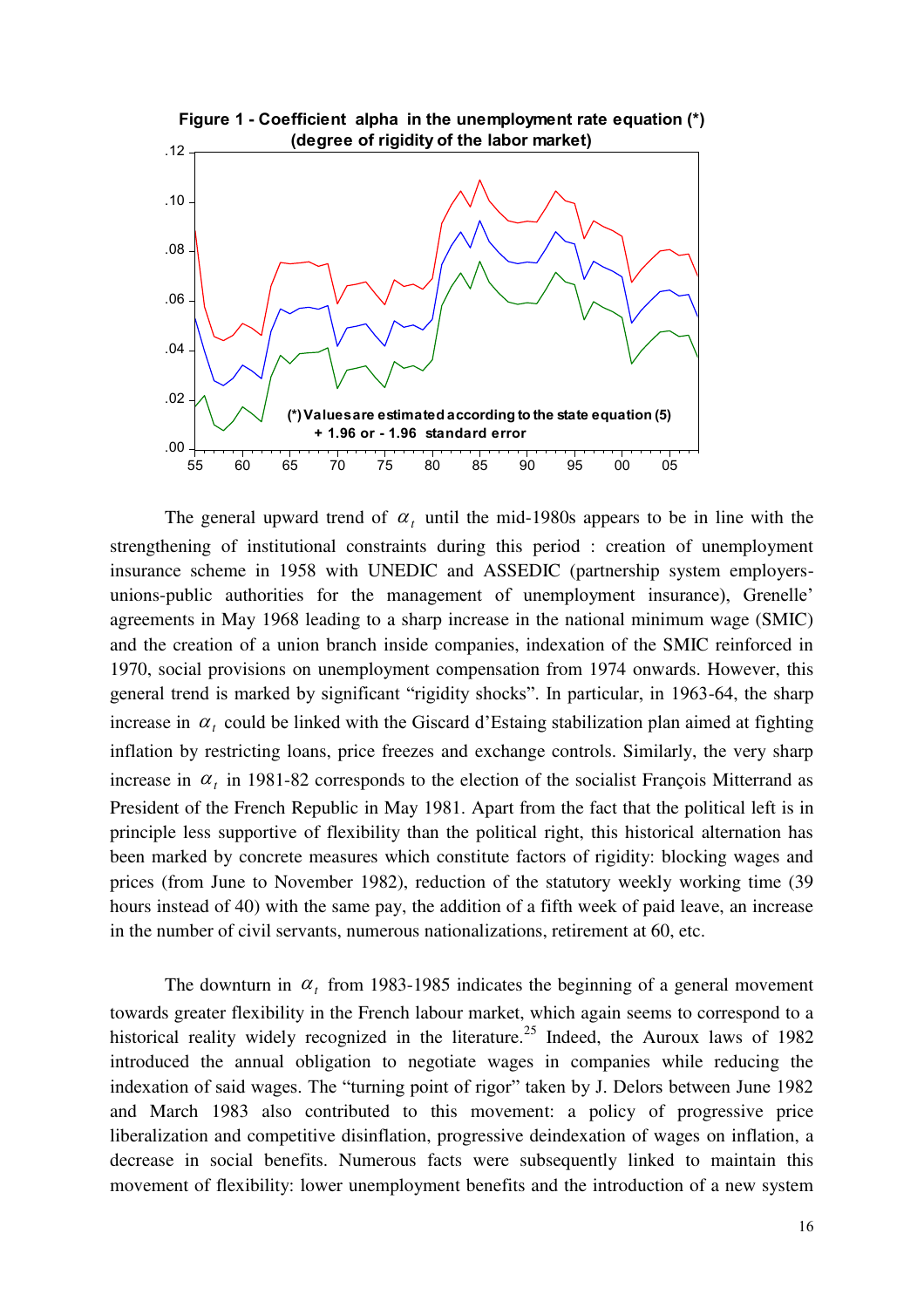making them dependent on the contribution period, decentralization of collective agreements, abolition of the administrative authorization for economic dismissal, development of individualized differentiation of wages, the increase in fixed-term contracts, the development of part-time and temporary work, the easing of traineeship conditions, the degressivity of allowances and the increased inspection of job searches following the financial crisis of UNEDIC in 1992, and so on.

Within this general movement for flexibility, the creation of the French social minimum income RMI in 1988 under the Rocard government can be seen as reflecting the desire for a minimal state support for the growing number of unemployed people, who had lost their rights. This general downward trend was nevertheless at points counteracted by positive shocks of rigidity. In particular, over the period 1991-94 following the reunification of Germany (October 1989 to October 1990), there was an increase in  $\alpha_t$  because this event had given rise to fears of structural economic difficulties for the France's leading trading partner. French firms were thus more cautious about hiring (Germany was down by 2% of GDP in 1993). The increase in  $\alpha_t$  during this period was also presumably exacerbated by the adoption of the Maastricht Treaty in September 1992, which arguably gave rise to fears of the emergence of new constraints imposed by Europe (EU). Similarly, it can be seen that the implementation of the 35-hour law in 2000 was followed for the three ensuing years by an increase in the rigidity coefficient before its declining trend re-established itself. This temporary upward in  $\alpha_t$  was probably reinforced by the introduction of the single European currency in 2002, because the uncertainty associated with this major institutional change created a period of wait-and-see for companies in the labour market and a downward revision of production plans (a decline in the level of activity was observed during this period). On the whole, this fairly good correspondence between the evolution of the coefficient of rigidity  $\alpha_t$ and the historical reality is likely to give credibility to the economic significance of the estimated values of this coefficient.

It may at this point be interesting to distinguish three components in the estimated equilibrium unemployment rate, namely  $u_t^* = u_{1,t}^* + u_{2,t}^* + u_{3,t}^*$ \* 2, \* ,1  $u_t^* = u_{1,t}^* + u_{2,t}^* + u_{3,t}^*$ , which can be compared to the components proposed by Maurice Allais.<sup>26</sup> Accordingly, the rate  $u_{1,t}^* = \alpha_t$  (spread<sub>t</sub> +  $m_t$ ) can be considerate as the *chronic component* induced by income requirements (reservation wages, profit margins) or compulsory levies deemed "excessive". In particular, for a given margin rate  $m_t$ , the variable *spread*, shows that the component  $u_{1,t}^*$  will be all the more important as the real reservation wage (including the social contributions) will be higher than the labour productivity. The variable *spread*, can be positive, negative or zero, depending on whether the wage requirements increased by the compulsory levies are higher, lower or equal to the productivity.<sup>27</sup> Since the values of  $\alpha_t$  are positive, it follows that the chronic component of unemployment  $u_{1,t}^*$  can also take positive, negative or zero values, even with a positive profit margin.<sup>28</sup> In other words, the behaviours underlying the distribution of the value added can be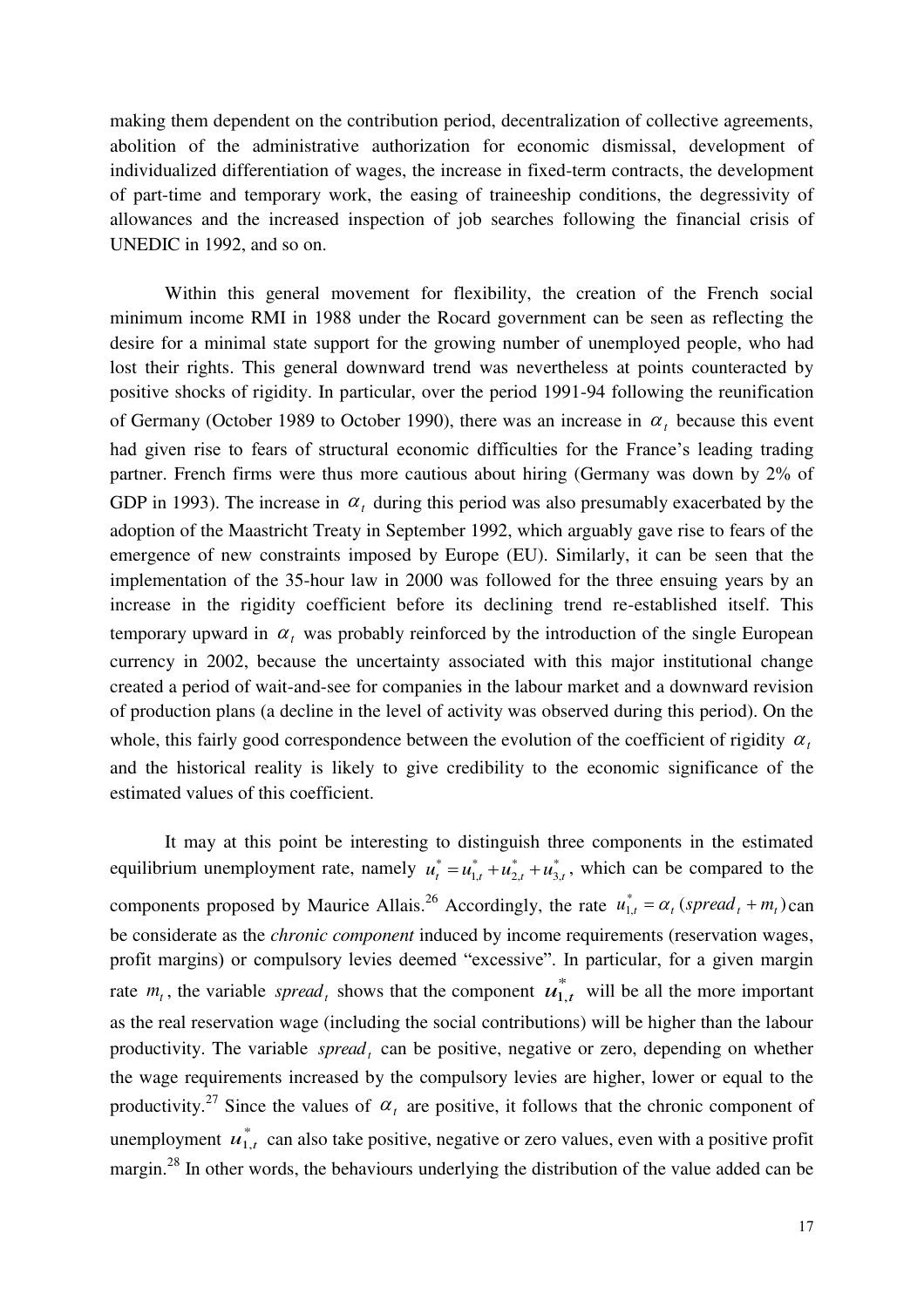generally net creators or destructors of employment, thus leading to a reduction or increase in the equilibrium unemployment rate in relation to a situation where this component would not exist. Secondly, the  $u_{2,t}^* = \alpha_t b \Delta q_t$  rate can be regarded as the *cyclical component* (positive or null) of equilibrium unemployment, resulting from a level of production that is too low to ensure the full use of the production factors. Finally, the values of  $\alpha_t$  and  $f_o$  being positive, the rate  $u_{3,t}^* = \alpha_t f_o$  can be regarded as reflecting a *frictional component* directly related to the degree of rigidity of the labour market. This component may reflect the effects of the necessary duration between the start of the job search and beginning the new job, as well as the effects of technical progress, which may create fewer jobs in the innovative activities than are destroyed in the traditional low-innovation activities, while extending the time required for inter-activity mobility of the workforce, thus accentuating the inadequacy of job supply to job demand. $^{29}$ 



**Figure 2** exhibits the estimated values of the  $u_{1,t}^*$ ,  $u_{2,t}^*$  and  $u_{3,t}^*$  components over the entire period. These values must indeed be looked at with caution, since the estimated values of  $\alpha_t$  and structural parameters are of course with a margin or error. Although the specific factors to these three components remain broadly dominant, these three components are linked by a common factor represented by the stochastic coefficient  $\alpha_t$ , which means that the degree of labour market rigidity can condition the level of unemployment by these three different ways. Over the period as a whole, the chronic, cyclical and frictional components of the unemployment rate averaged 2.8%, 2.1% and 2.5%, respectively. On the 1975-2008 subperiod, these values are respectively  $3.5\%$ ,  $2.4\%$  and  $2.9\%$ .<sup>30</sup> The negative values of the chronic component  $u_{1,t}^*$  observed up to 1968 indicate that this latter could have contributed positively to employment by creating a very favourable situation for employers to hire:  $u_{1,t}^{*}$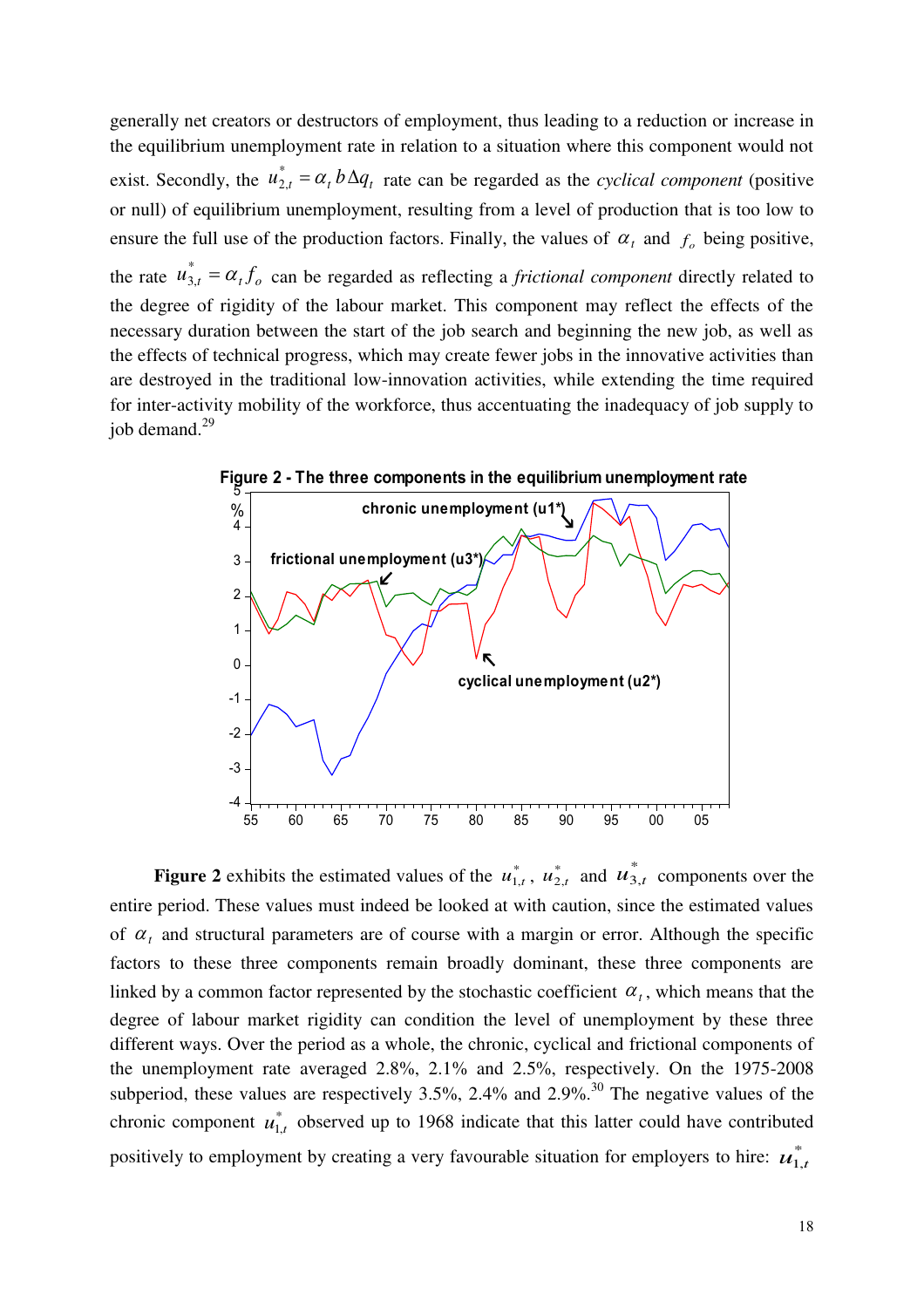would have made it possible to lower the unemployment rate between 1% and 2% compared with unemployment which would have prevailed if only the other two components had existed. From the early 1970s onwards, and especially after the oil shock of 1973, the chronic unemployment grew strongly, reaching a first level of 4% in 1985, followed by a ceiling of about 5% in 1993-95, then decreasing to a value close to 3% at the end of the period.<sup>31</sup> This evolution is in line with the observation often made in the economic literature that unemployment attributable to the sharing of value added in favour of employees has developed in France from the 1970s to the end of the 1980s (Laroque and Salanié [2002], Baron et al. [2003], Lannes and Paris [2010]). The cyclical component  $u_{2,t}^*$  experienced fluctuations of significant amplitude ranging between 0 and  $4.5\%$ <sup>32</sup> There was also an upward trend in this type of unemployment from the time of the 1973 oil shock through the

end of the 1990s. As for the frictional component  $u_{3,t}^*$ , it oscillates between a minimum of 1% in 1958 and a maximum around 4% during the years 1983-86, this component exhibiting a smoother evolution than the other two. As a whole, these results suggest that neither chronic factors nor cyclical factors, nor indeed frictional factors, can be neglected. In particular, after the oil price shock of 1973, the increases in these three categories of unemployment have accumulated to explain the evolution of the unemployment rate at a two-digit level.

To understand what has happened since 2008, it is interesting to refer to the results issued from the surveys conducted at the micro-level by the Bank of France with a large sample of 1,150 French firms between 2010 and 2013 (Jadeau et al. [2015]), which clearly joins our analytical framework. Despite the slowdown in both economic growth and productivity during this period, wages continued to rise for most firms, showing persistent downward wage rigidities that could lead to a rise in the chronic component of unemployment. The other phenomena mentioned by a majority of companies as constituting a brake on employment are related to future economic growth, changes in labour legislation, changes in social contributions and in dismissal costs, all of which are taken into account in our modelling with the output gap, the rigidity coefficient, the rate of social charges, and the gradual adjustment of the unemployment rate towards its equilibrium value, respectively. Likewise, starting from the fact that unemployment has long been structurally higher in France than in comparable countries, Tirole (2014) draws up a report showing the dysfunction of the French labor market which is in accordance with our results. Indeed, he emphasizes the existence of excessive social charges on the labor factor, the mismatch between labor supply and demand, the rigidity induced by the Smic, the importance of fixed-term contracts which induces tensions between employers and employees, and the cost of dismissal. About this last point, the author finds that companies that do not lay off pay for those who lay off and proposes to tax the dismissal to restore a more equitable functioning of the labor market.

### *The wage rate estimated equation*

Regarding the estimated wage rate (Eq.  $(15)$ ), only the unionization rate  $txs_t$  was found to be significant among the "other factors"  $X_i$  considered. The positive value of the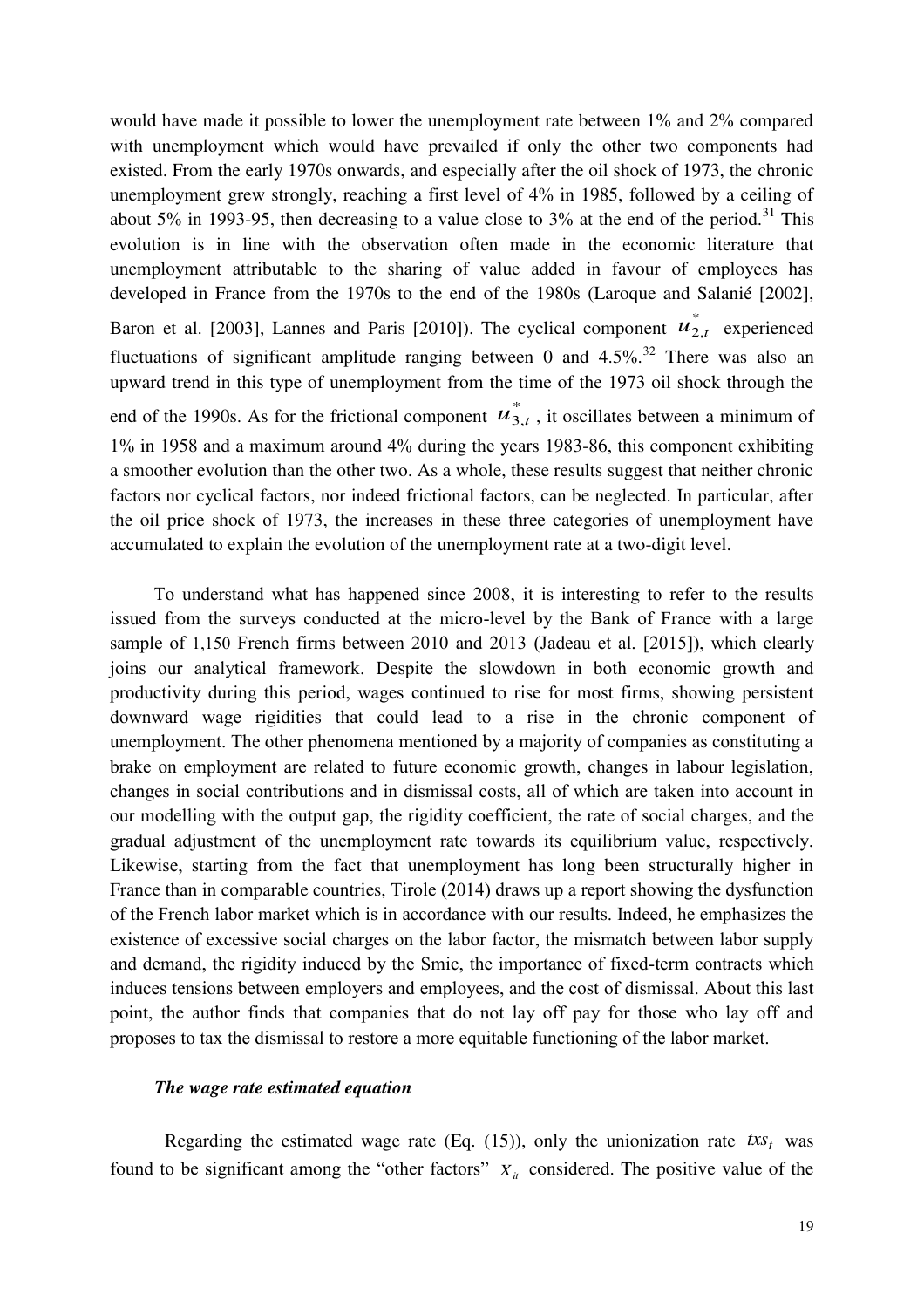estimated coefficient  $U_1$  means that  $txs_t$  is a factor favourable to wages, which seems quite intuitive. The value  $\hat{\kappa} = 0.21$  is within the theoretical range [0,1] and indicates a balance of power  $\kappa/(1-\kappa)$  on the order of 1 to 4 on average between the employees and the employers, in favour of the latter. A ratio approaching 1 to 2 would nevertheless remain statistically acceptable. The slope  $\hat{\gamma}_1^s = 0.94$  of the state equation (10) is significant and within the expected theoretical range [0,1], thus indicating a high inertia in the sensitivity  $\omega_t$  of wage to unemployment rate. **Figure 3** exhibits the evolution of  $\omega_t$  over the period; the confidence interval at the 5% threshold shows that this sensibility is significantly time-varying, thus providing an interpretation of the instability of the relation between the wage and (i.e. unemployment has a negative influence on the wage rate), which means that employees have weighed more heavily than employers in the wage-unemployment relationship during this period. However, from 1995 onwards, the values are not significantly different from zero (although negative values remain in the zone that is statistically acceptable), thus reflecting a trend towards balancing the weights of employees and employers. Since  $[(1-\kappa) k_t^p - \kappa k_t^s]$ *t*  $\omega_t = [(1 - \kappa) k_t^p - \kappa k_t^s]$ , this last result means that even if the employees are much more sensitive to unemployment than the employers ( $k_t^s > k_t^p$  $k_t^P$ , see below figure 4), the relative weakness of the former in the negotiations ( $K < (1 - \kappa)$ ) has the effect of neutralizing the sensibility effect. Finally, the coefficient of the lagged wage rate  $(\lambda = 0.40)$  indicates an average adjustment period of 7 months of the observed wage on its negotiated value.



*The overall properties of the unemployment-wage model*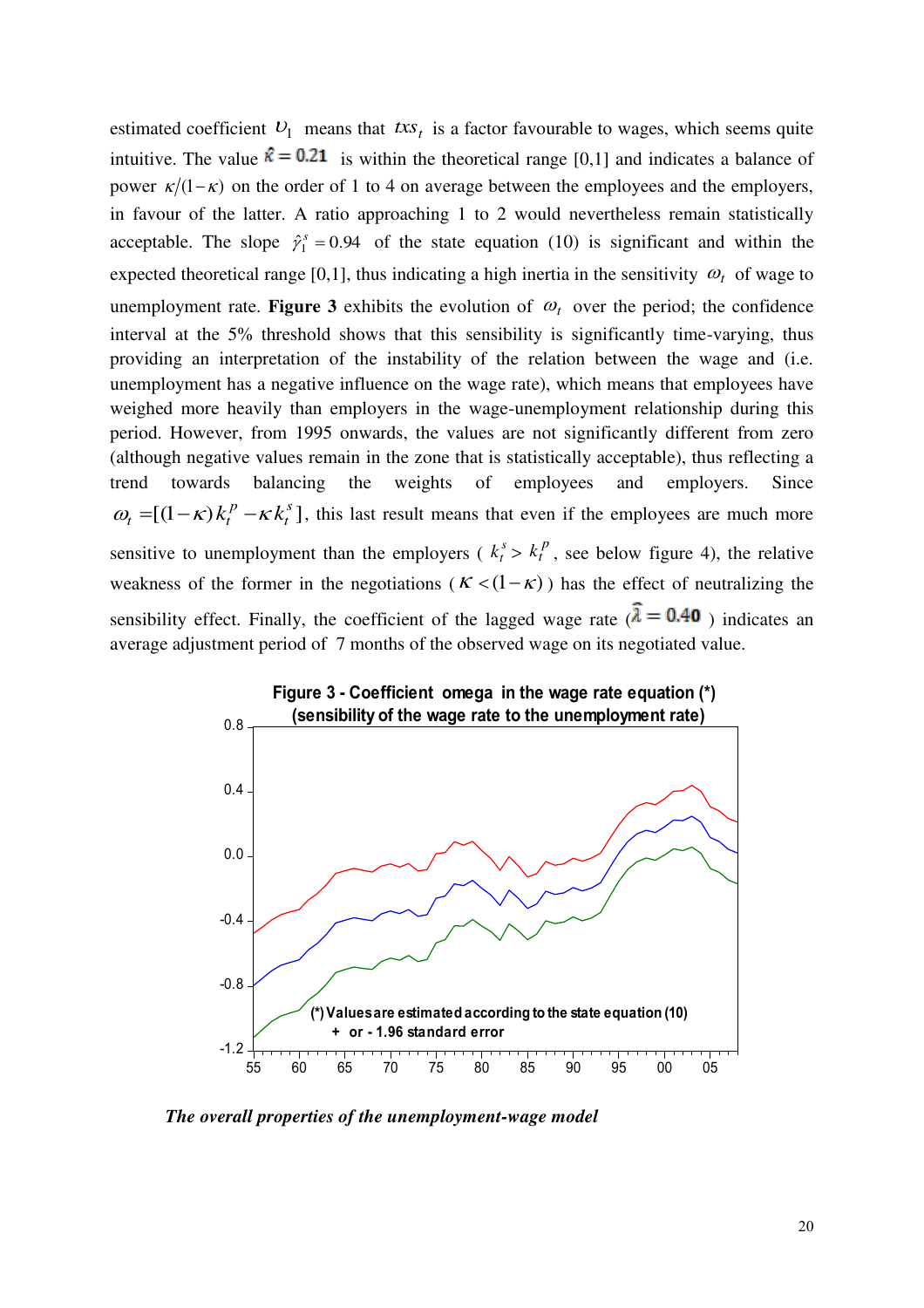The estimated values of the state variables  $\alpha_t = 1/(k_t^s + k_t^p)$ *t*  $\alpha_t = 1/(k_t^s + k_t^p)$  (in unemployment equation) and  $\omega_t = [(1 - \kappa) k_t^p - \kappa k_t^s]$ *t*  $\omega_t = [(1 - \kappa) k_t^p - \kappa k_t^s]$  (in wage equation) as well as the estimated value of the parameter  $K$ , make it possible to calculate for each date the implicit values of the sensibilities  $k_t^s$  and  $k_t^p$  of employees and employers in relation to the unemployment rate. **Figure 4** exhibits the time patterns of the two calculated sensibilities; in accordance with the WS and PS equations, the estimated values of  $k_t^s$  and  $k_t^p$  are always positive over the period and show a sensibility to unemployment significantly higher for employees than for employers. This finding suggests that economic and institutional constraints faced by firms in the exercise of their "right to manage" have a smaller effect than those represented by the employees' aversion to the risk of being unemployed. The medians for the values of  $k_t^s$  and *p*  $k_t^p$  are worth respectively 13.7 and 3.1 over the entire period, and 10.2 and 2.4 over the period 1982-2008. We can illustrate how unemployment can play the role of adjustment variable by considering the median values over the second period. For example, if at the beginning of a negotiation, the wage desired by the employees exceeds that offered by firms by 12.6%, a reduction in employment decided by the firms, which would imply a 1% increase (in points) of the unemployment rate, would lead to a 10.2% decrease in the wage desired by the employees (WS equation) and to a 2.4% increase in the wage offered by firms (equation PS); all other things being equal, the rise in unemployment would allow the two parties to

reach a wage agreement.



 In addition to the historical analysis of institutional rigidities in the labour market (presented above) in relation with the dynamics of coefficient  $\alpha_t = 1/(k_t^s + k_t^p)$ *t*  $\alpha_t = 1/(k_t^s + k_t^p)$ , we now conduct a brief econometric analysis that aims to straightforwardly identify some underlying observable factors of  $k_t^s$  and  $k_t^p$ . Confirming the visual of Figure 4, preliminary tests (non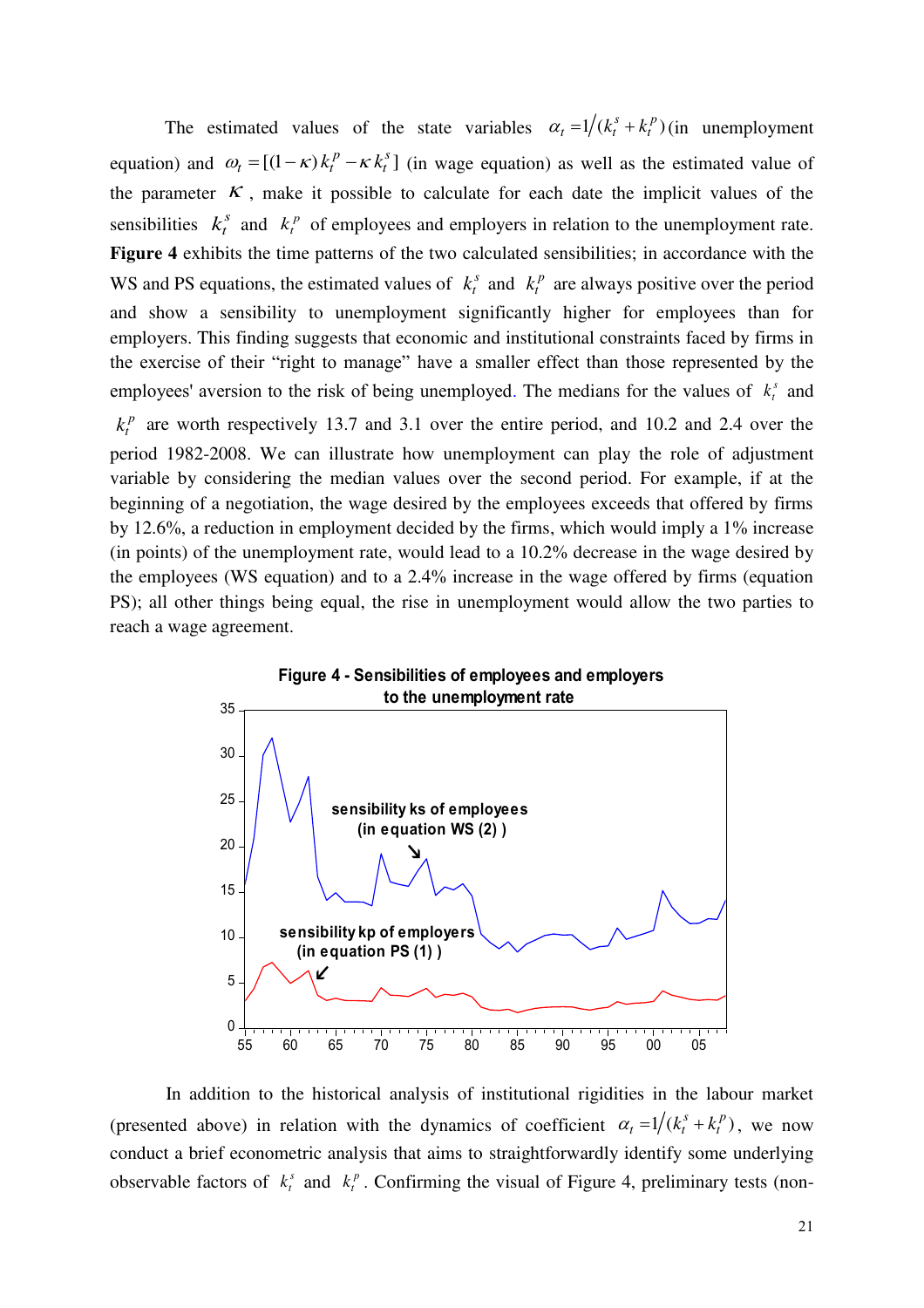reported) show that these two coefficients are characterized by autocorrelation and that their dynamics are non-stationary, which would lead one to subsequently conduct a search for factors. Because this empirical exploration is made without a pre-requisite theoretical, we considered many macroeconomic variables to be potential candidates, such as: unemployment rate, growth rates in the wage rate and in the SMIC, inflation rate, production growth rate, interest rate, growth rate in money supply, margin rate, unionization rate, … Because the comparison of the dynamics of  $k_t^s$  and  $k_t^p$  suggests that - likely as a result of a common knowledge in institutional rules and in the state of the economy - these sensibilities depend on common factors (see Figure 4), we thus estimate a two-equations system using the *Seemingly Unrelated Regression* method which avoids biases due to contemporary correlation between the two residuals and to heteroscedasticity. For each sensibility, outcomes bring into high relief six significant factors<sup>33</sup> that are the one-period lagged sensibility of the other agent, the unemployment rate  $u_t$  (%), the long term interest rate  $j_t$  (government bonds, % per annum), the inflation rate for the previous year  $dp_t$  (deflator of the added value, % per annum), the one-period lagged margin rate  $m<sub>t</sub>$  (%), and the growth rate of the net hourly SMIC ( $dsmic<sub>t</sub>$ ):

$$
\hat{k}_t^s = 1.06 \t k_{t-1}^p - 0.86 \t u_t - 0.22 \t j_t + 0.84 \t d p_t + 0.56 \t m_{t-1} - 0.31 \t dsmic_t \t \overline{R}^2 = 0.785 \t DW = 1.29 \t (17a)
$$
\n
$$
\text{(3.0)} \quad (6.4) \quad (17b)
$$

$$
\hat{k}_t^p = 0.06 \t k_{t-1}^s - 0.12 \t u_t - 0.15 \t j_t + 0.23 \t d p_t + 0.13 \t m_{t-1} - 0.05 \t d s m i c_t \t \overline{R}^2 = 0.756 \t DW = 1.49 \t (17b)
$$
\n
$$
\text{(3.1)} \t (3.1) \t (3.2) \t (4.9) \t (4.9) \t (5.2) \t (6.2) \t (7.1) \t (8.2) \t (9.2) \t (17.1) \t (17.1) \t (17.1) \t (17.1) \t (17.1) \t (17.1) \t (17.1) \t (17.1) \t (17.1) \t (17.1) \t (17.1) \t (17.1) \t (17.1) \t (17.1) \t (17.1) \t (17.1) \t (17.1) \t (17.1) \t (17.1) \t (17.1) \t (17.1) \t (17.1) \t (17.1) \t (17.1) \t (17.1) \t (17.1) \t (17.1) \t (17.1) \t (17.1) \t (17.1) \t (17.1) \t (17.1) \t (17.1) \t (17.1) \t (17.1) \t (17.1) \t (17.1) \t (17.1) \t (17.1) \t (17.1) \t (17.1) \t (17.1) \t (17.1) \t (17.1) \t (17.1) \t (17.1) \t (17.1) \t (17.1) \t (17.1) \t (17.1) \t (17.1) \t (17.1) \t (17.1) \t (17.1) \t (17.1) \t (17.1) \t (17.1) \t (17.1) \t (17.1) \t (17.1) \t (17.1) \t (17.1) \t (17.1) \t (17.1) \t (17.1) \t (17.1) \t (17.1) \t (17.1) \t (17.1) \t (17.1) \t (17.1
$$

Although the autocorrelation of residuals suggests missing factors (DW), non-reported ADF tests (using McKinnon's critical values) lead us to conclude at the 5% level that Eqs (17a) and (17b) are cointegrating relations. Overall, the signs of the estimated coefficients are rather intuitive. Considering the one-period lagged sensibilities of the other agent, the estimates suggest a form of inertia in the negotiations, since everything happens as if labour union and firm began the wage bargaining at year *t* by keeping some memory of the sensibility to unemployment of the other partner, as revealed during the negotiation at *t-1*. We also note that higher unemployment is accompanied on average by lower sensibilities of the desired and offered wages. An interpretation could refer to the Beveridge curve, which reflects the negative relationship between the number of unemployed and the number of job vacancies. Indeed, according to this curve, job vacancies are relatively high in times of low unemployment, because the tension in the labour market is accompanied by an unsuitability of job offers to job demand that is greater than in times of significant underemployment. In this context, the competition between firms to attract a workforce adapted to their needs will lead to a wage offered that is all the more (positively) sensitive to unemployment the lower it is, this behaviour being reflected in the PS equation by an increase of  $k_t^p$  when unemployment decreases. At the same time, the worsening of the mismatch of job offers with job demands may weaken the sensibility of union claims to unemployment, a behaviour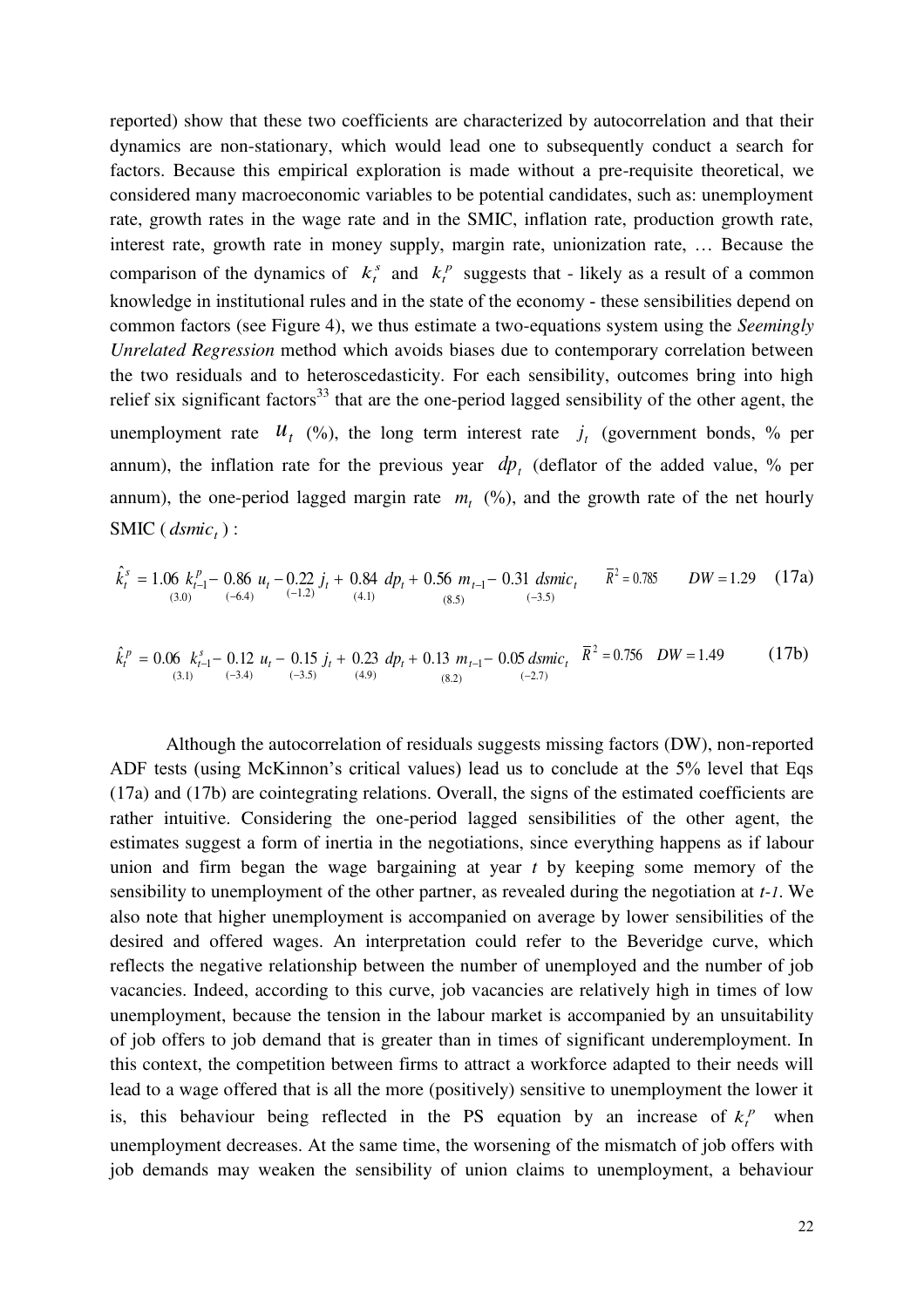reflected in the WS equation by a value of  $k_t^s$  which increases when unemployment decreases.

It can be seen that the long-term interest rate also has the effect of lowering the two sensitivities. On the firm side, for a given level of unemployment, an increase in the cost of capital may encourage them to offer a lower salary to maintain their profit margins (decline of  $k_t^p$ ). On the employee side, a decrease in the ratio labour price / capital price could provide unions an argument against firms, which would have the effect of weakening the (negative) influence of the unemployment rate on wage demands (decline of  $k_t^s$ ); but this last effect appears to be insignificant. The results also show that both sensibilities tend to be larger when inflation is high. For a given level of unemployment, inflation allows firms to offer higher wages without lowering their margin rates (increase of  $k_t^p$ ). Concerning employees, the increase in the sensibility of the desired wage to unemployment (negative influence) could be understood by the fact that inflation has a negative effect on the "index of consumer sentiment"<sup>34</sup>, thus weakening - for a given unemployment rate - wage claims of unions (increase of  $k_t^s$ ). The two sensibilities are also all the stronger when the one-period lagged margin rate of firms is high. For a given level of employment, it seems intuitive that employers could consider offering a wage today that is even higher than their last rate of margin was large (increase of  $k_t^p$ ). On the other hand, everything happens as if a higher margin rate in the previous period had the effect of weakening the union wage demands, which results in an increase in the sensitivity  $k_t^s$  of desired wages for a given unemployment rate (negative influence). This result could be interpreted by the conjecture that, when underemployment is important (as observed on average over our period), a rise in profit margins may lead unions to encourage companies to hire rather than apply pressure on wages. Finally, for a given level of unemployment, a strong increase in the SMIC (minimum wage) over the previous year tends to moderate both the wage claims of the unions and the level of wages offered by the firms; this result seems intuitive and is manifested by a joint decline of  $k_t^s$  and  $k_t^p$  when the SMIC increases.

We conclude our analysis of the factors of the two sensibilities by calculating the correlation between the values of the state variable  $\alpha_t$  issued from the Kalman filter (Figure 1) and the values recomposed as  $\hat{\alpha}_t = 1/(\hat{k}_t^s + \hat{k}_t^p)$ *t*  $\hat{\alpha}_t = 1/(\hat{k}_t^s + \hat{k}_t^p)$ , where  $\hat{k}_t^g$  and  $\hat{k}_t^p$  are from the tworegression system (17a) and (17b); in the same manner, we calculate the correlation between the state variable  $\omega_t$  (Figure 3) and the recomposed values  $\omega_t = (1 - \kappa)\kappa_t - \kappa_t$ . We found  $\overline{R}^2(\alpha_t, \hat{\alpha}_t) = 0.801$  and  $\overline{R}^2(\omega_t, \hat{\omega}_t) = 0.617$ , which suggests that the degree of rigidity in the labor market and the sensibility of the wage rate to unemployment are in part conditioned by some observable factors that themselves likely embed some stickiness (inertia from the preceding bargaining, unemployment, cost of capital, change in price level, desired margins, SMIC,…). Overall, despite their arbitrary character, these *ex-post* results appear to be rather intuitive and thus enhance the credibility of the estimated dynamics of  $\alpha_t$  and  $\omega_t$  using the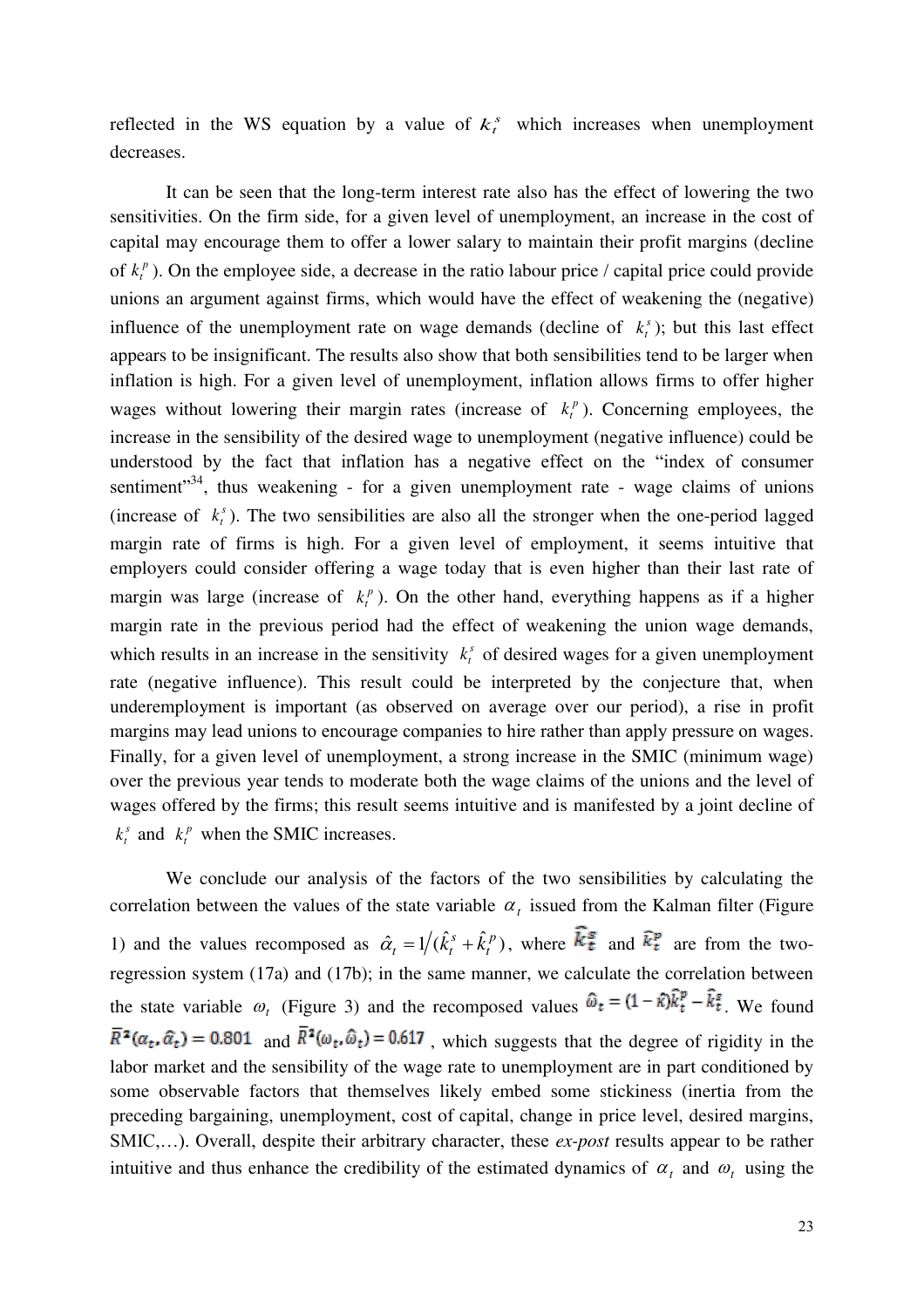state-space modelling. However, a more in-depth theoretical and empirical research about the underlying factors of the two sensibilities would be necessary to consider them *ex-ante* in the structural equations. Indeed, in the measurement equations, when  $\alpha_t$  and  $\omega_t$  are replaced with the values of  $\hat{a}_t$  and  $\hat{a}_t$  issued from equations (17a) and (17b), the fitted values of unemployment and wages deteriorate notably.

Our model also makes it possible to assess at each date the relative difference between wages desired by employees and wages offered by employers, namely  $df_t = (s_t^{ws} - s_t^{ps})$ . Indeed, according to the theoretical equations (1) and (2) and the auxiliary hypotheses retained for empirical estimations, this difference can be calculated by the relation

$$
\widehat{df}_t = p_t^c - p_t + \widehat{sr}_t^R + cs_t + ce_t - \pi_t - (k_t^s + k_t^p) u_t + m_t + \widehat{f}_t
$$
\n(18)

where  $\widehat{sr}_t^R = \widehat{s}_t^R - log \overline{P}_t^c$  (Eq.(9)) with  $\widehat{s}_t^R = \widehat{\sigma}_o log(\overline{SMIC}_t + \widehat{s}_o)$  (Eq.(4)),

and  $f_t = b\Delta q_t + f_o$  (Eq. (6)), while the values of  $k_t^s$  and  $k_t^p$  issued from the state equations (5) and (10)) are those represented in Figure 4 (for estimates, see Table 1). The average value over the whole period found for  $\widehat{dif}_t$  is 5.12%, meaning that employees generally require a wage greater than the one offered by firms, which seems not very surprising. However, as shown by **Figure 5,**  $\widehat{df}_t$  is strongly time-varying (the values being in the range of  $+$  20% to  $-10\%$ , excluding the extreme negative points in 1980 and 2001. Considering the gap between real notional wages and labour productivity (the latter being viewed as the classical equilibrium value of real wage), these outcomes seem plausible (notwithstanding uncertainty affecting the estimated values of  $\widehat{df}_t$ ); for example, if unions claim a wage only 5% greater (lower) than productivity while firms offer a wage only 5% lower (greater) than productivity, the difference between the two notional wages would be +10% (-10%).<sup>35</sup> Moreover, it should be noted that the extreme negative values of  $\widehat{df}_t$  that occurred in 1980 coincides with the highest growth rate over the whole period in real GNP (about 7% per year) - this rate being about 4 % for the second extreme negative point in  $dif_t$ at 2001. This suggests that when the growth in production is very strong, wages offered by firms tend to exceed wages claimed by unions, which is not very surprising since firms are of course informed earlier than unions regarding production figures. Anyway, the dynamics of  $\overline{df}_t$  suggests one should examine if this gap is negatively (positively) linked to change in employment (or unemployment), as implied by the WS-PS model according to which the labour factor is an adjustment variable to achieve equilibrium. Using the Newey-West method providing estimators whose variances are robust to autocorrelation and heteroscedasticity, we find that, beyond some inertia between two successive periods, the difference between desired and offered wages are correlated with two (uncorrelated) variables that can be considered as representing employment' adjustment. We found

$$
\overline{di}f_t = 0.22 \ \overline{di}f_{t-1} - 3.36 \ \overline{dnh}w_t + 8.42 \ \overline{du}_{t-1} + 3.55 + \xi_t \quad \overline{R}^2 = 0.470 \quad (19)
$$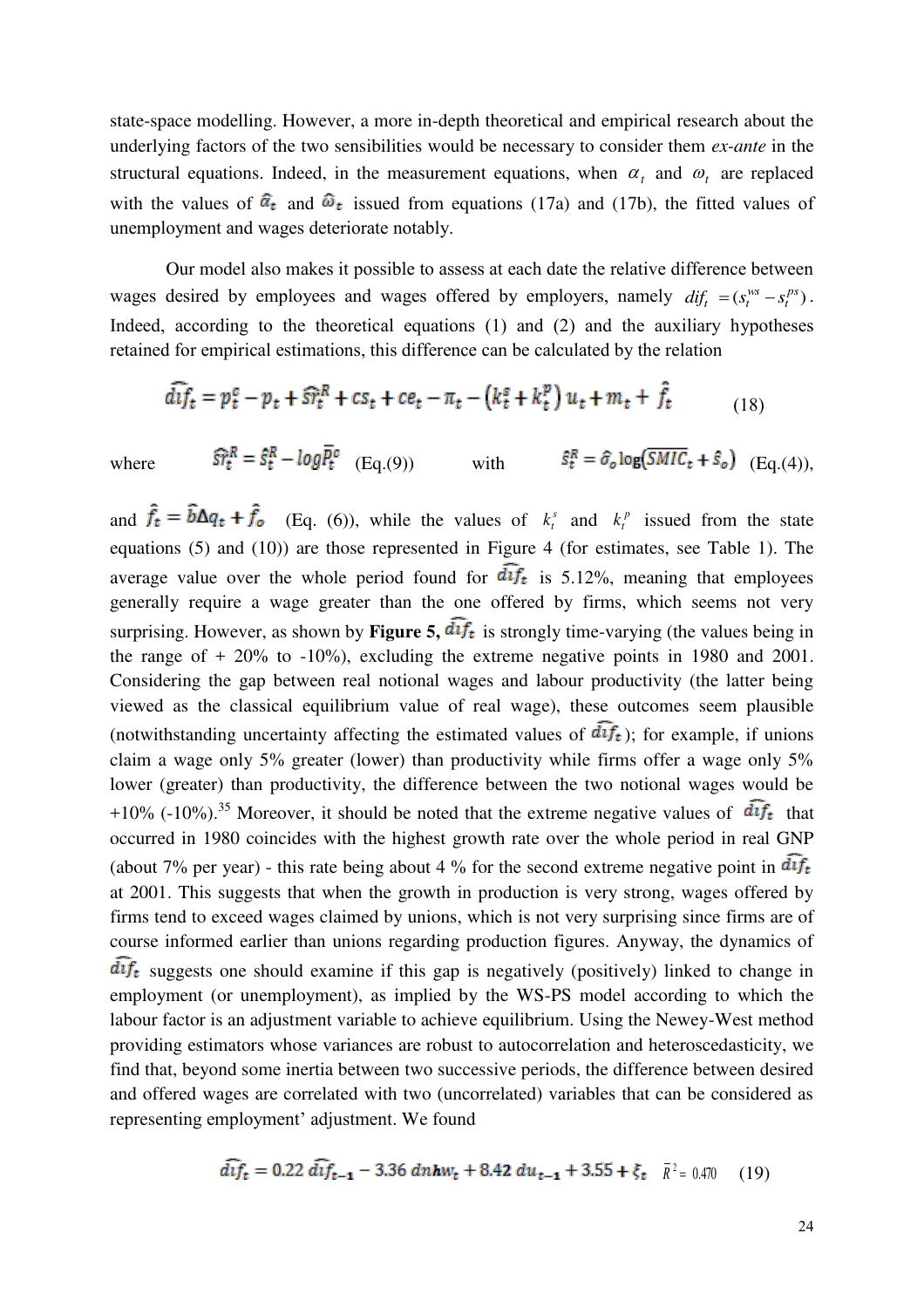$(2.45)$   $(-2.27)$   $(4.16)$   $(3.07)$ 

where  $dnhw_t$  is the rate of change in the total number of hours worked during year *t* (% per annum) and  $du_t$ , the change in employment rate (*t*-values are in brackets). As shown by Figure 5, the fitted values issued from regression (19) describe roughly the main changes of the "observed" values. This regression represents interdependencies in which the signs of the estimated coefficients are those expected when employment intervenes in the adjustment between *ws*  $s_t^{ws}$  and  $s_t^{ps}$  (see above for the description of the mechanism). However, it is somewhat astonishing that the optimal one period lag found in the change in the unemployment rate; concerning this, we can but conjecture that firms believe that subsequent negotiations will partly validate their strategic plans, thus leading them to make early adjustments in the labor factor. This hypothesis is in accordance with the estimated value of coefficient  $\kappa$ , which suggests that the bargaining power of employers clearly dominates that of employees.





We finally examine the capacity of our model to represent the historical dynamics of unemployment and wages. Despite sometimes substantial differences, **Figure 6** and **Figure 7** show that the values of the unemployment rate and of the wage rate estimated from equations (14) and (15) describe the fluctuations and the major turning points in observed values.<sup>36</sup> As indicated in **Table 1**, the quality of adjustments is assessed both with the conventional coefficient  $R^2$  and the coefficient  $R_D^2$  proposed by Harvey (1992). The latter is more stringent since it makes it possible to evaluate the relevance of the structural model with respect to a benchmark characterized by a random walk with drift.<sup>37</sup> The values of  $R_D^2$  of the measurement equations being 0.67 and 0.94 respectively for unemployment and wages, we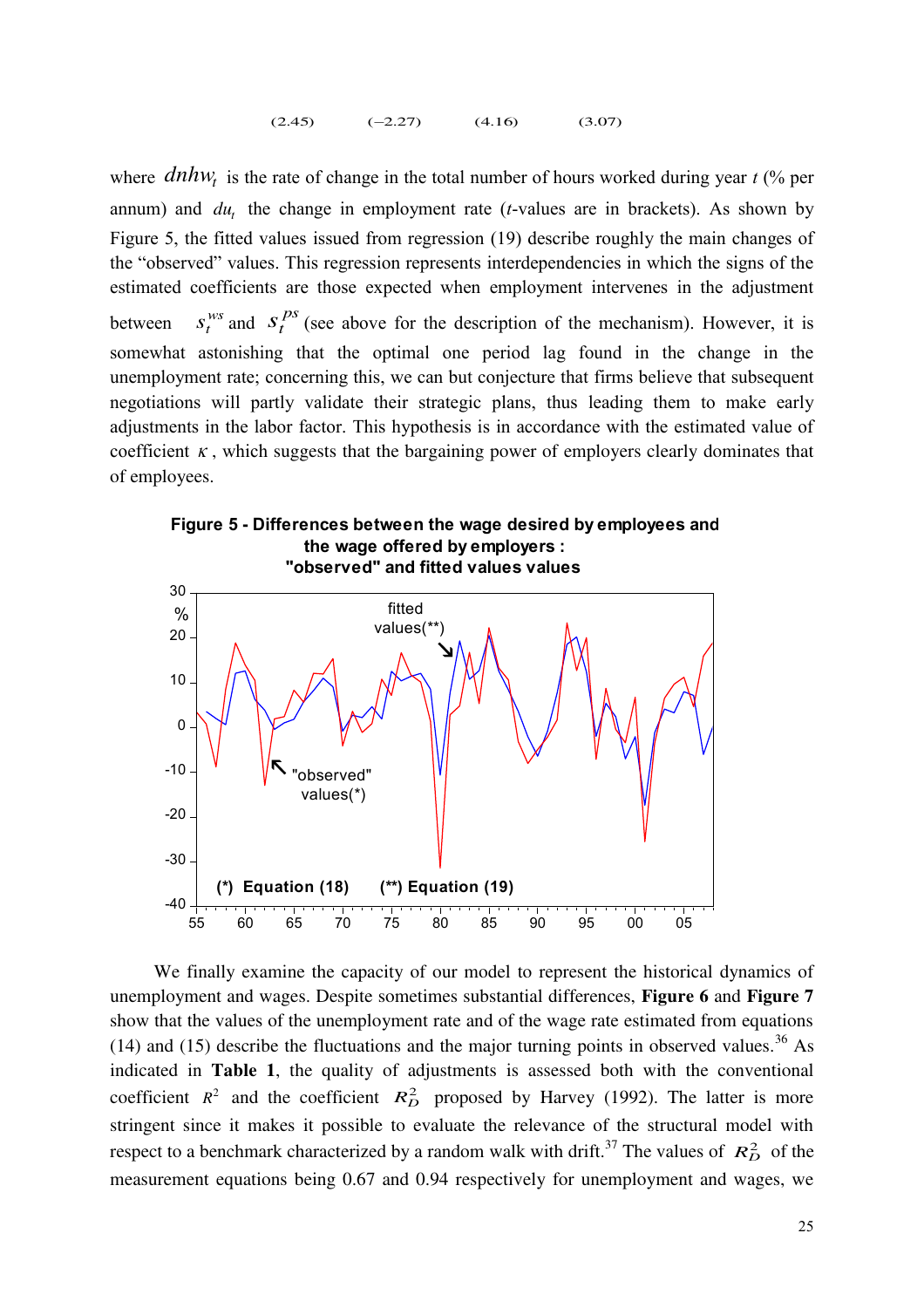conclude that the model leads to significantly better quality adjustments than those corresponding to the benchmark. The good statistical properties of the standardised values of residuals  $\hat{\epsilon}_t^u$  and  $\hat{\epsilon}_t^s$  show that the specification of the model is statistically acceptable; this implies especially that the theoretical constraints that are assumed *a priori* in the basic WS and PS equations - resulting in the unit values of the coefficients of price level, productivity, profit margin and contribution ratios - are *a posteriori* admissible. We finally estimated a system composed of equations (14) and (15) by imposing the joint constraint  $\alpha_t = \alpha_o$  and  $\omega_t = \omega_0 \ \forall t$ . The results strongly reject this constraint, hence confirming the relevance of our model with time-varying coefficients (see Table 1, the value of the log-likelihood ratio test LR).



**Figure 6 - Observed values and estimated values of the unemployment rate**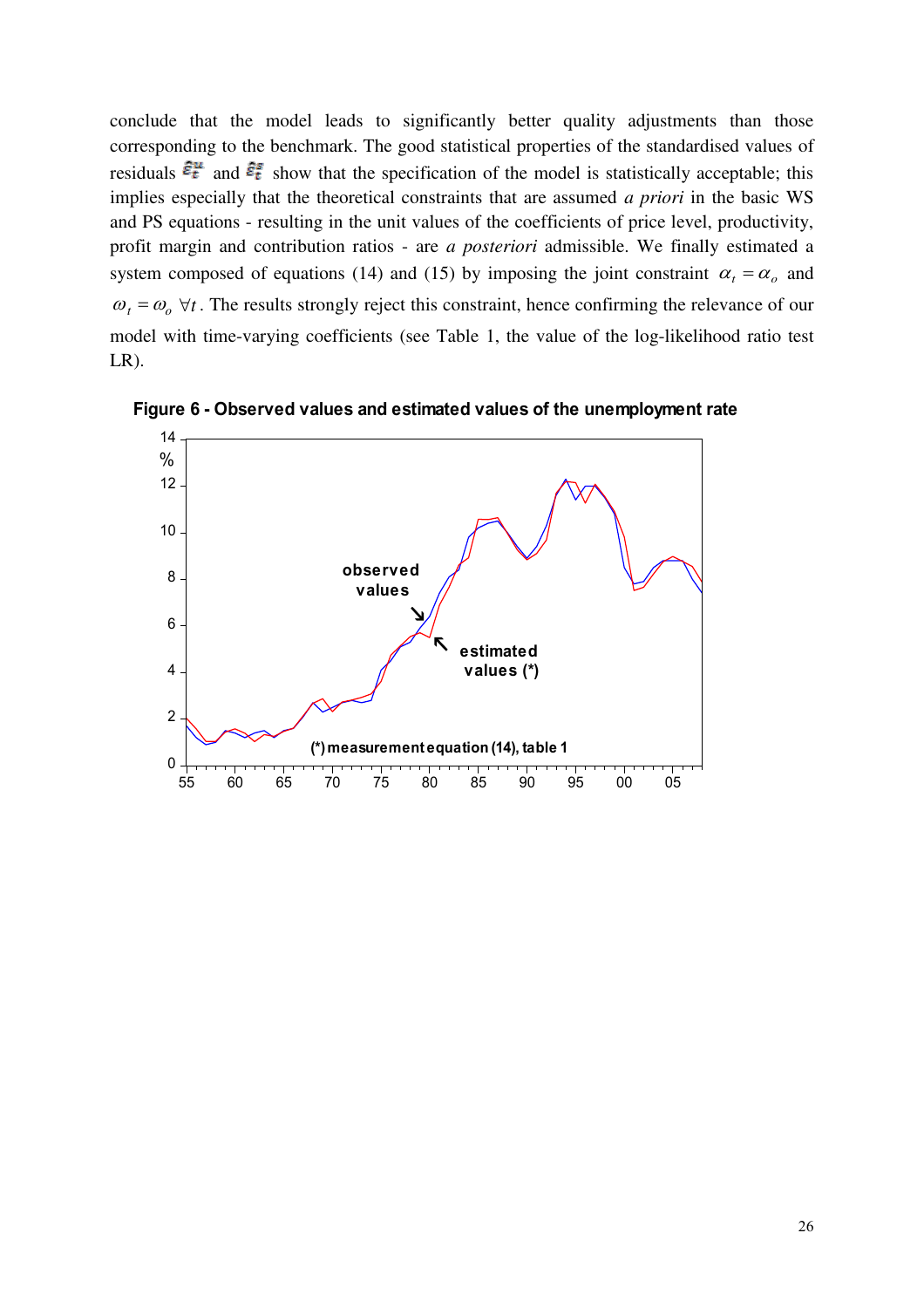

# **5 Conclusions**

We conclude this work with the feeling that economic theory allows to shed light on the main features of the historical changes in unemployment and wages in France at the macroeconomic level. The main contribution of this paper is probably to have exhibited over a long period the main economic factors of changes in unemployment and wages with a basic version of the WS-PS bargaining model, provided that the degree of rigidity in the labour market is time-varying. The multidimensional and not directly quantifiable character of this degree of rigidity has led us to represent its dynamics by a stochastic process estimated using the Kalman filter methodology. Concerning this, we note a fairly good concordance between, on the one hand, the evolution of the degree of rigidity estimated and, on the other hand, institutional changes and historical facts. Moreover, we attempted to identify factors of the sensibilities of the desired and offered wages to unemployment by a brief econometric analysis and found that these sensibilities are conditioned by some macroeconomic variables which themselves likely embed some stickiness. However, although these results constitute a rudimentary economic explanation of the degree of rigidity in the labour market, factors are not yet sufficiently specified to consider them directly in our structural equations. Using other auxiliary assumptions concerning the representation of the reservation wage (depending on the legal minimum wage) and "other factors" complementing those specified by the WS and PS equations (these factors being summarized by the output gap), we estimated the equilibrium unemployment rate and the corresponding negotiated wage rate between unions and firms.

Overall, the values of the unemployment rate and of the wage rate estimated from our modelling describe the main fluctuations and the major turning points in observed values. The observed unemployment rate adjusts gradually to its equilibrium value (here we can mention the many social costs associated with unemployment). Three significant components can be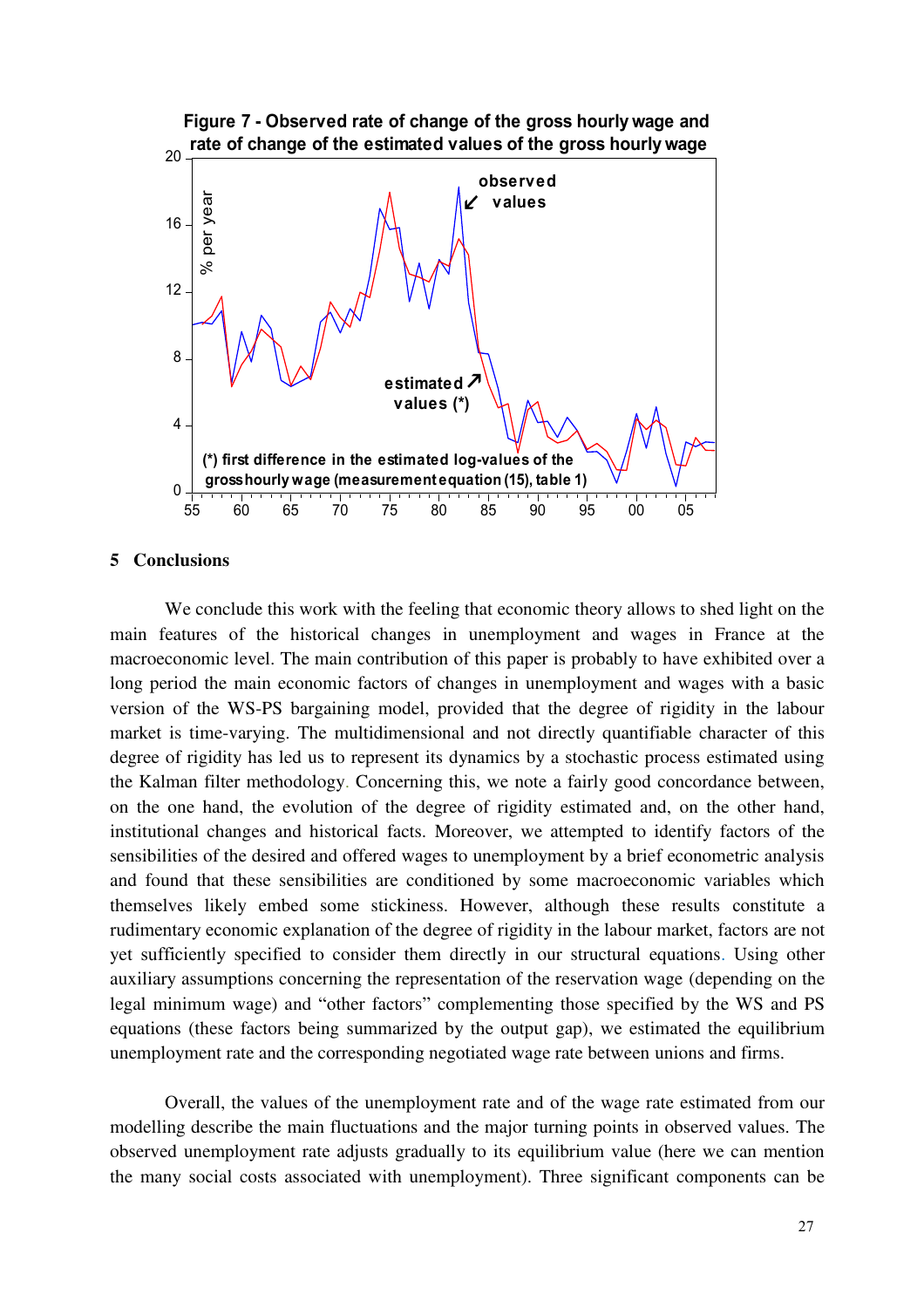distinguished in the equilibrium unemployment rate, the relative importance of which varies significantly over time: a "chronic" component resulting from the factors underlying the distribution of added value (real reservation wage, profit margin, social contributions, productivity), a "cyclical" component resulting from a level of production below its potential value, and a "frictional" component attributable to an insufficient labour mobility and to technology progress. These results are in line with the idea that the fight against French unemployment must be carried out simultaneously on several fronts : by acting on the factors that determine the sharing of added value (minimum wages, social contributions, taxation, training, and innovations designed to increase productivity, etc.), by pursuing a macroeconomic policy of reviving activity, or by setting up a structural policy aimed at improving labour mobility or increasing the flexibility of the labour force (unemployment insurance rules, dismissal rules and practices, characteristics of employment contracts, etc.). However, our results are of course conditional on the auxiliary hypotheses representing the variables not directly measurable or not identified by the theory (reservation wage, degree of rigidity, "other factors").

Regarding wages, the negotiated value is represented by a weighted average of the wage desired by employees (WS equation) and the wage offered by firms (PS equation), the weighting coefficient reflecting the bargaining power between the two parties. Moreover, due to the duration taken to set up employment contracts, the observed wage adjusts with delay to its negotiated value, which depends on the reservation wage, social contributions, price level, productivity, margin rate, rate of unionization, and finally on the rate of unemployment, the influence of which varies over time. Overall, results about the wage rate highlighted five general teachings. The first is that, on average, employers take the lead on employees during negotiations. The second lesson is that the reservation wage would be on average about 15% above the SMIC, with this gap tending to increase over the period. The third lesson is that the sensibilities of the desired (WS) and offered (PS) wages to unemployment vary over time. This phenomenon may provide an explanation for the instability of the empirical wageunemployment relationship found in the literature. The fourth lesson is that the difference we assessed between wage desired by employees and wage offered by employers allows us to show that, as predicted by the theory, employment intervenes effectively in the adjustment between the two notional wages to achieve equilibrium. A final lesson is the confirmation of the relevance of the distinction made between five concepts of wage : the *wage desired* by employees whose value depends on the *reservation wage* (WS side), the *wage offered* by the employers (PS side), the *negotiated wage* resulting from the confrontation between the wage claimed by unions and the one offered by firms, and finally the *observed wage* which is the result of the implementation of the negotiated wage contract.

### **REFERENCES**

Allais, M. (1943), *Traité d'Economie Pure*, Clément Juglar Ed, 1994, Paris, 912 p.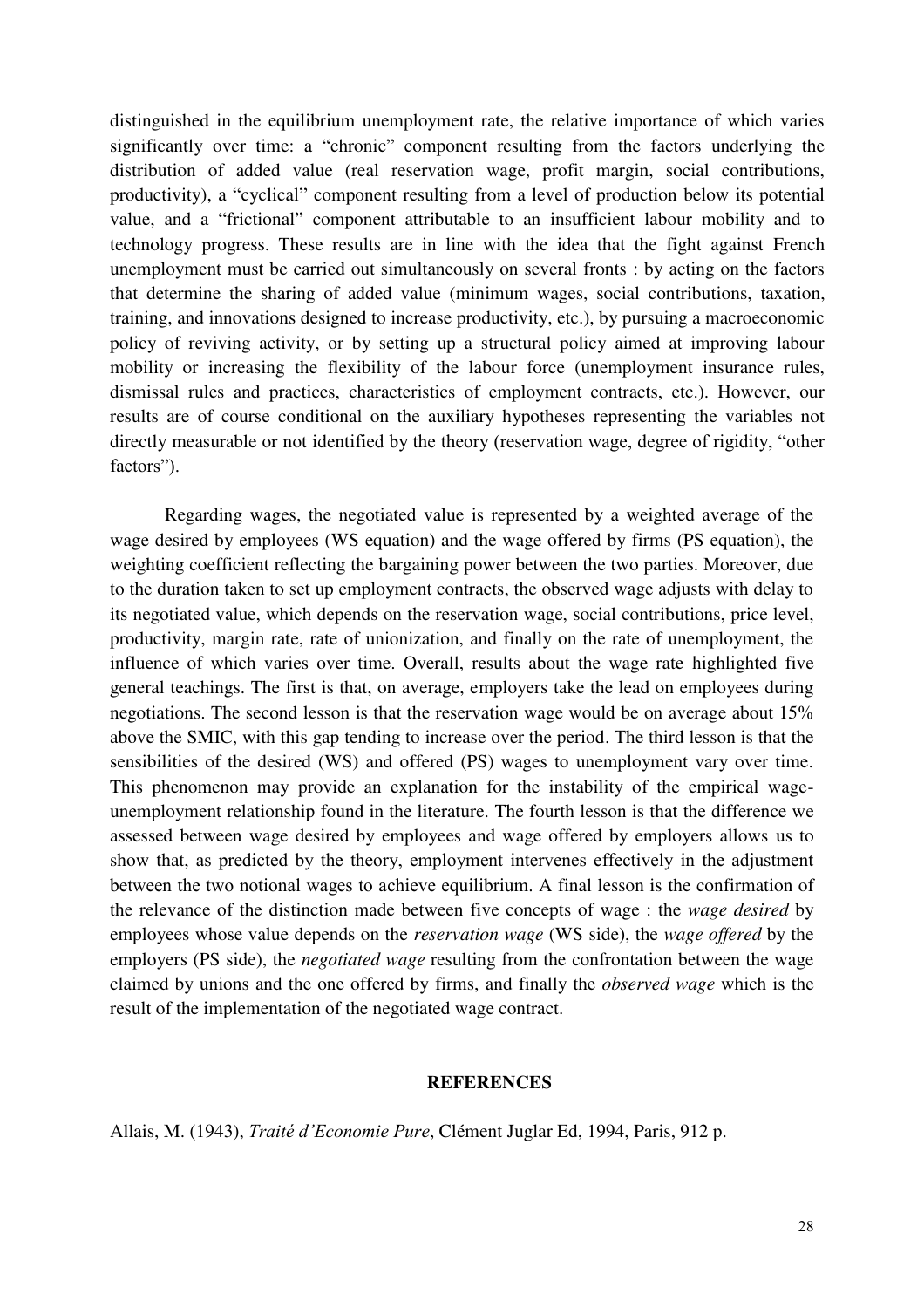Allais, M. (1980), « Les facteurs déterminants du chômage français, 1952-1978 », *Rapport d'Activité Scientifique 1978-1980* (CNRS), Centre d'Analyse Economique, Sept., 46-67

Allais, M. (1981), « Le chômage et les charges salariales globales *»*, *Le Monde*, 14-15 juin

Allais, M. (1999), *La mondialisation, la destruction des emplois et de la croissance : l'évidence empirique*, Nancy, Clément Juglar Ed., seconde éd. 2007

d'Autume, A. (2010), « Le modèle WS-PS et le chômage d'équilibre »*,* ttps://halshs.archivesouvertes.fr/halshs-00452567, first version in *Cahiers de la MSE*, N°83, 2001.

Avouyi-Dovi, S., Fougère, D., Gautier, E. (2009), "Les négociations salariales en France : une analyse à partir de données d'entreprises (1994 - 2005)", *Economie et Prévision*, 426, 29-65

Azariadis, C. (1975), "Implicit contracts and underemployment equilibria", *Journal of Political Economy*, 83, 1183-202

Baron, H., Beffy, P. O., Fourcade, N., Mahieu, R. (2003), « Le ralentissement de la productivité du travail au cours des années 1990 », *Document de travail* G0307 *de la Direction des Etudes et Synthèses Economiques*, Insee

Blanchard, O.J., Katz, L.F. (1997), "What we know and do not know about the natural rate of unemployment", *Journal of Economic Perspectives*, 11(1), 51-72

Blanchard, O.J., Katz, L.F. (1999), "Wage Dynamic: Reconciling Theory and Evidence", *American Economic Review*, 89(2), 69-74

Blanchard, O.J., Wolfers, J. (2000), "The Role of Shocks and Institutions in the Rise of European Unemployment: The Aggregate Evidence", *Economic Journal*, 110 : C1-3

Blanchard, P., Sevestre, P. (1989), « L'indexation des salaires: quelle rupture en 1982 ? », *Économie et Prévision*, 87 (1), 67-74

Blanchard, O.J., Summers, L. (1986), *Hysteresis And The European Unemployment Problem*, NBER Chapters, in: NBER Macroeconomics Annual 1986, Vol. 1, 15-90, NBER, Inc.

Blanchflower, D.G, Oswald, A. J. (1995), «An introduction to the wage curve », *Journal of Economic Perspectives*, 9(3), p. 153-167

Blanchflower, D.G, Oswald, A. J. (2005), "The wage curve reloaded", NBER Working paper 11338, May, 44 p.

Bonnet, X. (1999), « Peut-on mettre en évidence des rigidités à la baisse des salaires nominaux ? Une étude sur quelques grands pays de l'OCDE »*, Revue Economique*, 50(3), 557-70

Bonnet, X., Lenglart, F., Mahfouz, S. (1995), « Ecart d'activité ('Output gap') et diagnostic conjoncturel », *Note de conjoncture Insee*, Direction des Etudes et Synthèses Economiques, juillet, 18-23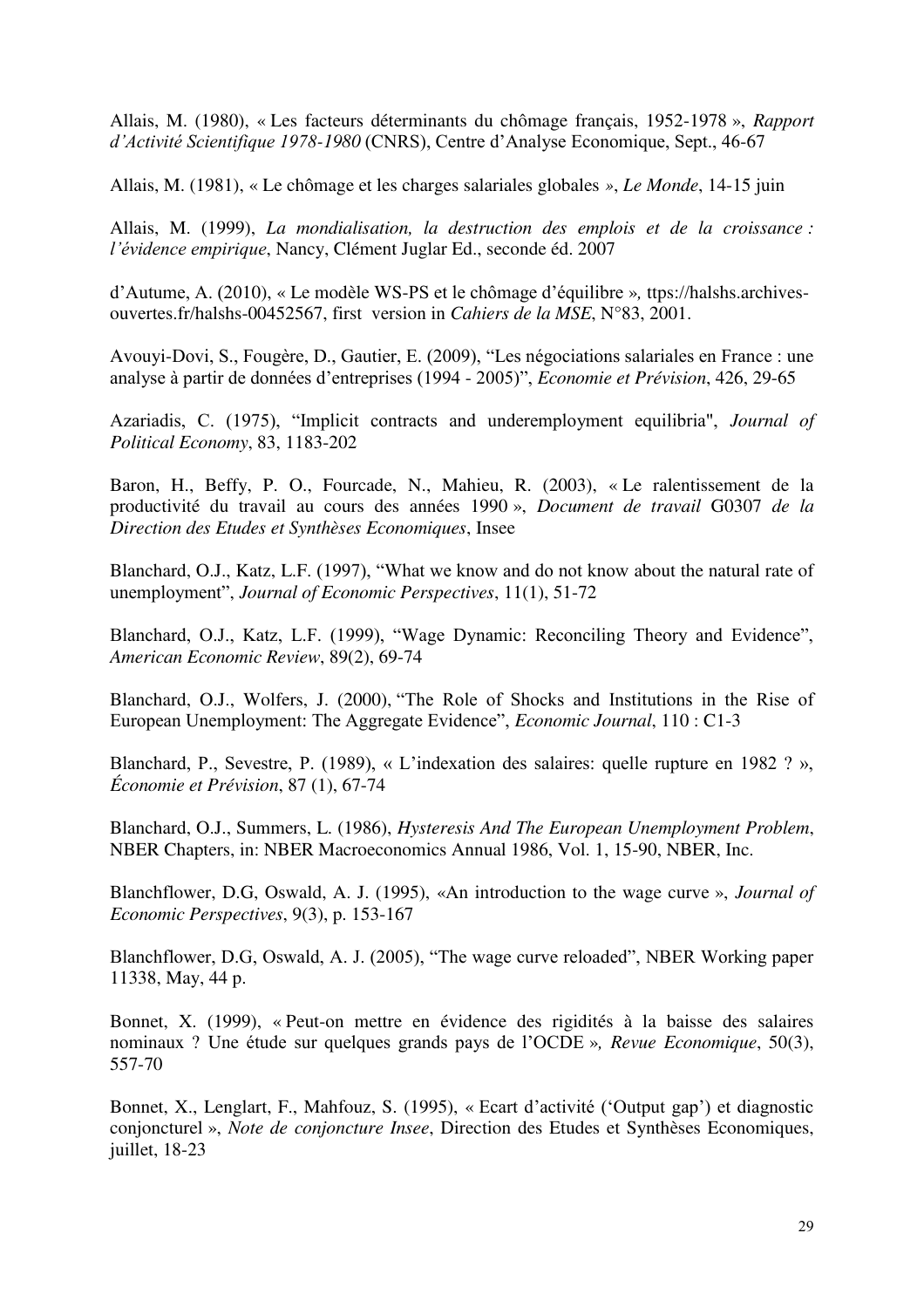Bonnet, X., Mahfouz, S. (1996), « The Influence of different Specifications of Wages-Prices Spirals on the Measure of the NAIRU: the Case of France », *Insee, document de travail G9612 de la Direction des Etudes et Synthèses Economiques,* Insee

Boyer, R. (1978), « Les salaires en longue période », *Economie et statistique*, 103, Sept., 27- 57

Cahuc, P., Zylberberg, A. (1996), *Economie du travail : la formation des salaires et les déterminants du chômage*, Paris, Bruxelles, De Boeck Université

Cahuc, P., Zylberberg, A. (1999), « Le modèle WS-PS », *Annales d'Economie et de Statistique*, 53, 1-30

Cahuc, P., Goux D., Gianella C., Zylberberg, A. (2000), « Equalizing wage difference and bargaining power: evidence from a panel of French firms», *Direction des Etudes et Synthèses Economiques*, DT N° 9805, Insee

Chagny O., Reynès, F., Sterdyniak, H. (2002), « Le taux de chômage d'équilibre – discussion théorique et évaluation empirique », *Revue de l'OFCE, N°81, avril*, 205-44

Chélini, M-P., Prat, G. (2016), « Cliométrie du chômage et des salaires en France », *Revue Française d'Economie,* 30(2), 147-213

Collard, F., Henin, P. Y. (1993), « Au-delà de la courbe de Phillips », Chap. V in P.-Y. Hénin, *La persistance du chômage*, Economica, Paris

Cotis, J.-P., Meary, R., Sobczak, N. (1998), « Le chômage d'équilibre en France : une évaluation », *Revue Economique*, 49 (3), 921-35

Cotis, J.-P., Mihoubi, F. (1990), « L'hystérésis du taux de chômage en Europe », *Economie et Prévision*, 92-93, 127-44

Desplatz, R., Jamet, S., Passeron, V., Romans, F. (2003), « La modération salariale en France depuis le début des années 1980 », Insee, *Economie et Statistique*, 367, 39-67

Diamond, P. A. (1982), "Wage Determination and Efficiency in Search Equilibrium", *Review of Economic Studies*, 49, 217-27

Doisy, S., Duchêne, S., Gianella, C. (2001), « Allègement de charges au voisinage du SMIC et chômage d'équilibre : une modélisation à partir d'une maquette désagrégée du marché du travail », *Direction de la Prévision, Ministère de l'Economie et des Finances*, doc. mimeo

Durbin, J., Koopman, S.J. (2001), *Time Series Analysis by Space State Methods,* Oxford University Press

Gérard-Prenveille, L. (2003), « Déterminants du taux de chômage d'équilibre et ajustements sur le marché du travail : une analyse sur données françaises », *Economie et Prévision*, 159, 17-37

Engle, R.F., Granger, C.W.J. (1991), *Long-run economic relationships*, Oxford University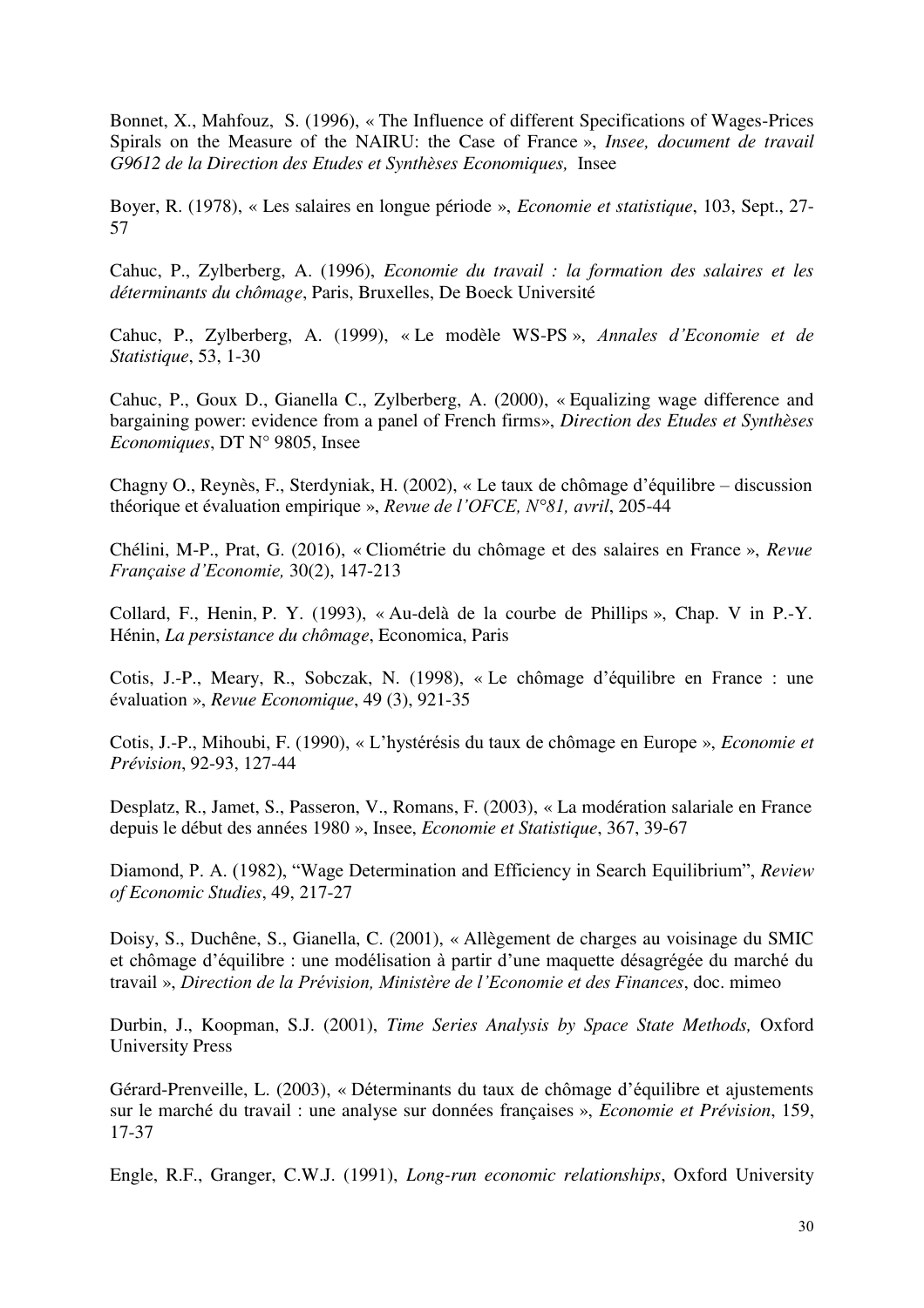Press

Gordon, R.J. (1997), "The Time-varying NAIRU and its Implications for Economic Policy", *Journal of Economic Perspectives*, 11(1), 11-32

Hamilton, J.D. (1994), *Time series analysis,* Princeton, New Jersey, Princeton University Press

Harvey, A.C. (1992), *Forecasting, structural time series models and the Kalman filter*, Cambridge, Cambridge University Press

Heyer, E., Le Bihan, H., Lerais, F. (2000), « Relation de Phillips, boucle prix - salaire : une estimation par la méthode de Johansen », *Economie et Prévision*, 146, 43-60

Heyer, E., Reynes, F., Sterdyniak, H. (2005), « Variables observables et inobservables dans la théorie du taux de chômage d'équilibre. Une comparaison France/Etats-Unis », *Revue Economique*, 56(3), 593-604

Heyer, E, Reynes, F, Sterdyniak H. (2007), "Structural and reduced approaches of the equilibrium rate of unemployment, a comparison between France and the United States", *Economic Modelling*, 24, 42-65

Heyer, E., Timbeau, X. (2002), « Le chômage structurel à 5% en France ? », *Revue de l'OFCE*, N°80

Jadeau, C., Jousselin, E., Roux, S., Verdugo, G. (2015), « The Behavior of French Firms During the Crisis: Evidence From the Wage Dynamics Network Survey *», Banque de France,* Direction Générale des Etudes et des Relations Internationales, *DT N°574*

Laffargue, J.-P., L'Horty, Y. (1997), "Emploi d'équilibre et formation des salaires : une étude sectorielle", *Economie et Prévision*, 127, 117-35

Lannes, B., Pâris, P. (2010), « Les causes du chômage *»*, *Éclairages Economiques*, 31 mars, 9 p. [www.eclaireco.org](http://www.eclaireco.org/)

L'Haridon, O., Malherbet, F. (2009), "Politiques du marché du travail et négociations par branches d'activité dans un modèle d'appariement", *Recherches Economiques de Louvain*, 75(2), 183 - 228

Laroque, G., Salanié, B. (2002), "Labour market institutions and employment in France", *Journal of Applied econometrics*, 17(1), 25-48

Layard, R., Nickel, S. (1985), "The cause of British unemployment", *National Institute Economic Review*, 111, 62-85

Layard, R., Nickel, S. (1986), "Unemployment in Britain", *Economica*, 53, supplement, 121- 69

Layard, R., Nickel S., Jackman, R. (1991), *Unemployment*, Oxford, Oxford University Press (éd. 2009)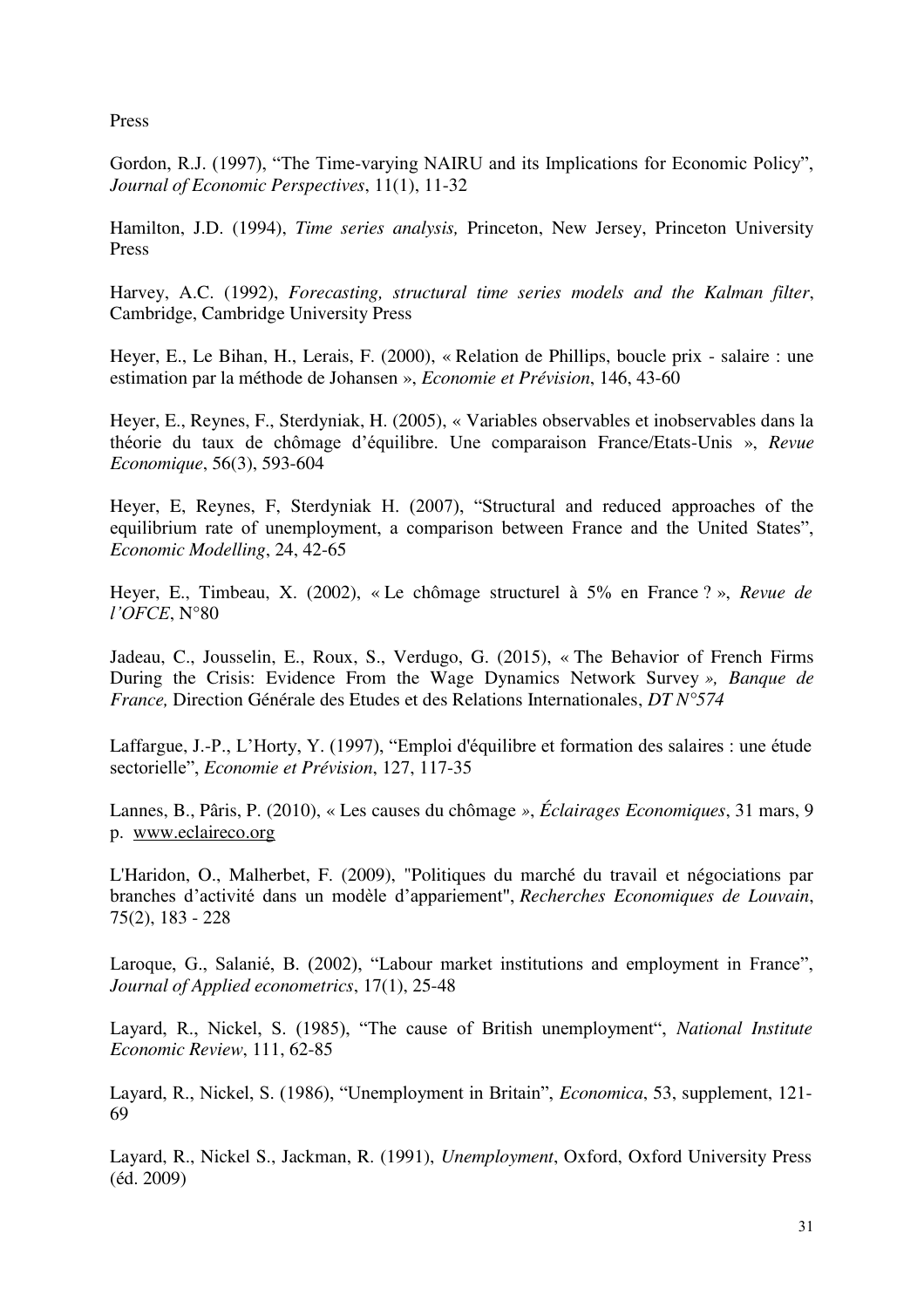Le Bihan, H., Sterdyniak, H. (1998), « Courbe de Phillips et modèle WS-PS. Quelques réflexions », *Revue Economique*, 49(3), 937-48

Lehmann, E., L'Horty, Y. (2014), « Renforcer la progressivité des prélèvement sociaux », *Revue Française d'Economie*, 0(1), 25-61

L'Horty, Y. et Thibault, F. (1997), «Le NAIRU en France : les insuffisances d'une courbe de Phillips », *Economie et Prévision*, 127(11), 83-99

L'Horty, Y. et Thibault, F. (1998), « Le chômage d'équilibre, de quoi parlons-nous ? », *Revue française d'économie*, 13(4), 51-81

L'Horty, Y. et Rault, C. (2003), "Les causes du chômage en France : Une ré-estimation du modèle WS-PS ", *Revue Economique*, 54 (2), 271- 94

L'Horty, Y., Sobczak, N. (1997), « Les déterminants du chômage d'équilibre : estimation d'un modèle WS-PS », *Economie et Prévision*, 127, 101-16

Lindbeck, A., Snower, D. (1989), *The Insider-Outsider Theory of Employment and Unemployment*, Cambridge, Mass., MIT Press

Manning, A. (1993), « Wage bargaining and the Phillips Curve: The identification and specification of aggregate wage equations », *The Economic Journal*, 103, 98-118

Meurs, D. (1990), "Salaires réels et emploi dans les pays de l'OCDE", in Emploi et chômage, *Cahiers Français*, N°246, mai-juin, 34-42

Mc Morrow, K., Roeger, W. (2000), "Time-varying Nairu/Nawru estimates for the EU's member states", *European Commission Economic Paper,* N° 145, 57 p.

Mortensen, D.T., Pissarides, C.A. (1994), « Job creation and job destruction in the theory of unemployment », *Review of Economic Studies*, 61, 397-415

Nickell, S. (1997), "Unemployment and labour market rigidities: Europe versus north America", *Journal of Economic Perspective*, 11(3): 55-74

Okun, A. (1962), "Potential GNP: Its measurement and significance", American Statistical Association, *Proceedings of the Business and Economics Section*, 98-103

Phillips, A.W. (1958), "The Relation Between Unemployment and the Rate of Change of Money Wage Rates in the United Kingdom, 1861-1957", *Economica,* Nov., 283-99

Pissarides, C.A. (1985), "Short-run equilibrium dynamics of unemployment vacancies and real wages", *American Economic Review*, 75(4), 676-90

Pissarides, C.A. (2000), *Equilibrium unemployment theory*, 2<sup>nd</sup> Ed, MIT Press Book, June (first ed. 1990, New York, Ed Basil Blackwell)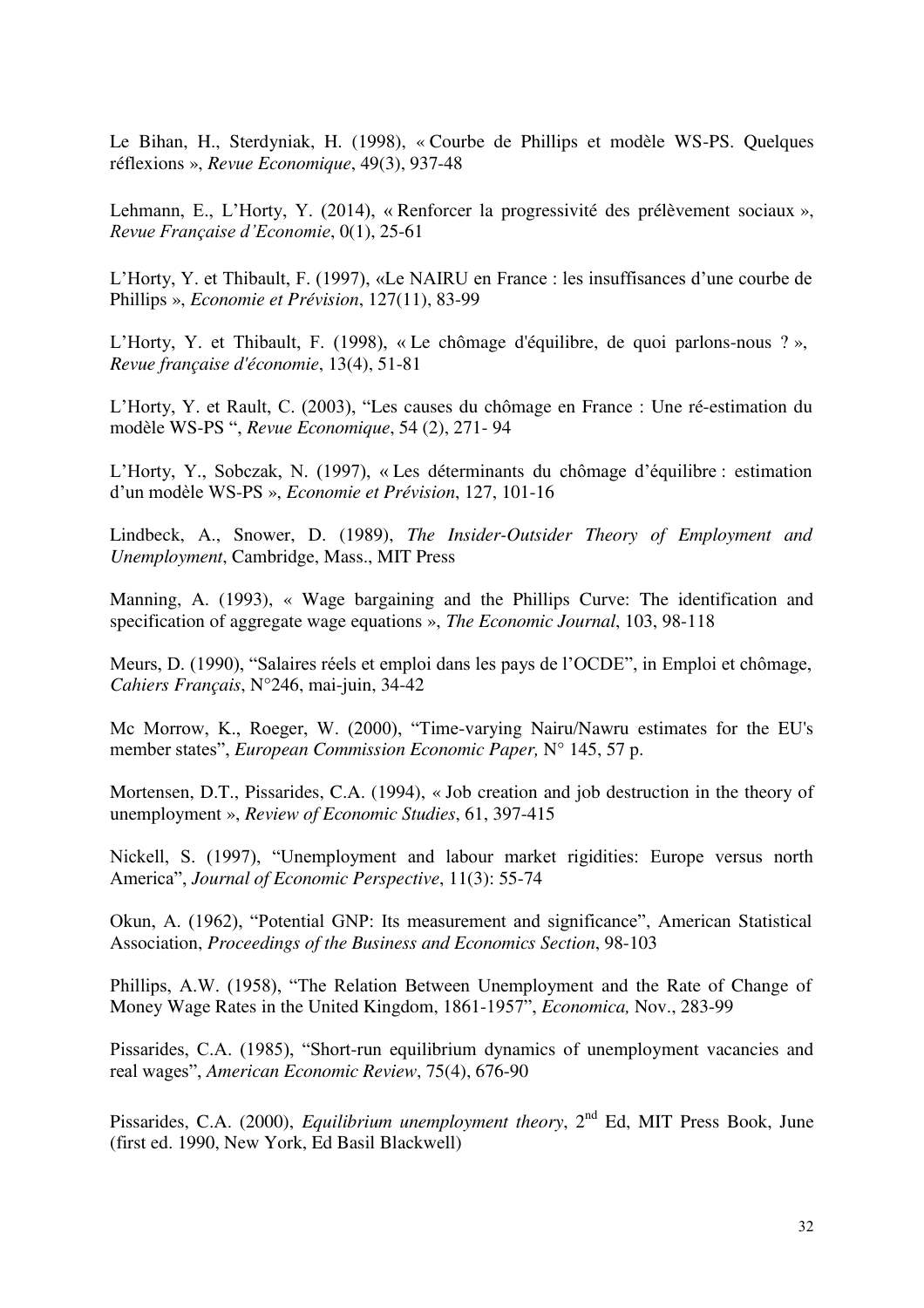Prat, G. (2016), « Rueff, Allais et le chômage d'équilibre », *Revue d'Economie Politique*, 126(6), 1105-48

Ralle, P., Toujas-Bernate, J. (1990), « Indexation des salaires : la rupture de 1983 », *[Économie et Prévision,](http://www.persee.fr/web/revues/home/prescript/revue/ecop)* 92-93, 187-94

Richardson, P., Boone, L., Gionro, C., Meacci, M. (2000), "The Concept, Policy use and Measurement of Structural Unemployment: Estimating a Time Varying NAIRU across 21 OECD countries", *OECD Working papers*, n°250

Rioux, L. (2001), « Salaire de réserve, allocation chômage dégressive et revenu minimum d'insertion », *Economie et Statistique*, N°346-47, 137-51

Salanié, B. (2000), « Une maquette analytique de long terme du marché du travail », *Economie et Prévision*, 146, 1-13

Shapiro, C., Stiglitz J. (1984), "Equilibrium unemployment as a worker discipline device", *American Economic Review*, 74 (3), 433-44

Shimer, R. (2005), "The cyclical behavior of equilibrium unemployment and vacancies", *American Economic Review*, 95 (1), 25–49

Shimer, R. (2012), "Reassessing the ins and outs of unemployment", *Review of Economic Dynamics*, 15, 127–148

Simonnet, J.-P., (2008), "Chômage d'équilibre: deux approches théoriques, NAIRU et WS-PS",<http://www.lyc-arsonval-brive.ac-limoges.fr/jp-simonnet/spip.php?article152>

Stock, J.H., Watson, M.W. (1998), "Asymptotically Median Unbiased Estimation of coefficient Variance in a Time Varying Parameter Model", *Journal of the American Statistical Association,* 93, 349-358

Tirole, J. (2014) «La théorie économique de la régulation des licenciements*»,* Revue *Commentaire,* N°145, Printemps

Villa, P. (1994), « Chômage et salaires en France sur longue période », *CEPII,* document de travail N°94-13, 37 p.

Weiner, S. (1993), « New estimates of the natural rate of unemployment », *Economic Review of the Federal Bank of Kansas City*, 78(4), 53-69

 $\overline{a}$ 

<sup>&</sup>lt;sup>1</sup> The present paper is a modified English version of an article written in French (Chélini and Prat [2016]), especially adding novel contributions on two important points. First, it brings up new results about factors of the time-varying sensibilities to unemployment of wages claimed by employees and wages offered by employers, these two sensibilities playing a major role in the WS-PS model on which our approach is based. Second, the present paper assesses the difference between the level of wage claimed by employees and that offered by employers, and show that, as supposed by the theory based on negotiation between the two parties, change in employment intervenes indeed in the adjustment between these two notional wages to achieve equilibrium.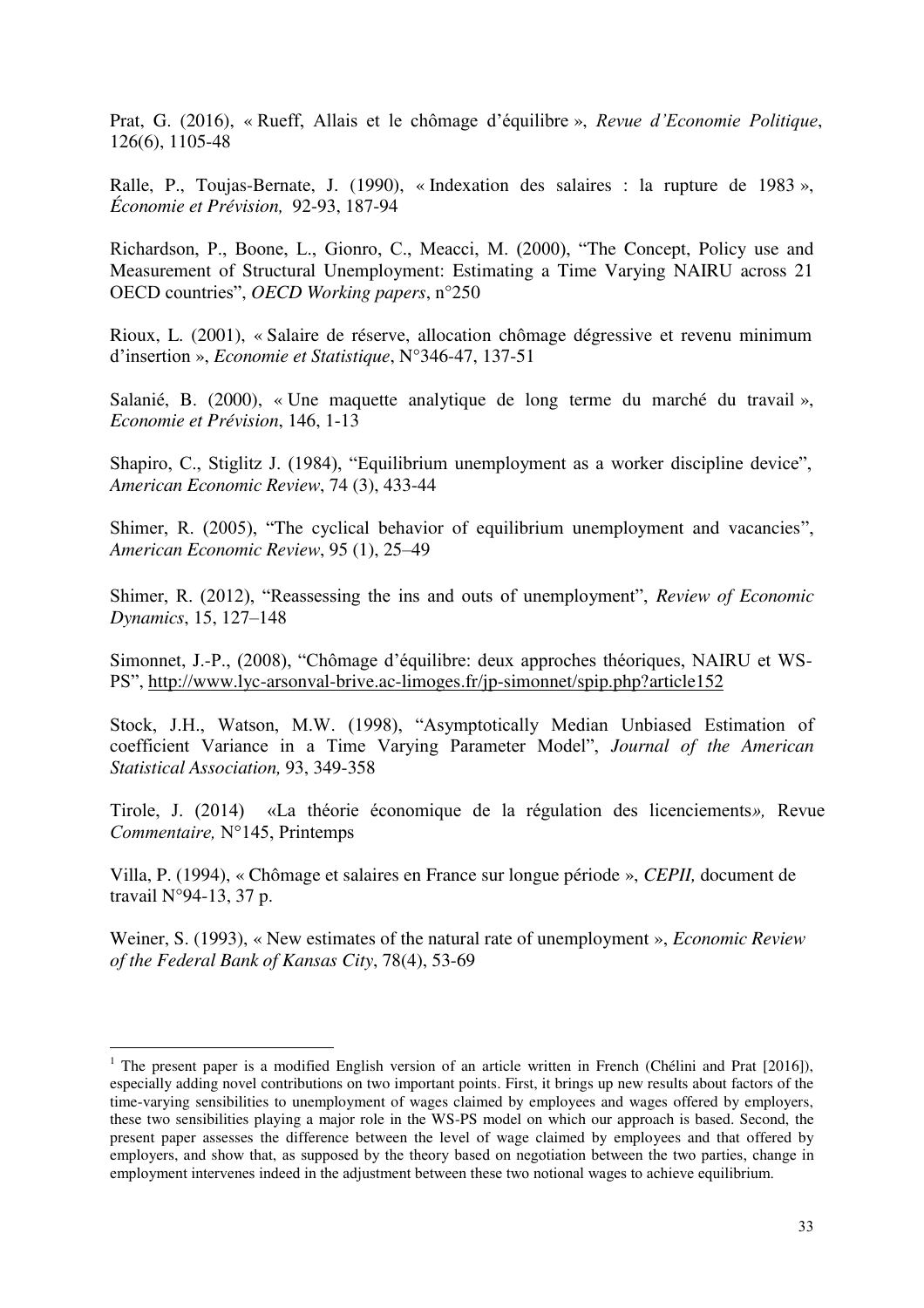<sup>2</sup> Our analysis focuses on dynamics of unemployment and wages and so leaves aside contributions based on the wage curve, which show a negative correlation between real wages and unemployment rates across regions on average over a given period (Blanchflower and Oswald [1995], [2005]).

3 It should be noted that, contrary to the approaches issued from the Phillips curve, the WS-PS model is applicable to the analysis of disaggregated data (see in particular Cahuc et al., [2000], Doisy et al., [2001]).

<sup>4</sup> For a description of the passage between the raw solutions of the maximization programs of the two agents and the two log-linear equations, see in particular Chélini and Prat [2016].

<sup>5</sup> Equations (1) and (2) are notably inspired by the presentations made by Blanchard & Katz [1997], Bonnet [1999], Le Bihan & Sterdyniak [1998] and Simonnet [2008]. We note that agents are supposed to be rational and so are not subject to the monetary illusion.

<sup>6</sup> The inclusion of the margin rate as an argument in the price equation is justified by the fact that, if the real wage is equal to or greater than labour productivity (as, for example, supposed by the theory of efficiency wage), this should not imply that the firm accepts a zero or negative profit. Indeed, in the situation of monopolistic competition situation, the firm can set a price higher than the marginal cost in order to obtain a positive margin.

 $7$  The French Guaranteed Minimum Interprofessional Wage (SMIG) was created in February 1950 and replaced in January 1970 by the Minimum Interprofessional Growth Wage (SMIC) and the Guaranteed Minimum Income used to calculate certain social benefits. While the SMIG was indexed to inflation, the SMIC is revalued by adding to the inflation rate half the increase in the purchasing power of the basic hourly wage of workers (it can also benefit from additional increases from government). Under certain conditions, it could be compared to the US national minimum wage according to the Fair Labor Standards Act (1938).

<sup>8</sup> For the unemployed benefiting from the Minimum Income of Social Insertion (RMI), the coefficient of variation of the responses (standard deviation across respondents / average) is 26%, this value reaching 45% for the unemployed persons who are compensated.

<sup>9</sup> The parameters  $s_o$  and  $\sigma_o$  each influence in a different manner both the level and the slope of the reservation wage; the latter may be more or less above or below the trend of the SMIC depending on the dates. In order to capture the possible effects of missing variables, we tried to add a linear trend to the right of equation (4): this trend proved to be insignificant.

 $10$  The microeconomic theories of the labour market describe the many endogenous sources of wage rigidity, in particular the efficiency wage theory (Shapiro and Stiglitz [1984]), the insider-outsider model (Lindbeck and Snower [1989]) and the implicit contract theory (Azariadis [1975]). The degree of flexibility of wages and employment may therefore vary over time not only because of legal institutional constraints (types of labour contracts, social minima, redundancy payments, collective agreement, wage indexation, etc.), but also because of the behaviour of the actors themselves. Empirically, Bonnet [1999] shows the importance of downward wage rigidities in OECD countries. We can also mention the analysis of Laroque and Salanié [2002] which shows, on the basis of a survey carried out in 1997 among married French women, that there is unemployment called "classic", which is attributable to a wage rigidity induced by the existence of a minimum wage.

 $11$  It is interesting to note that, by comparing the European countries to the United States, Nickell (1997) shows that all institutional rigidities have not an adverse effect on employment (see also Blanchard and Wolfers, [2000]). This is likely to reinforce an approach with stochastic parameters, which can be seen as capturing the overall effects of institutional changes.

 $12$  These include the real interest rate, replacement rate, the ratio of minimum wage to average wage, unemployment benefits, the trade balance, duration of unemployment, the price level as a mark-up on wages, terms of trade, unionization rate, job destruction rate, labour force growth rate, share of profits in value added, inflation rate, structure of unemployment,....

<sup>13</sup> Although arbitrary, this approach seems to moderately condition the evaluation of  $\Delta q_t$ . Indeed, the different methods envisaged in the literature to estimate the output gap - including production function based approaches often lead to similar results (see Bonnet et al., 1995).

<sup>14</sup> When included in the equation of equilibrium unemployment (3), Eq.(6) establishes a link between unemployment and production, thus joining the Okun's empirical law [1962].

<sup>15</sup> This identification will be useful for estimating the wage equation (see Eq.  $(11)$ ).

<sup>16</sup> Even if trade unions take into account the price level during the negotiations, the employment contracts are fixed in terms of nominal wages. That is why we considered the latter by transferring the consumer price level

 $p_t^c$  to the right-hand side of equations (1) and (2).

<sup>17</sup> Consider  $\Delta q_t = \sum_i$  $q_t = \sum_i c_i X_{it}$  and  $a_i = b c_i$ . Eq. (6) allows:  $f_t = f_t^p + f_t^s = \sum_i a_i X_{it} +$  $f_t = f_t^p + f_t^s = \sum a_i X_{it} + f_o$ 

with 
$$
f_t^p = \sum_i a_i^p X_{it} + f_o^p
$$
,  $f_t^s = \sum_i a_i^s X_{it} + f_o^s$ ,  $a_i = a_i^p + a_i^s$  and  $f_o = f_o^p + f_o^s$ , which leads to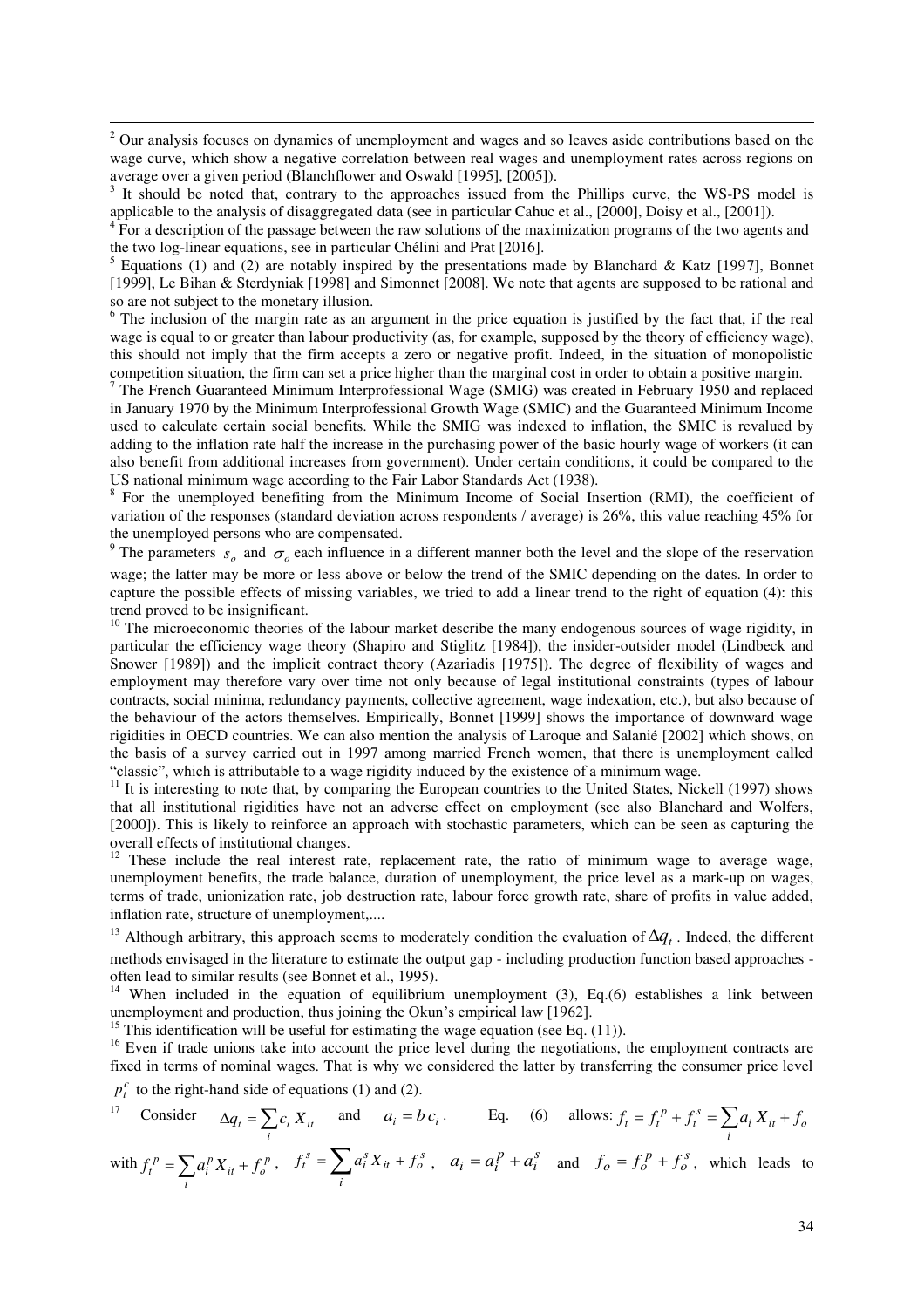$$
\kappa f_t^s - (1 - \kappa) f_t^p = \sum_i \upsilon_i X_i + c_o \text{ with } \upsilon_i = \kappa a_i^s - (1 - \kappa) a_i^p \text{ and } c_o = \kappa f_o^s - (1 - \kappa) f_o^p, \text{ where}
$$

 $a_i^s$  and  $a_i^p$  represent the sensitivities of  $f_i^s$  and  $f_i^p$  to the  $X_i$  factors. One can see that coefficients  $v_i$ 

and  $C$ <sub>o</sub> can eventually cancel each other.

-

<sup>18</sup> See specifically Layard-Nickell-Jackman [1991], Eq. (16), p. 431.

<sup>19</sup> We have alternatively considered an error correction model: because the results was not improved, the (simpler) adaptive process has been retained as did Layard et al. [1991].

 $20$  For details about the data, see Chélini and Prat [2016], Annex 3.

<sup>21</sup> The variables in the form of rates are expressed in  $\%$  in the equation of the unemployment rate and in decimal value in the equation of the wage rate.

<sup>22</sup> In a first step, we have estimated among the hyperparameters the (two) covariances between the residuals of the measurement equations and the auxiliary residuals of the corresponding state equations. As these covariances were not significant, the system was estimated by excluding them.

<sup>23</sup> Estimates were made using the Eviews7 software. The state variables are represented in the "*one-step-ahead predicted states*" mode, which implies that the degree of rigidity at date *t* results from the cumulated effects of the past stochastic shocks reflecting the successive changes in this degree.

<sup>24</sup> In Eq.(14) of the wage rate, the average unemployment rate  $\bar{u}_t = 1/2(u_t + u_{t-1})$  was considered because this specification allowed an improvement in the results, suggesting that the influence of the level of employment on wages is exerting more slowly than the influence of prices and other variables.<br><sup>25</sup> The braakdown of 1982.83. We will be also thanks

<sup>25</sup> The breakdown of 1982-83 is linked to changes in collective agreements - including the progressive deindexation of wages on the price level - and had the effect of significantly increasing the flexibility of the labour market (Blanchard and Sevestre, 1989; Ralle and Toujas-Bernate [1990], Desplatz et al. [2003]). Heyer et al. [2007] confirm these results with the WS-PS model using the Kalman filter method. The decline in the share of wages in the added value since these years illustrates this change in trend (Meurs [1990], Gérard-Prenveille [2003]).

 $\frac{26}{26}$  Indeed, referring to the theoretical exposition presented in Chapter V of his Treatise on Pure Economy [1994, 1943 1st ed.], Allais [1980, 1981] proposed an explanation of the unemployment rate in France over the period 1952-1978 by a linear combination of the "chronic", "cyclical" and "technological" components (see Prat [2016]). Allais (1999) proposed later a partition of unemployment into five categories: chronic unemployment, cyclical unemployment, unemployment due to the free trade of the world, unemployment due to immigration, and finally technological unemployment. Let us concede that the empirical approach proposed by the author to measure these five types of unemployment did not dampen our conviction.

<sup>27</sup> The composite variable  $spread_t$  is a priori defined to more or less a constant, since, unlike the net hourly

minimum wage expressed in current euros, the series of the price level and labour productivity are in the form of indices. In order to "calibrate" these series together, it was assumed that, at the time of the creation of the minimum wage in 1950, the institutional variables determining the real cost of labour (i.e. minimum wage including contributions) balance with labour productivity (see Chelini and Prat [2016], footnote (54)). The estimated values of the unemployment rate and the wage rate do not depend on this calibration, but the latter determines the relative importance of the estimated chronic and frictional components of unemployment.

<sup>28</sup> Between 1950 and 2008, the profit margin rate oscillates around an average level of 28.4% with a moderate amplitude (the standard deviation equals 2.6%)

<sup>29</sup> Frictional unemployment may be regarded as referring to the "Job Search" (Stigler [1962]) and "matching" models (Pissarides [2000]).

 $30$  By comparison with our frictional component, the value of the "natural rate of unemployment" as defined by Milton Friedman is generally estimated between 3% and 5% (see for example Weiner [1993], and especially for France, Heyer and Timbeau [2002]).

 $31$  Note that, after 2008 and until 2014, there have been a widening gap between real wages and productivity accompanied by an increase in the unemployment rate, which suggests that the chronic unemployment has likely increased. After 2014 the gap and unemployment both decreased, suggesting that the chronic component likely lessened.

 $32$  In particular, one observe in 1990 the coexistence between a low cyclical unemployment (1%) and a consequent chronic unemployment (4%). This result is in line with those of Salanié [2000], which shows that even during good economic times, unemployment can remain high in France, as this phenomenon is attributed to excessive labour costs, notably because of the minimum wage. Note that, after 2008, the sluggish growth in French production suggests an increase in the cyclical component.

<sup>33</sup> Intercepts was removed from the final regressions since not significant.